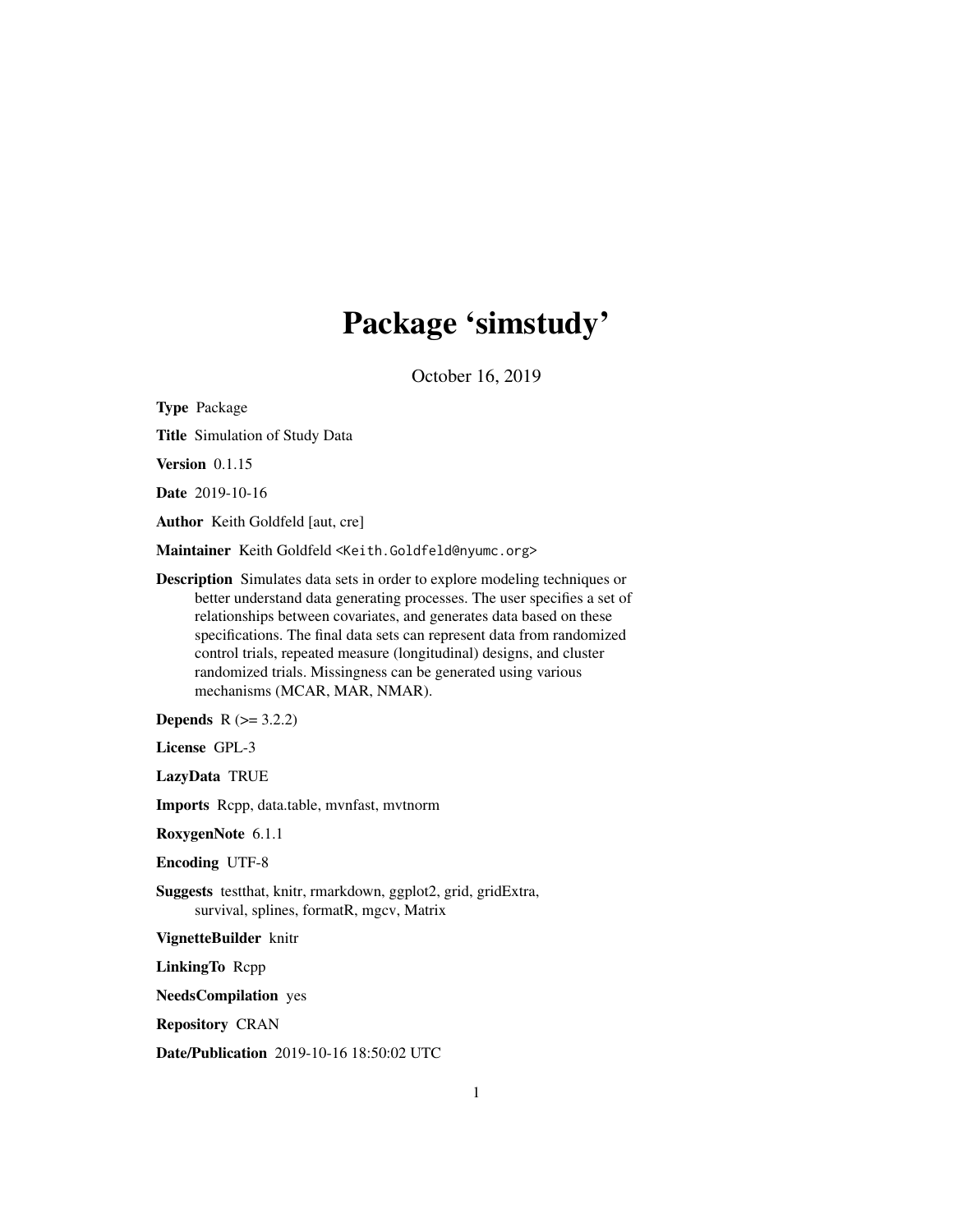# R topics documented:

|                     | 3              |
|---------------------|----------------|
|                     | $\overline{4}$ |
|                     | 5              |
|                     | 6              |
|                     | 7              |
|                     | 10             |
|                     | 11             |
|                     | 12             |
|                     | 14             |
|                     | 15             |
|                     | 16             |
|                     | 17             |
|                     | 18             |
|                     | 19             |
|                     | 20             |
|                     | 21             |
|                     | 22             |
|                     | 23             |
|                     | 24             |
|                     | 25             |
|                     | 26             |
|                     | 27             |
|                     | 28             |
|                     | 29             |
|                     | 31             |
|                     | 31             |
|                     | 33             |
|                     | 34             |
|                     | 35             |
|                     | 36             |
|                     | 37             |
|                     | 38             |
|                     | 39             |
|                     | 40             |
|                     | 41             |
|                     | 42             |
|                     | 43             |
|                     | 44             |
| iccRE               | 45             |
|                     | 46             |
| negbinomGetSizeProb | 47             |
|                     | 48             |
|                     | 49             |
|                     | 50             |
| trtStepWedge        | 51             |
|                     | 52             |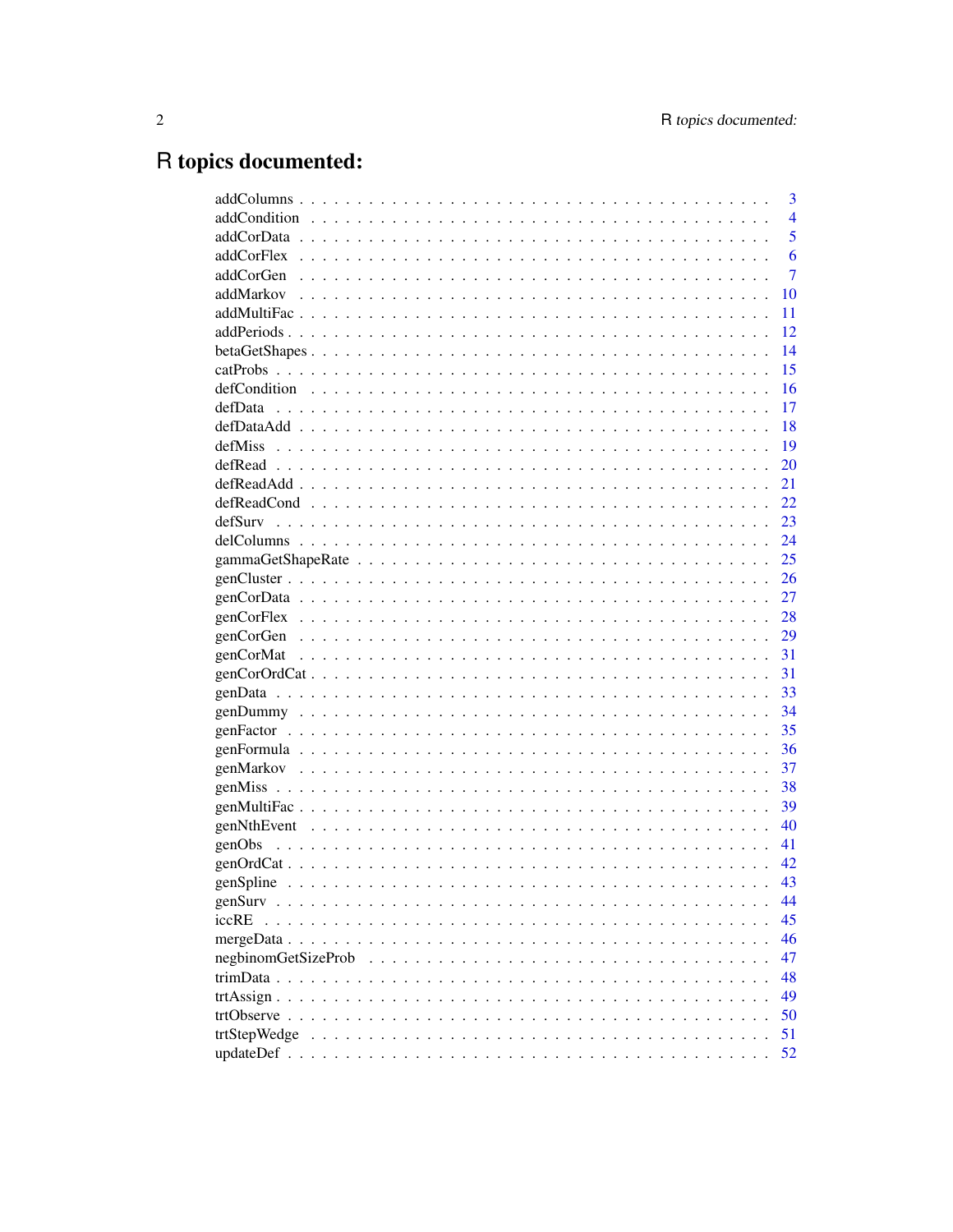# <span id="page-2-0"></span>addColumns 3

| Index |  |  |  |  |  |  |  |  |  |  |  |  |  |  |  |  |  |  |
|-------|--|--|--|--|--|--|--|--|--|--|--|--|--|--|--|--|--|--|
|       |  |  |  |  |  |  |  |  |  |  |  |  |  |  |  |  |  |  |
|       |  |  |  |  |  |  |  |  |  |  |  |  |  |  |  |  |  |  |
|       |  |  |  |  |  |  |  |  |  |  |  |  |  |  |  |  |  |  |
|       |  |  |  |  |  |  |  |  |  |  |  |  |  |  |  |  |  |  |

addColumns *Add columns to existing data set*

## Description

Add columns to existing data set

# Usage

```
addColumns(dtDefs, dtOld)
```
# Arguments

| dtDefs | name of definitions for added columns    |
|--------|------------------------------------------|
| dtOld  | name of data table that is to be updated |

# Value

an updated data.table that contains the added simulated data

```
# New data set
def <- defData(varname = "xNr", dist = "nonrandom", formula=7, id = "idnum")
def <- defData(def, varname="xUni", dist="uniform", formula="10;20")
dt <- genData(10, def)
# Add columns to dt
def2 <- defDataAdd(varname="y1", formula = 10, variance = 3)
def2 <- defDataAdd(def2, varname="y2", formula = .5, dist = "binary")
def2
dt <- addColumns(def2, dt)
dt
```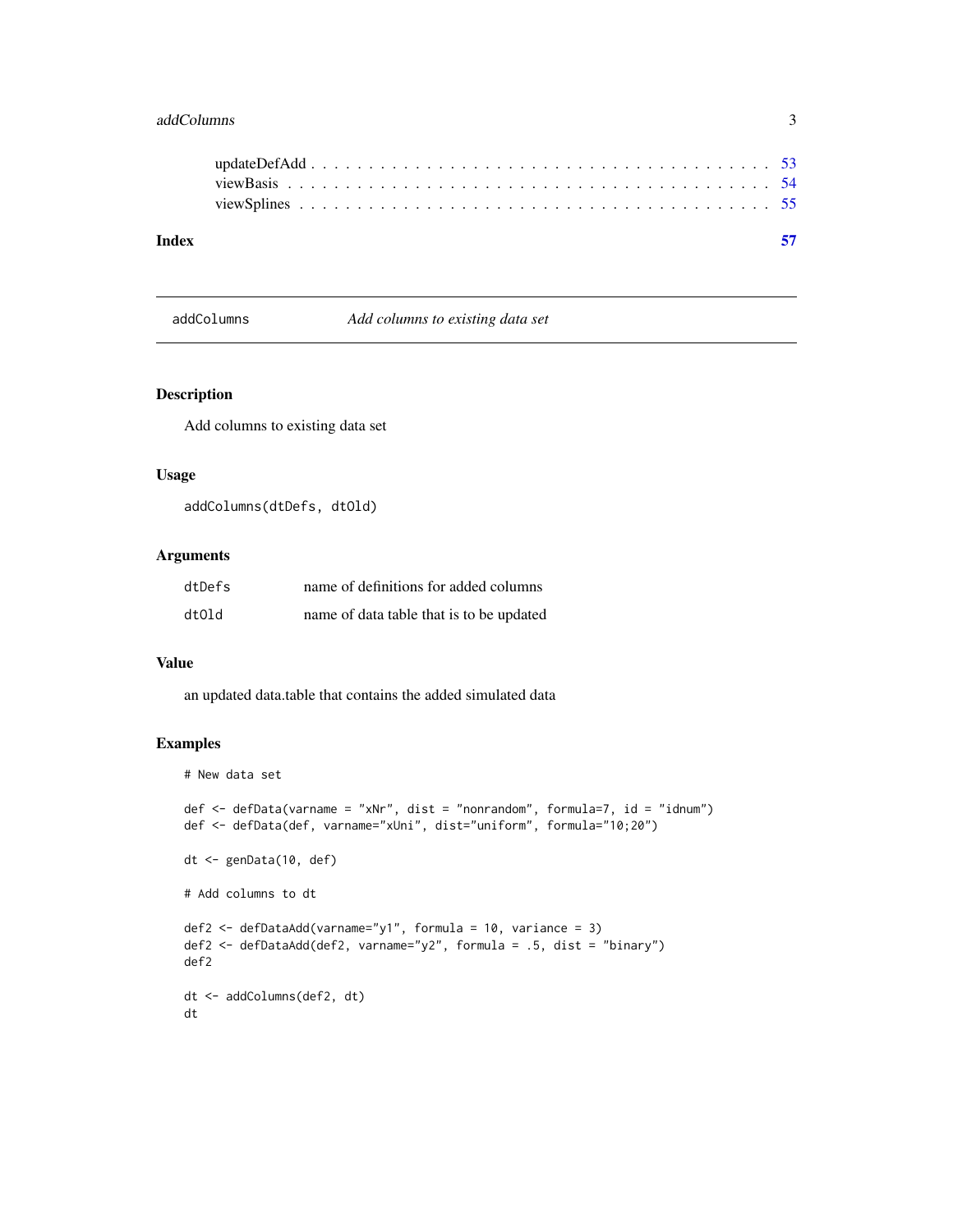<span id="page-3-0"></span>

Add a single column to existing data set based on a condition

## Usage

```
addCondition(condDefs, dtOld, newvar)
```
# Arguments

| condDefs | Name of definitions for added column     |
|----------|------------------------------------------|
| dtOld    | Name of data table that is to be updated |
| newvar   | Name of new column to add                |

#### Value

An updated data.table that contains the added simulated data

```
# New data set
def <- defData(varname = "x", dist = "categorical", formula = ".33;.33")
def <- defData(def, varname="y", dist="uniform", formula="-5;5")
dt <- genData(1000, def)
# Define conditions
defC <- defCondition(condition = "x == 1", formula = "5 + 2*y-.5*y^2",
                     variance = 1,dist = "normal")
defC \leq defCondition(defC, condition = "x == 2",
                     formula = "3 - 3*y + y^2", variance = 2, dist="normal")defC \leq defCondition(defC, condition = "x == 3",
                     formula = "abs(y)", dist="poisson")
# Add column
dt <- addCondition(defC, dt, "NewVar")
# Plot data
library(ggplot2)
ggplot(data = dt, aes(x=y, y=NewVar, group = x)) +
```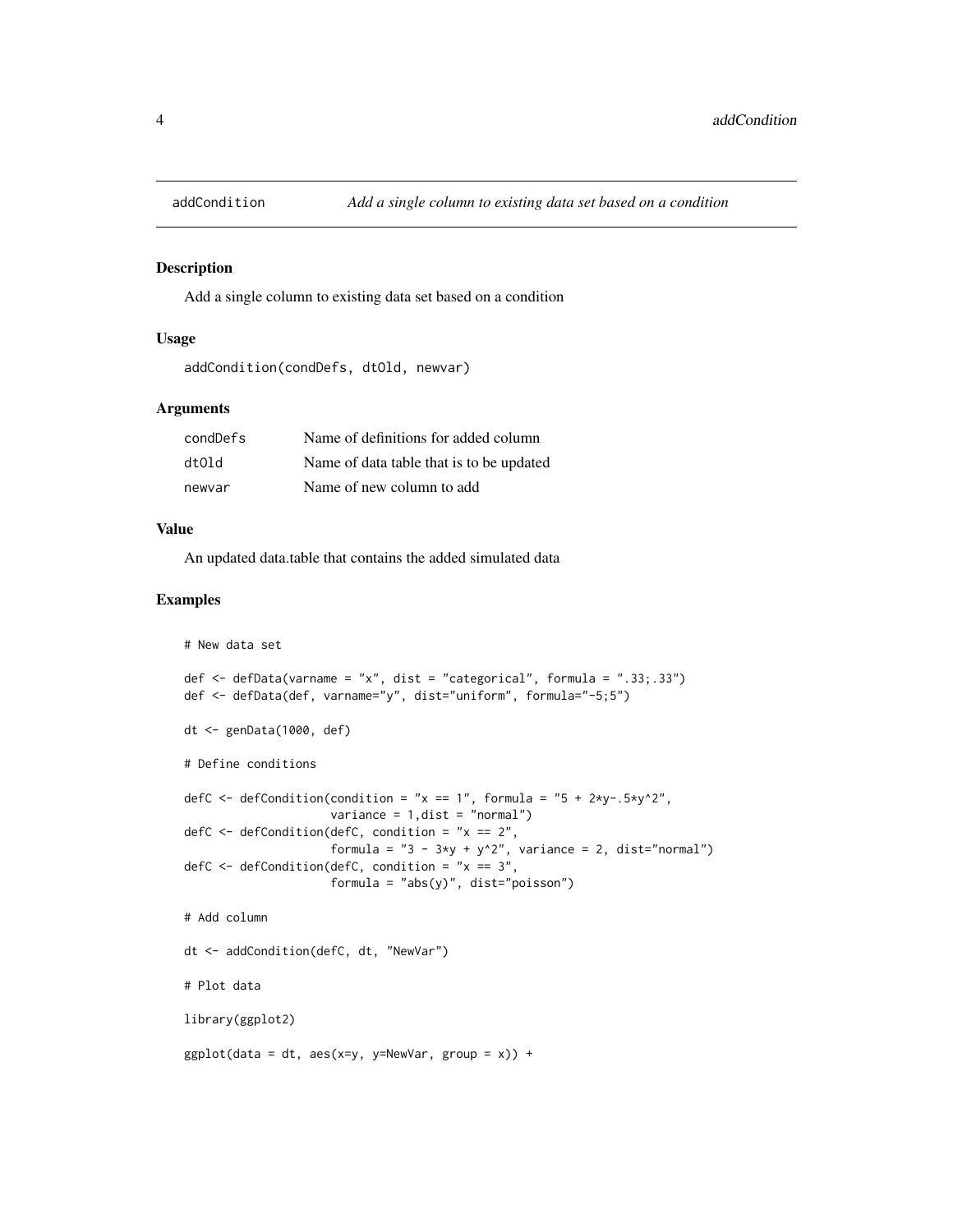#### <span id="page-4-0"></span>addCorData 5

```
geom\_point(aes(color = factor(x)))
```
## addCorData *Add correlated data to existing data.table*

# Description

Add correlated data to existing data.table

#### Usage

```
addCorData(dtOld, idname, mu, sigma, corMatrix = NULL, rho,
  \text{corst} = "ind", \text{ cnames} = \text{NULL}
```
# Arguments

| dtOld     | Data table that is the new columns will be appended to.                                                                                                                                                                                       |
|-----------|-----------------------------------------------------------------------------------------------------------------------------------------------------------------------------------------------------------------------------------------------|
| idname    | Character name of id field, defaults to "id".                                                                                                                                                                                                 |
| mu        | A vector of means. The length of mu must be nyars.                                                                                                                                                                                            |
| sigma     | Standard deviation of variables. If standard deviation differs for each variable,<br>enter as a vector with the same length as the mean vector mu. If the standard<br>deviation is constant across variables, as single value can be entered. |
| corMatrix | Correlation matrix can be entered directly. It must be symmetrical and posi-<br>tive semi-definite. It is not a required field; if a matrix is not provided, then a<br>structure and correlation coefficient rho must be specified.           |
| rho       | Correlation coefficient, $-1 \leq \text{rho} \leq 1$ . Use if corMatrix is not provided.                                                                                                                                                      |
| corstr    | Correlation structure of the variance-covariance matrix defined by sigma and<br>rho. Options include "ind" for an independence structure, "cs" for a compound<br>symmetry structure, and "ar1" for an autoregressive structure.               |
| cnames    | Explicit column names. A single string with names separated by commas. If no<br>string is provided, the default names will be V#, where # represents the column.                                                                              |

# Value

The original data table with the additional correlated columns

```
def <- defData(varname="xUni", dist="uniform", formula="10;20", id = "myID")
def <- defData(def, varname="xNorm", formula="xUni * 2", dist="normal", variance=8)
dt <- genData(250, def)
mu < -c(3, 8, 15)sigma <-c(1, 2, 3)
```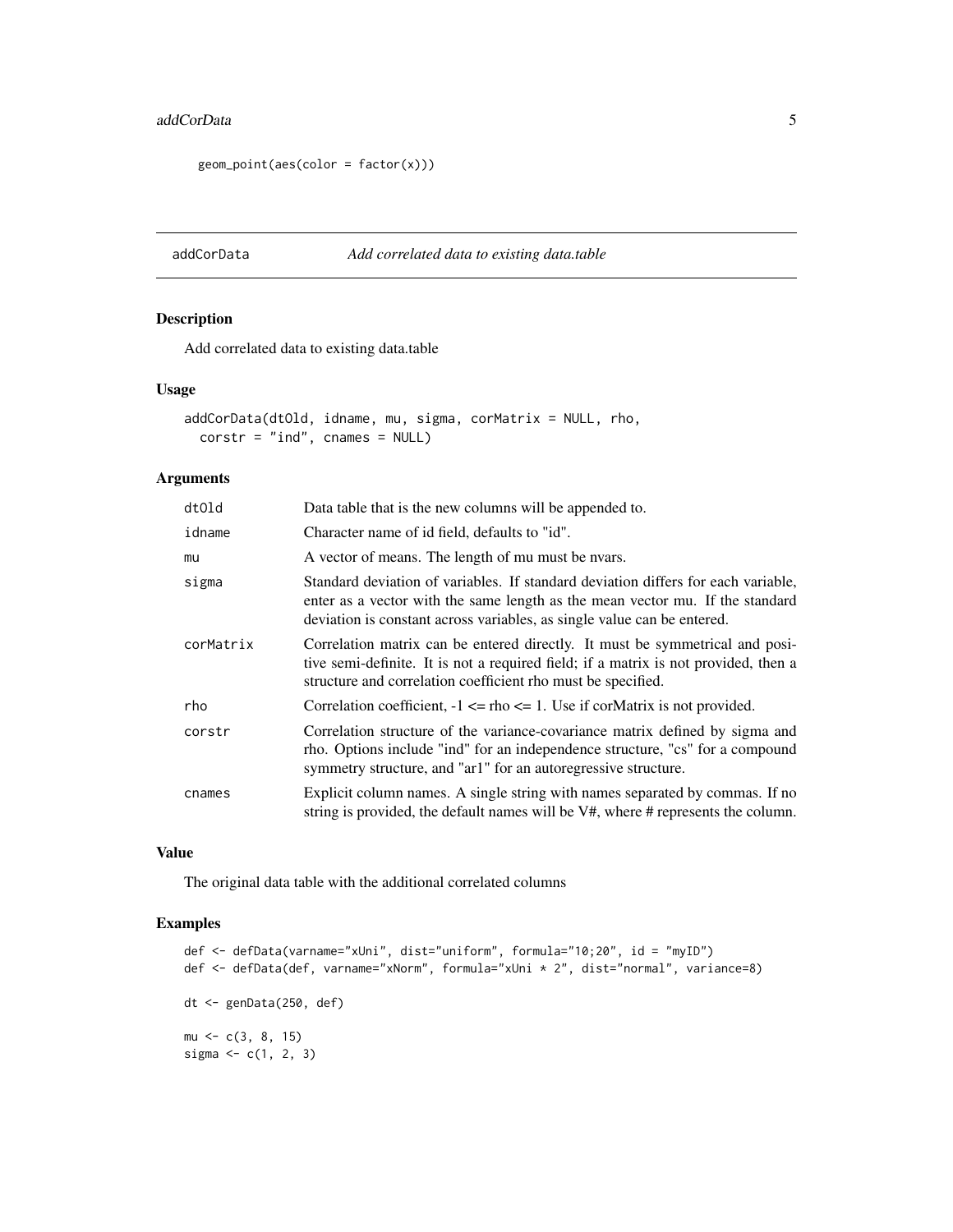```
dtAdd <- addCorData(dt, "myID", mu = mu, sigma = sigma, rho = .7, corstr = "cs")
dtAdd
round(var(dtAdd[,.(V1, V2, V3)]), 3)
round(cor(dtAdd[,.(V1, V2, V3)]), 2)
dtAdd <- addCorData(dt, "myID", mu = mu, sigma = sigma, rho = .7, corstr = "ar1")
round(cor(dtAdd[,.(V1, V2, V3)]), 2)
corMat <- matrix(c(1, .2, .8, .2, 1, .6, .8, .6, 1), nrow = 3)
dtAdd <- addCorData(dt, "myID", mu = mu, sigma = sigma, corMatrix = corMat)
round(cor(dtAdd[,.(V1, V2, V3)]), 2)
```
addCorFlex *Create multivariate (correlated) data - for general distributions*

# Description

Create multivariate (correlated) data - for general distributions

#### Usage

```
addCorFlex(dt, defs, rho = 0, tau = NULL, corstr = "cs",corMatrix = NULL)
```
#### Arguments

| dt        | Data table that will be updated.                                                                                                                                                                                                    |
|-----------|-------------------------------------------------------------------------------------------------------------------------------------------------------------------------------------------------------------------------------------|
| defs      | Field definition table created by function 'defDataAdd'.                                                                                                                                                                            |
| rho       | Correlation coefficient, $-1 \leq$ tho $\leq$ 1. Use if cormatrix is not provided.                                                                                                                                                  |
| tau       | Correlation based on Kendall's tau. If tau is specified, then it is used as the<br>correlation even if rho is specified. If tau is NULL, then the specified value of<br>rho is used, or rho defaults to 0.                          |
| corstr    | Correlation structure of the variance-covariance matrix defined by sigma and<br>rho. Options include "cs" for a compound symmetry structure and "ar1" for an<br>autoregressive structure. Defaults to "cs".                         |
| corMatrix | Correlation matrix can be entered directly. It must be symmetrical and posi-<br>tive semi-definite. It is not a required field; if a matrix is not provided, then a<br>structure and correlation coefficient rho must be specified. |

#### Value

data.table with added column(s) of correlated data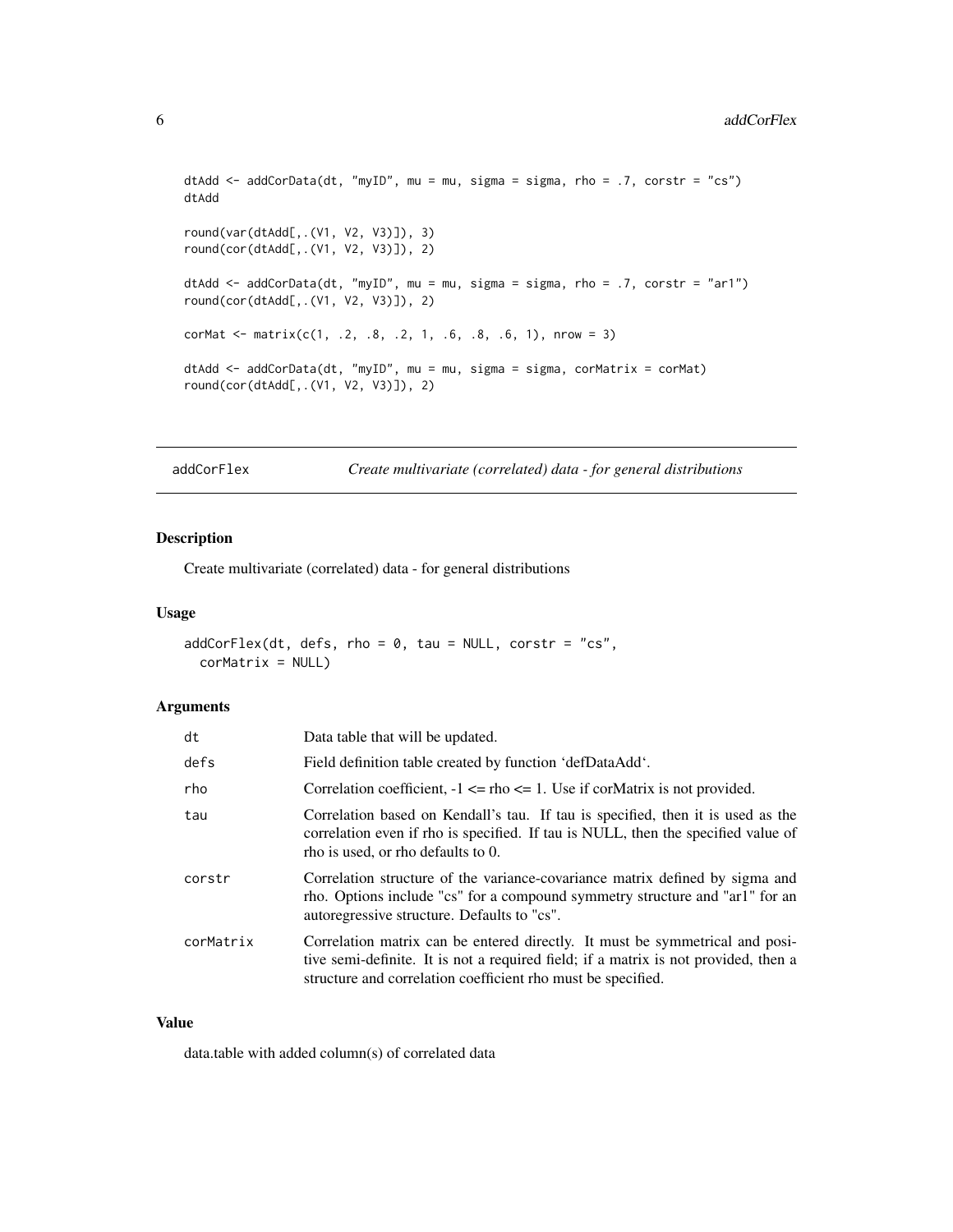#### <span id="page-6-0"></span>addCorGen 7

#### Examples

```
defC <- defData(varname = "nInds", formula = 50, dist = "noZeroPoisson", id = "idClust")
dc <- genData(10, defC)
#### Normal only
dc <- addCorData(dc, mu = c(0,0,0,0), sigma = c(2, 2, 2, 2), rho = .2,
                 corstr = "cs", cnames = c("a", "b", "c", "d"), idname = "idClust")
di <- genCluster(dc, "idClust", "nInds", "id")
defI \leq defDataAdd(varname = "A", formula = "-1 + a", variance = 3,
                   dist = "normal")defI \le defDataAdd(defI, varname = "B", formula = "4.5 + b", variance = .5,
                   dist = "normal")
defI \leq defDataAdd(defI, varname = "C", formula = "5*c", variance = 3,
                   dist = "normal")
defI \leq defDataAdd(defI, varname = "D", formula = "1.6 + d", variance = 1,
                   dist = "normal")#### Generate new data
di \leq addCorFlex(di, defI, rho = 0.4, corstr = "cs")
# Check correlations by cluster
for (i in 1:nrow(dc)) {
  print(cor(di[idClust == i, list(A, B, C, D)]))
}
# Check global correlations - should not be as correlated
cor(di[, list(A, B, C, D)])
```
addCorGen *Create multivariate (correlated) data - for general distributions*

# Description

Create multivariate (correlated) data - for general distributions

#### Usage

```
addCorGen(dtOld, nvars, idvar = "id", rho, corstr, corMatrix = NULL,
  dist, param1, param2 = NULL, cnames = NULL, method = "copula",
 formSpec = NULL, periodvar = "period")
```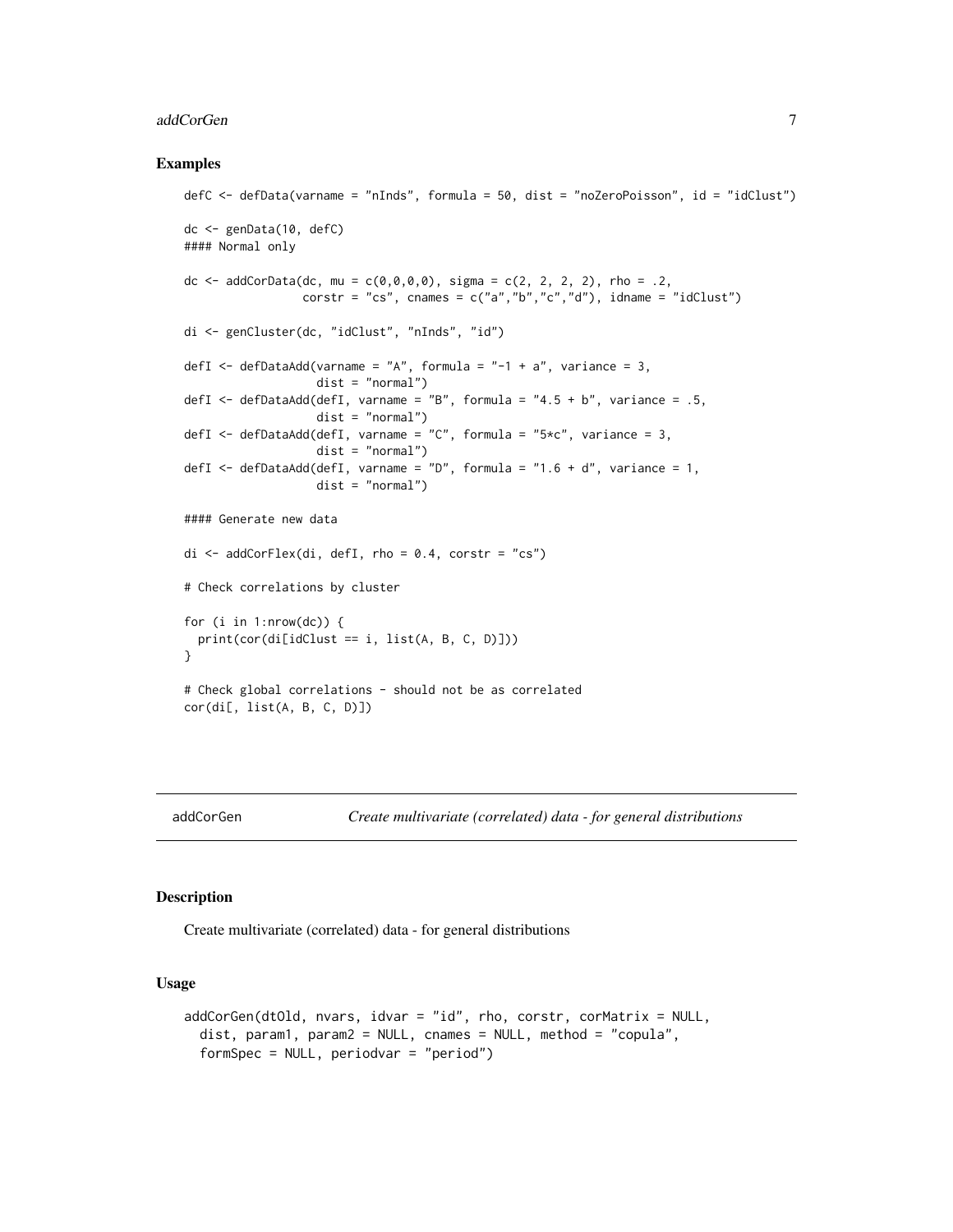# Arguments

| dtOld     | If an existing data table is specified, then wide will be set to TRUE and n will<br>be set to the nrow(dt) without any warning or error.                                                                                                                                                             |
|-----------|------------------------------------------------------------------------------------------------------------------------------------------------------------------------------------------------------------------------------------------------------------------------------------------------------|
| nvars     | Number of new variables to create for each id.                                                                                                                                                                                                                                                       |
| idvar     | String variable name of column represents individual level id for correlated data.                                                                                                                                                                                                                   |
| rho       | Correlation coefficient, $-1 \leq \text{rho} \leq 1$ . Use if cormatrix is not provided.                                                                                                                                                                                                             |
| corstr    | Correlation structure of the variance-covariance matrix defined by sigma and<br>rho. Options include "cs" for a compound symmetry structure and "ar1" for an<br>autoregressive structure.                                                                                                            |
| corMatrix | Correlation matrix can be entered directly. It must be symmetrical and posi-<br>tive semi-definite. It is not a required field; if a matrix is not provided, then a<br>structure and correlation coefficient rho must be specified.                                                                  |
| dist      | A string indicating "normal", "binary", "poisson" or "gamma".                                                                                                                                                                                                                                        |
| param1    | A string that represents the column in dtOld that contains the parameter for the<br>mean of the distribution. In the case of the uniform distribution the column<br>specifies the minimum.                                                                                                           |
| param2    | A string that represents the column in dtOld that contains a possible second<br>parameter for the distribution. For the normal distribution, this will be the vari-<br>ance; for the gamma distribution, this will be the dispersion; and for the uniform<br>distribution, this will be the maximum. |
| cnames    | Explicit column names. A single string with names separated by commas. If no<br>string is provided, the default names will be V#, where # represents the column.                                                                                                                                     |
| method    | Two methods are available to generate correlated data. (1) "copula" uses the<br>multivariate Gaussian copula method that is applied to all other distributions;<br>this applies to all available distributions. (2) "ep" uses an algorithm developed<br>by Emrich and Piedmonte.                     |
| formSpec  | The formula (as a string) that was used to generate the binary outcome in the<br>'defDataAdd' statement. This is only necessary when method "ep" is requested.                                                                                                                                       |
| periodvar | A string value that indicates the name of the field that indexes the repeated mea-<br>surement for an individual unit. The value defaults to "period".                                                                                                                                               |

## Value

Original data.table with added column(s) of correlated data

# Examples

```
# Wide example
```

```
def <- defData(varname = "xbase", formula = 5, variance = .4, dist = "gamma", id = "cid")
def <- defData(def, varname = "lambda", formula = ".5 + .1*xbase", dist="nonrandom", link = "log")
def <- defData(def, varname = "p", formula = "-2 + .3*xbase", dist="nonrandom", link = "logit")
```
dt <- genData(500, def)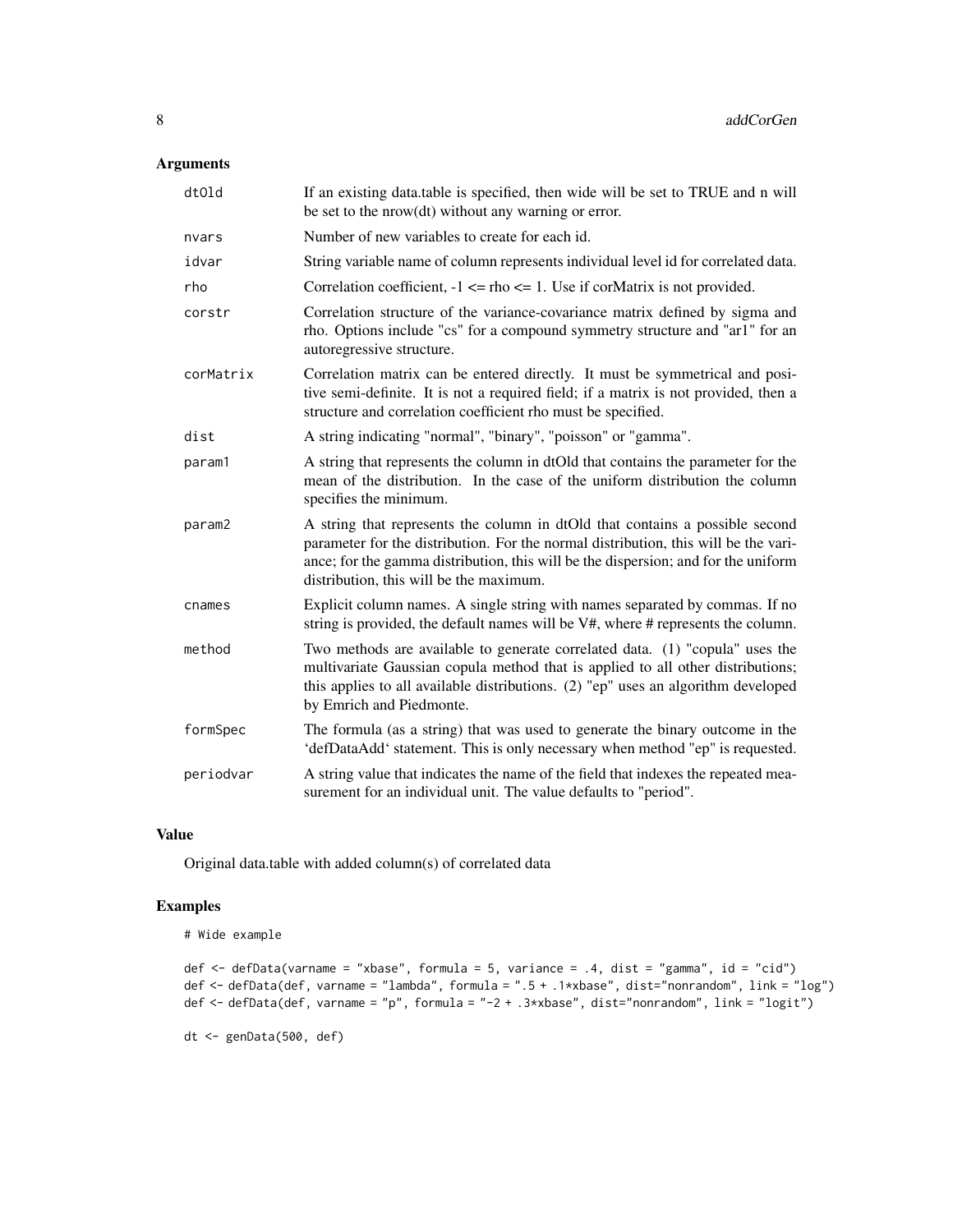```
dtX1 <- addCorGen(dtOld = dt, idvar = "cid", nvars = 3, rho = .7, corstr = "cs",
                    dist = "poisson", param1 = "lambda")
dtX2 <- addCorGen(dtOld = dt, idvar = "cid", nvars = 4, rho = .4, corstr = "ar1",
                    dist = "binary", param1 = "p")# Long example
def <- defData(varname = "xbase", formula = 5, variance = .4, dist = "gamma", id = "cid")
def <- defData(def, "nperiods", formula = 3, dist = "noZeroPoisson")
def2 <- defDataAdd(varname = "lambda", formula = ".5+.5*period + .1*xbase",
                   dist="nonrandom", link = "log")
def2 <- defDataAdd(def2, varname = "p", formula = "-3+.2*period + .3*xbase",
                   dist="nonrandom", link = "logit")
def2 <- defDataAdd(def2, varname = "gammaMu", formula = ".2*period + .3*xbase",
                   dist="nonrandom", link = "log")
def2 <- defDataAdd(def2, varname = "gammaDis", formula = 1, dist="nonrandom")
def2 <- defDataAdd(def2, varname = "normMu", formula = "5+period + .5*xbase", dist="nonrandom")
def2 <- defDataAdd(def2, varname = "normVar", formula = 4, dist="nonrandom")
def2 <- defDataAdd(def2, varname = "unifMin", formula = "5 + 2*period + .2*xbase", dist="nonrandom")
def2 <- defDataAdd(def2, varname = "unifMax", formula = "unifMin + 20", dist="nonrandom")
dt <- genData(1000, def)
dtLong <- addPeriods(dt, idvars = "cid", nPeriods = 3)
dtLong <- addColumns(def2, dtLong)
# Poisson distribution
dtX3 <- addCorGen(dtOld = dtLong, idvar = "cid", nvars = 3, rho = .6, corstr = "cs",
                  dist = "poisson", param1 = "lambda", cnames = "NewPois")
dtX3
# Binomial distribution - copula method
dtX4 <- addCorGen(dtOld = dtLong, idvar = "cid", nvars = 3, rho = .6, corstr = "cs",
                  dist = "binary", param1 = "p", cameras = "NewBin")dtX4
# Gamma distribution
dtX6 <- addCorGen(dtOld = dtLong, idvar = "cid", nvars = 3, rho = .6, corstr = "ar1",
                  dist = "gamma", param1 = "gammaMu", param2 = "gammaDis",
                  cnames = "NewGamma")
dtX6
# Normal distribution
dtX7 <- addCorGen(dtOld = dtLong, idvar = "cid", nvars = 3, rho = .6, corstr = "ar1",
                  dist = "normal", param1 = "normMu", param2 = "normVar",
```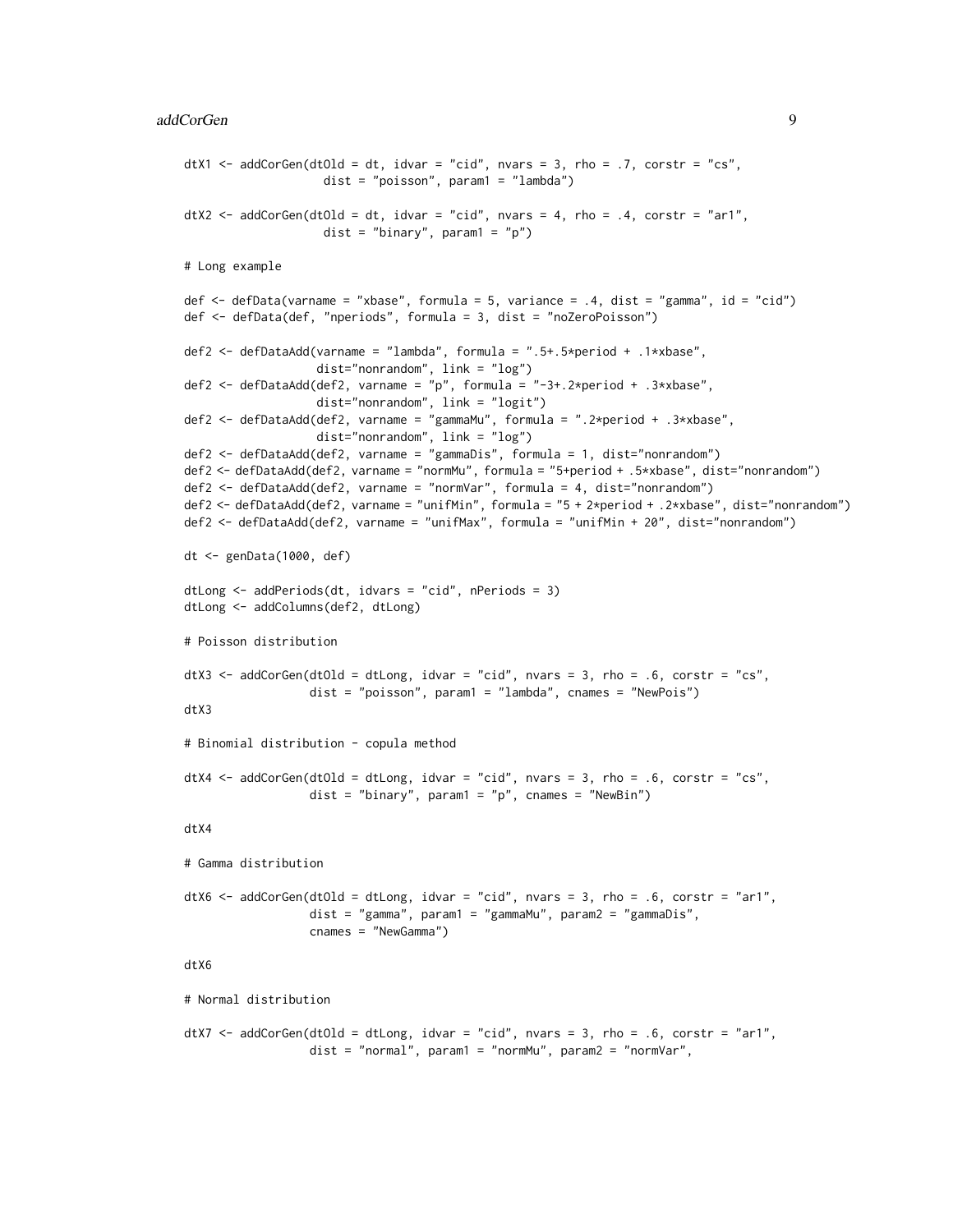```
cnames = "NewNorm")
# Binary outcome - ep method
probform <- "-2 + .3*period"
def1 <- defDataAdd(varname = "p", formula = probform,
                   dist = "nonrandom", link = "logit")
dx <- genData(100)
dx <- addPeriods(dx, nPeriods = 4)
dx <- addColumns(def1, dx)
dg \leq - \text{addCorGen}(dx, nvars = 4,corMatrix = NULL, rho = .3, corstr = "cs",dist = "binary", param1 = "p",
              method = "ep", formSpec = probform,
              periodvar = "period")
```
addMarkov *Add Markov chain*

# Description

Generate a Markov chain for n individuals or units by specifying a transition matrix.

## Usage

```
addMarkov(dd, transMat, chainLen, wide = FALSE, id = "id",
 pername = "period", varname = "state", widePrefix = "S",
  start0lab = NULL, trimvalue = NULL)
```
#### Arguments

| dd       | data.table with a unique identifier                                                                                                                                                                                                                                                                                                                |
|----------|----------------------------------------------------------------------------------------------------------------------------------------------------------------------------------------------------------------------------------------------------------------------------------------------------------------------------------------------------|
| transMat | Square transition matrix where the sum of each row must equal 1. The dimen-<br>sions of the matrix equal the number of possible states.                                                                                                                                                                                                            |
| chainLen | Length of each chain that will be generated for each chain; minimum chain<br>length is 2.                                                                                                                                                                                                                                                          |
| wide     | Logical variable (TRUE or FALSE) indicating whether the resulting data table<br>should be returned in wide or long format. The wide format includes all el-<br>ements of a chain on a single row; the long format includes each element of<br>a chain in its own row. The default is wide $=$ FALSE, so the long format is<br>returned by default. |
| id       | Character string that represents name of "id" field. Defaults to "id".                                                                                                                                                                                                                                                                             |
| pername  | Character string that represents the variable name of the chain sequence in the<br>long format. Defaults "period",                                                                                                                                                                                                                                 |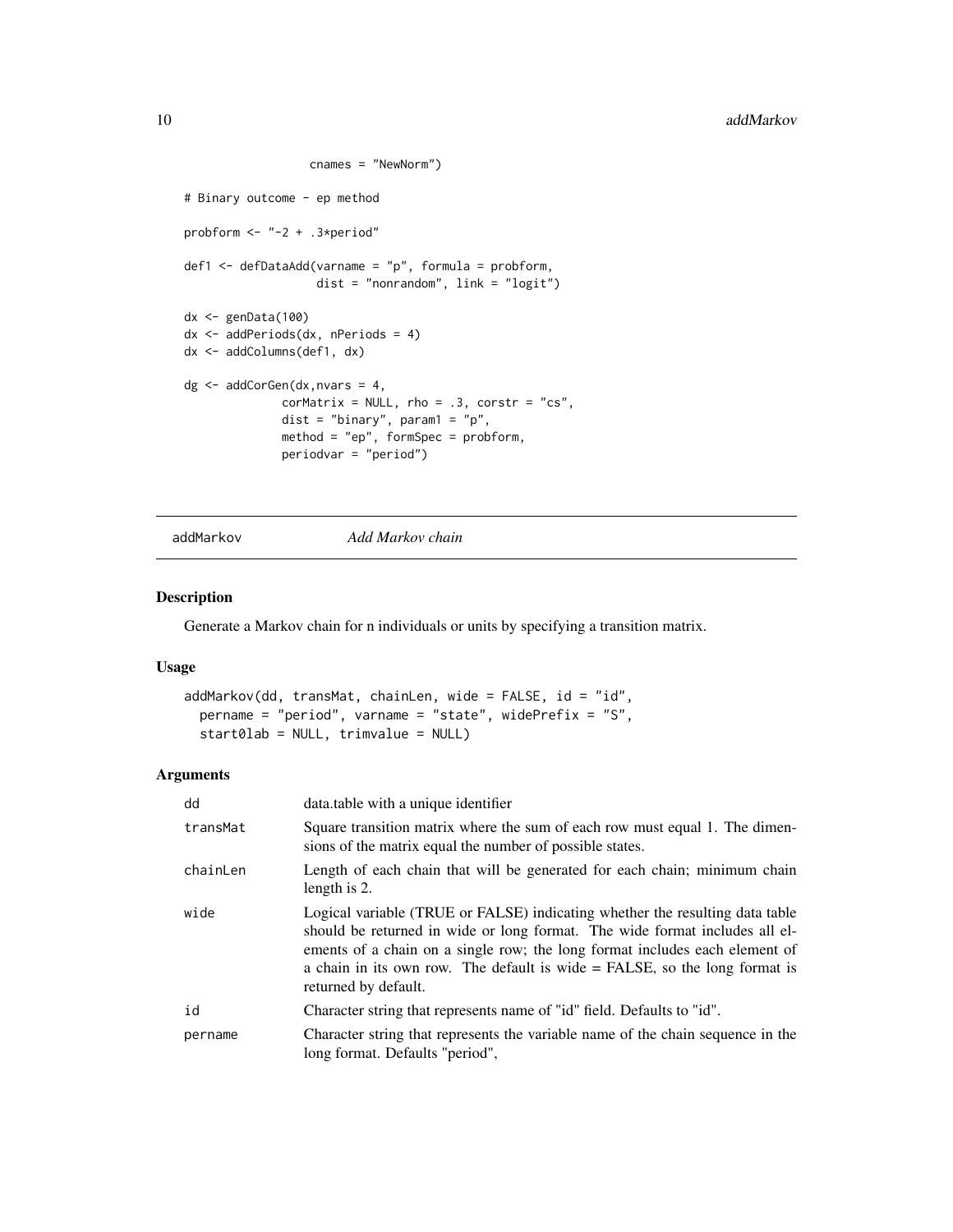#### <span id="page-10-0"></span>addMultiFac 11

| varname    | Character string that represents the variable name of the state in the long format.<br>Defaults to "state".                                                                                          |
|------------|------------------------------------------------------------------------------------------------------------------------------------------------------------------------------------------------------|
| widePrefix | Character string that represents the variable name prefix for the state fields in<br>the wide format. Defaults to "S".                                                                               |
| start0lab  | Character string that represents name of the integer field containing starting state<br>(State 0) of the chain for each individual. If it is NULL, starting state defaults to<br>1. Default is NULL. |
| trimvalue  | Integer value indicating end state. If trimvalue is not NULL, all records after the<br>first instance of state $=$ trimvalue will be deleted.                                                        |

## Value

A data table with n rows if in wide format, or n by chainLen rows if in long format.

## Examples

```
def1 \le defData(varname = "x1", formula = 0, variance = 1)
def1 <- defData(def1, varname = "x2", formula = 0, variance = 1)
def1 \leq defData(def1, varname = "S0", formula = ".6;.3;.1",
                dist="categorical")
dd <- genData(20, def1)
# Transition matrix P
P <- t(matrix(c( 0.7, 0.2, 0.1,
                 0.5, 0.3, 0.2,
                 0.0, 0.7, 0.3),
              nrow = 3)d1 <- addMarkov(dd, P, chainLen = 3)
d2 <- addMarkov(dd, P, chainLen = 5, wide = TRUE)
d3 <- addMarkov(dd, P, chainLen = 5, wide = TRUE, start0lab = "S0")
d4 <- addMarkov(dd, P, chainLen = 5, start0lab = "S0", trimvalue = 3)
```
addMultiFac *Add multi-factorial data*

# Description

Add multi-factorial data

#### Usage

```
addMultiFac(dtOld, nFactors, levels = 2, coding = "dummy",
  colNames = NULL)
```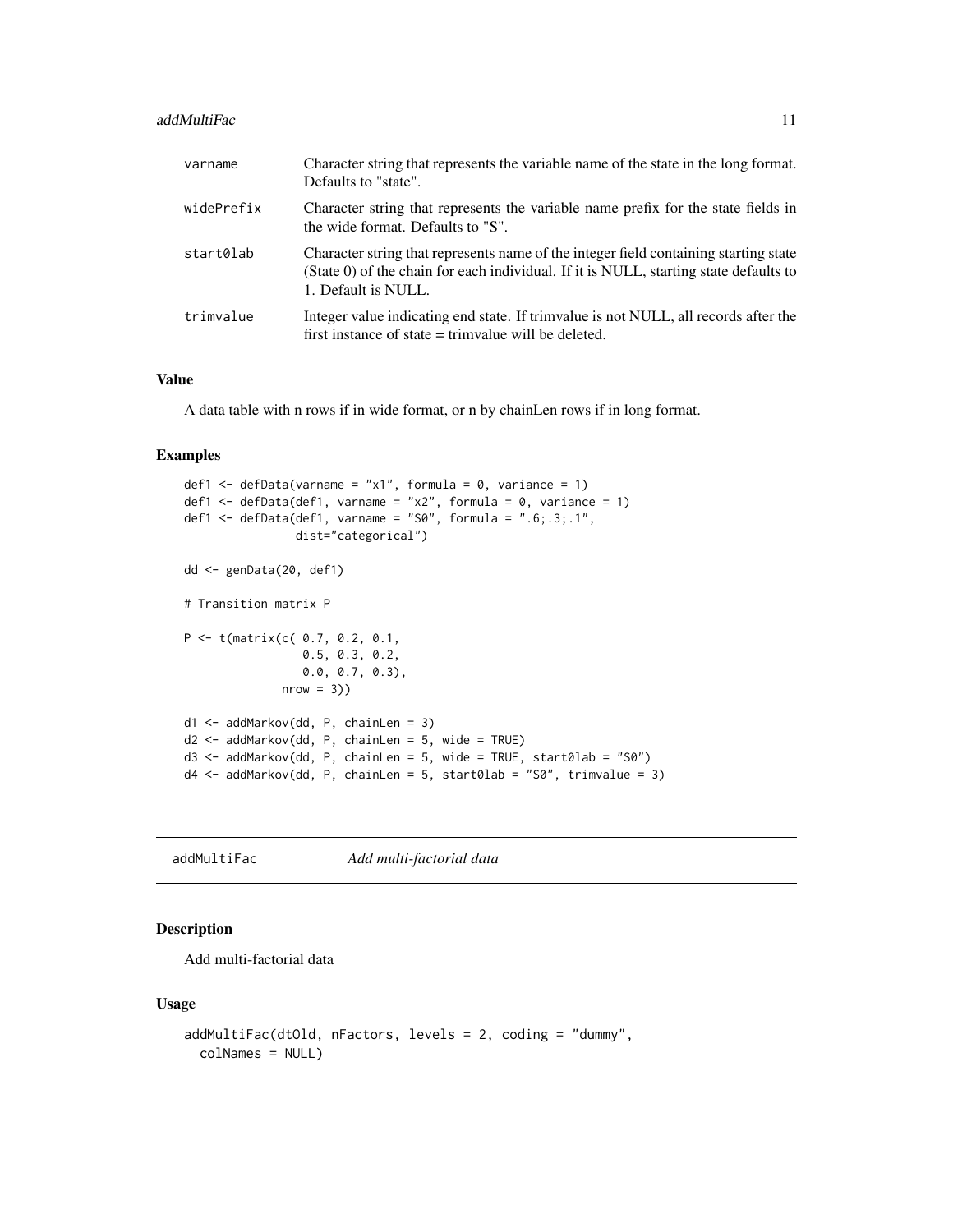#### <span id="page-11-0"></span>Arguments

| dtOld    | data.table that is to be modified                                                                                                                                                                                                                                                                        |
|----------|----------------------------------------------------------------------------------------------------------------------------------------------------------------------------------------------------------------------------------------------------------------------------------------------------------|
| nFactors | Number of factors (columns) to generate.                                                                                                                                                                                                                                                                 |
| levels   | Vector or scalar. If a vector is specified, it must be the same length as nFatctors.<br>Each value of the vector represents the number of levels of each corresponding<br>factor. If a scalar is specified, each factor will have the same number of levels.<br>The default is 2 levels for each factor. |
| coding   | String value to specify if "dummy" or "effect" coding is used. Defaults to<br>"dummy".                                                                                                                                                                                                                   |
| colNames | A vector of strings, with a length of nFactors. The strings represent the name<br>for each factor.                                                                                                                                                                                                       |

# Value

A data.table that contains the added simulated data. Each new column contains an integer.

# Examples

```
defD \leq-defData(varname = "x", formula = 0, variance = 1)
DT <- genData(360, defD)
DT \le - addMultiFac(DT, nFactors = 3, levels = c(2, 3, 3), colNames = c("A", "B", "C"))
DT
DT[, .N, keyby = .(A, B, C)]DT <- genData(300, defD)
DT <- addMultiFac(DT, nFactors = 3, levels = 2)
DT[, .N, keyby = .(Var1, Var2, Var3)]
```
addPeriods *Create longitudinal/panel data*

# Description

Create longitudinal/panel data

# Usage

```
addPeriods(dtName, nPeriods = NULL, idvars = "id", timevars = NULL,
  timevarName = "timevar", timeid = "timeID", perName = "period")
```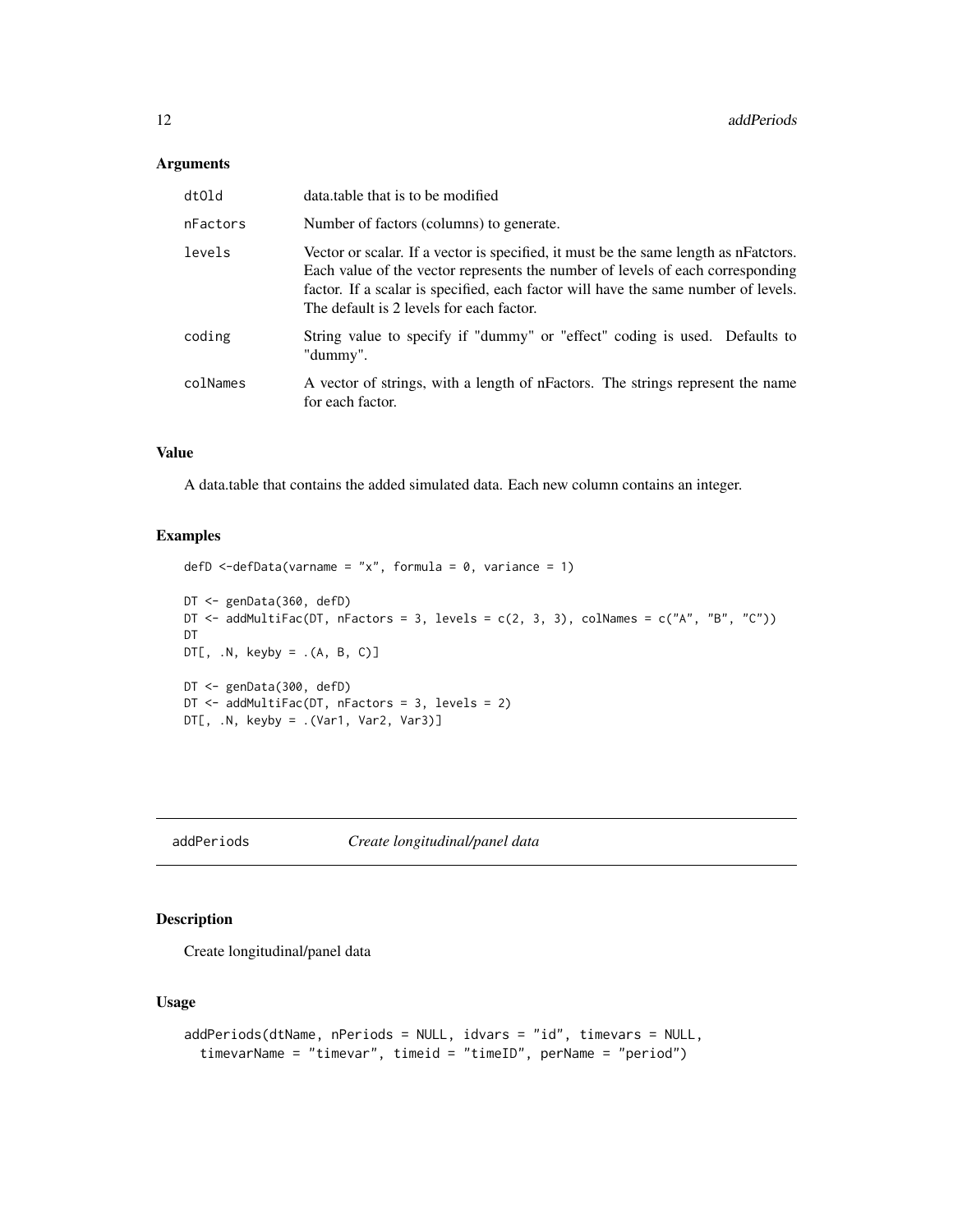#### addPeriods and 13

#### Arguments

| dtName      | Name of existing data table                                                                    |
|-------------|------------------------------------------------------------------------------------------------|
| nPeriods    | Number of time periods for each record                                                         |
| idvars      | Names of index variables (in a string vector) that will be repeated during each<br>time period |
| timevars    | Names of time dependent variables. Defaults to NULL.                                           |
| timevarName | Name of new time dependent variable                                                            |
| timeid      | Variable name for new index field. Defaults to "timevar"                                       |
| perName     | Variable name for period field. Defaults to "period"                                           |

## Value

An updated data.table that that has multiple rows per observation in dtName

```
tdef \leq defData(varname = "T", dist="binary", formula = 0.5)
tdef <- defData(tdef, varname = "Y0", dist = "normal", formula = 10, variance = 1)
tdef <- defData(tdef, varname = "Y1", dist = "normal", formula = "Y0 + 5 + 5 * T", variance = 1)
tdef <- defData(tdef, varname = "Y2", dist = "normal", formula = "Y0 + 10 + 5 \star T", variance = 1)
dtTrial <- genData( 5, tdef)
dtTrial
dtTime <- addPeriods(dtTrial, nPeriods = 3, idvars = "id",
                     timevars = c("Y0", "Y1", "Y2"), timevarName = "Y")
dtTime
# Varying # of periods and intervals - need to have variables
# called nCount and mInterval
def <- defData(varname = "xbase", dist = "normal", formula = 20, variance = 3)
def <- defData(def,varname = "nCount", dist = "noZeroPoisson", formula = 6)
def <- defData(def, varname = "mInterval", dist = "gamma", formula = 30, variance = .01)
def <- defData(def, varname = "vInterval", dist = "nonrandom", formula = .07)
dt <- genData(200, def)
dt[id %in% c(8,121)]
dtPeriod <- addPeriods(dt)
dtPeriod[id %in% c(8,121)] # View individuals 8 and 121 only
```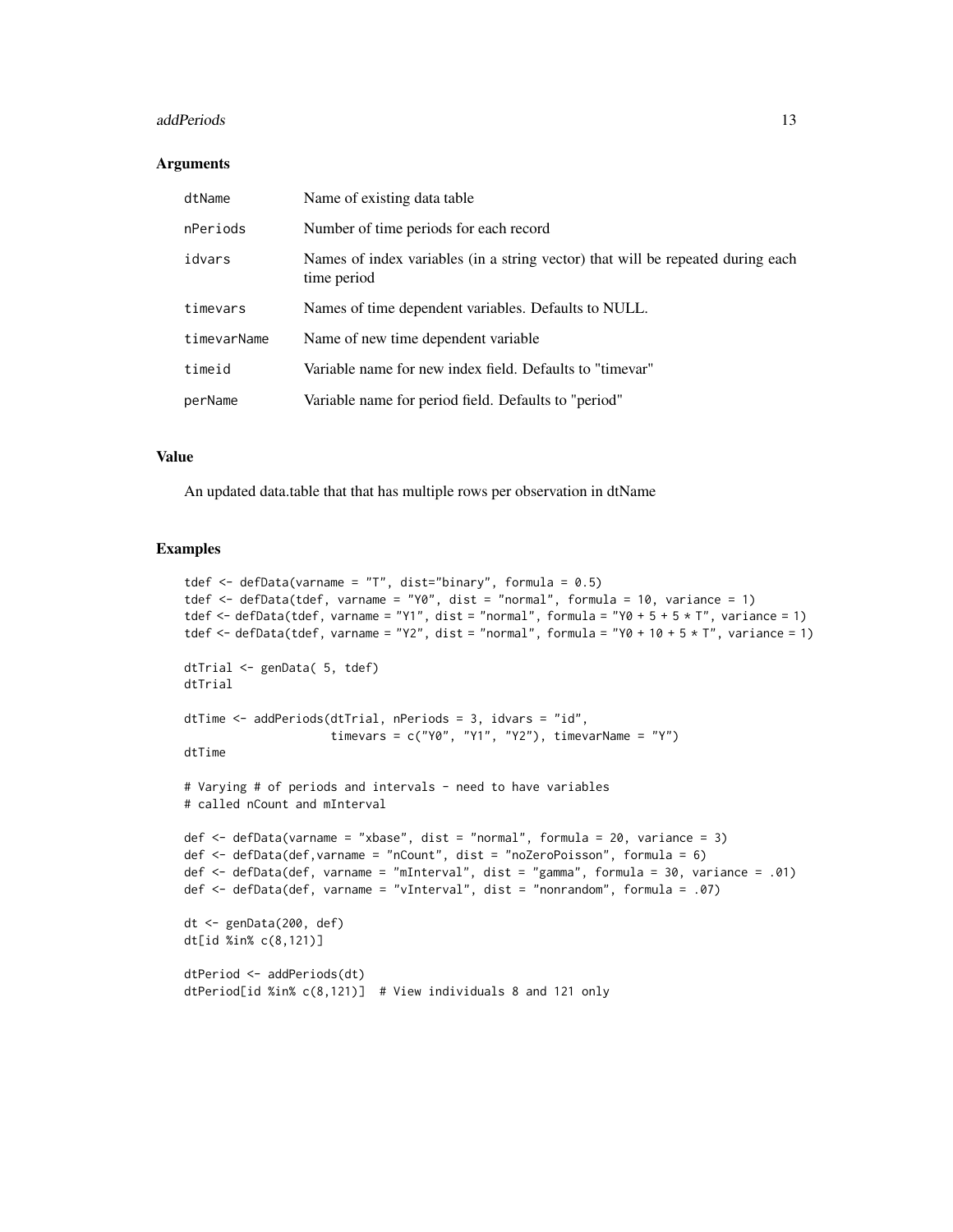<span id="page-13-0"></span>

Convert beta mean and precision parameters to two shape parameters

#### Usage

betaGetShapes(mean, precision)

#### Arguments

| mean      | The mean of a beta distribution                      |
|-----------|------------------------------------------------------|
| precision | The precision parameter (phi) of a beta distribution |

#### Details

In simstudy, users specify the beta distribution as a function of two parameters - a mean and precision, where  $0 <$  mean  $< 1$  and precision  $> 0$ . In this case, the variance of the specified distribution is  $(mean)*(1-mean)/(1+precision)$ . The base R function rbeta uses the two shape parameters to specify the beta distribution. This function converts the mean and precision into the shape1 and shape2 parameters.

## Value

A list that includes the shape parameters of the beta distribution

```
set.seed(12345)
mean = 0.3; precision = 1.6
rs <- betaGetShapes(mean, precision)
c(rs$shape1, rs$shape2)
vec <- rbeta(1000, shape1 = rs$shape1, shape2 = rs$shape2)
(estMoments <- c(mean(vec), var(vec)))
(theoryMoments <- c(mean, mean*(1-mean)/(1+precision)))
(theoryMoments <- with(rs, c(shape1/(shape1 + shape2),
  (shape1*shape2) / ((shape1 + shape2)^2*(1 + shape1 + shape2)))))
```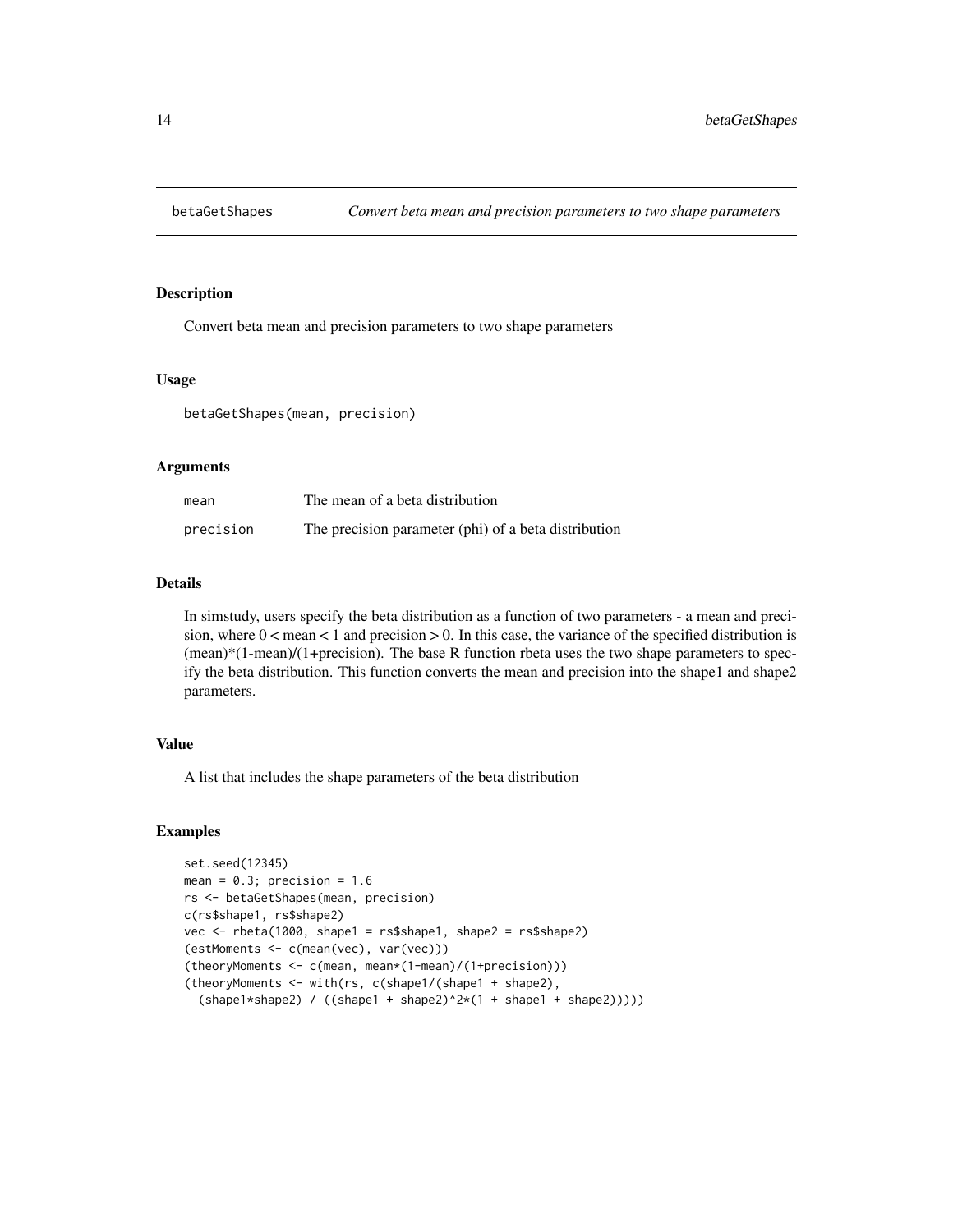<span id="page-14-0"></span>catProbs *Create a semi-colon delimited string of probabilities to be used to define categorical data*

# Description

Create a semi-colon delimited string of probabilities to be used to define categorical data

#### Usage

 $catProbs(..., n = 0)$ 

# Arguments

| $\cdot$ | one or more numeric values to be concatenated, delimited by ";".                   |
|---------|------------------------------------------------------------------------------------|
|         | number of probabilities (categories) to be generated - all with equal probability. |

## Details

The function accepts a number of probabilities or a value of n, but not both.

If probabilities are passed, the string that is returned depends on the nature of those probabilities. If the sum of the probabilities is less than 1, an additional category is created with the probability 1 - sum(provided probabilities). If the sum of the probabilities is equal to 1, then the number of categories is set to the number of probabilities provided. If the sum of the probabilities exceeds one (and there is more than one probability), the probabilities are standardized by dividing by the sum of the probabilities provided.

If n is provided, n probabilities are included in the string, each with a probability equal to 1/n.

## Value

string with multinomial probabilities.

```
catProbs(0.25, 0.25, 0.50)
catProbs(1/3, 1/2)
catProbs(1,2,3)
catProbs(n=5)
```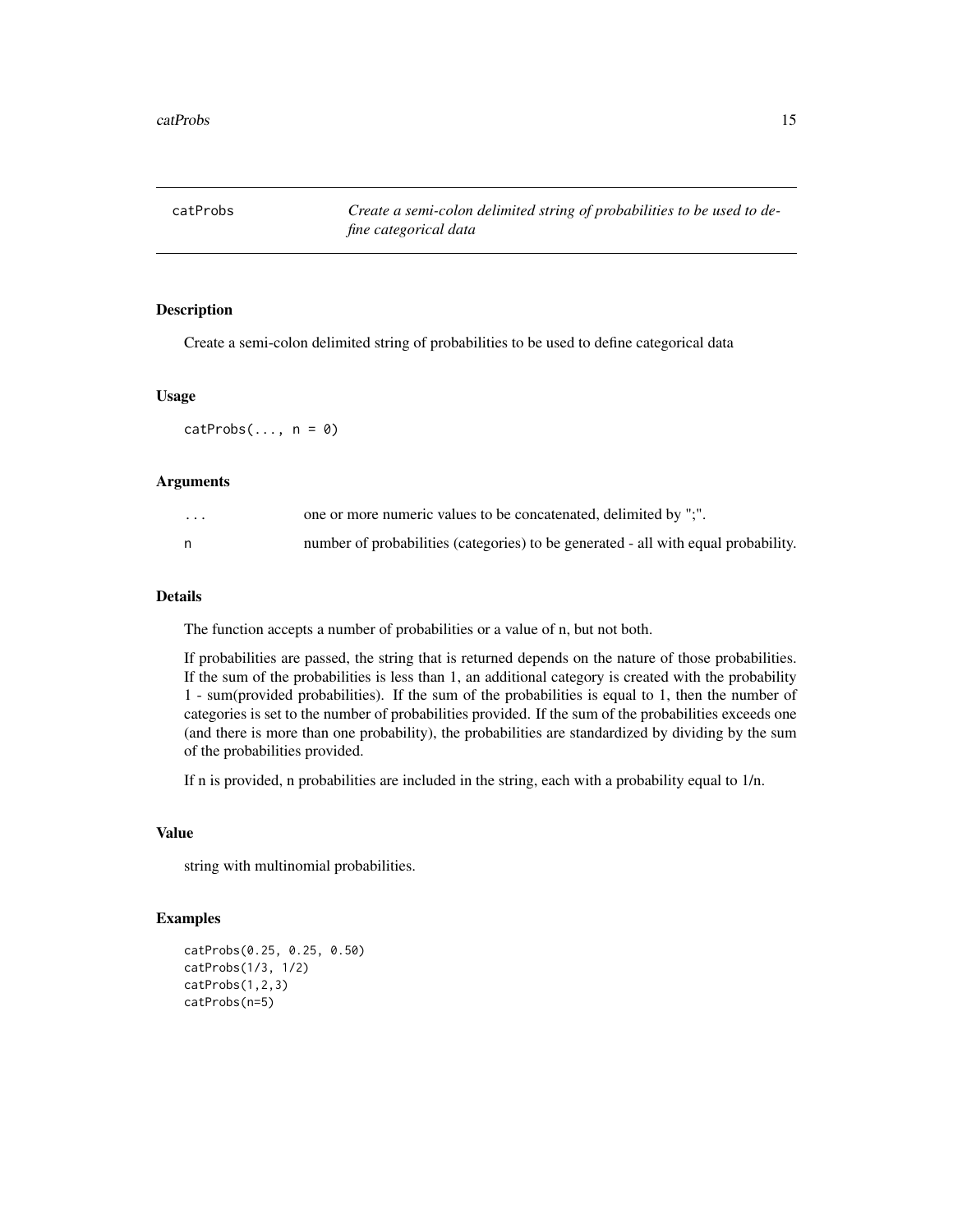<span id="page-15-0"></span>defCondition *Add single row to definitions table of conditions that will be used to add data to an existing definitions table*

## Description

Add single row to definitions table of conditions that will be used to add data to an existing definitions table

#### Usage

```
defCondition(dtDefs = NULL, condition, formula, variance = 0,
  dist = "normal", link = "identity")
```
#### Arguments

| dtDefs    | Name of definition table to be modified. Null if this is a new definition. |
|-----------|----------------------------------------------------------------------------|
| condition | Formula specifying condition to be checked                                 |
| formula   | An R expression for mean (string)                                          |
| variance  | Number                                                                     |
| dist      | Distribution. For possibilities, see details                               |
| link      | The link function for the mean, see details                                |
|           |                                                                            |

#### Value

A data.table named dtName that is an updated data definitions table

```
# New data set
def <- defData(varname = "x", dist = "noZeroPoisson", formula=5)
def <- defData(def, varname="y", dist="normal", formula=0, variance=9)
dt <- genData(10, def)
# Add columns to dt
defC \leq defCondition(condition = "x == 1", formula = "5 + 2*y",
                     variance = 1, dist = "normal")
defC \leq defCondition(defC, condition = "x \leq 5 & x >= 2", formula = "3 - 2*y",
                     variance = 1, dist="normal")
defC \leq defCondition(defC, condition = "x \geq 6", formula = 1,
                     variance = 1, dist="normal")
```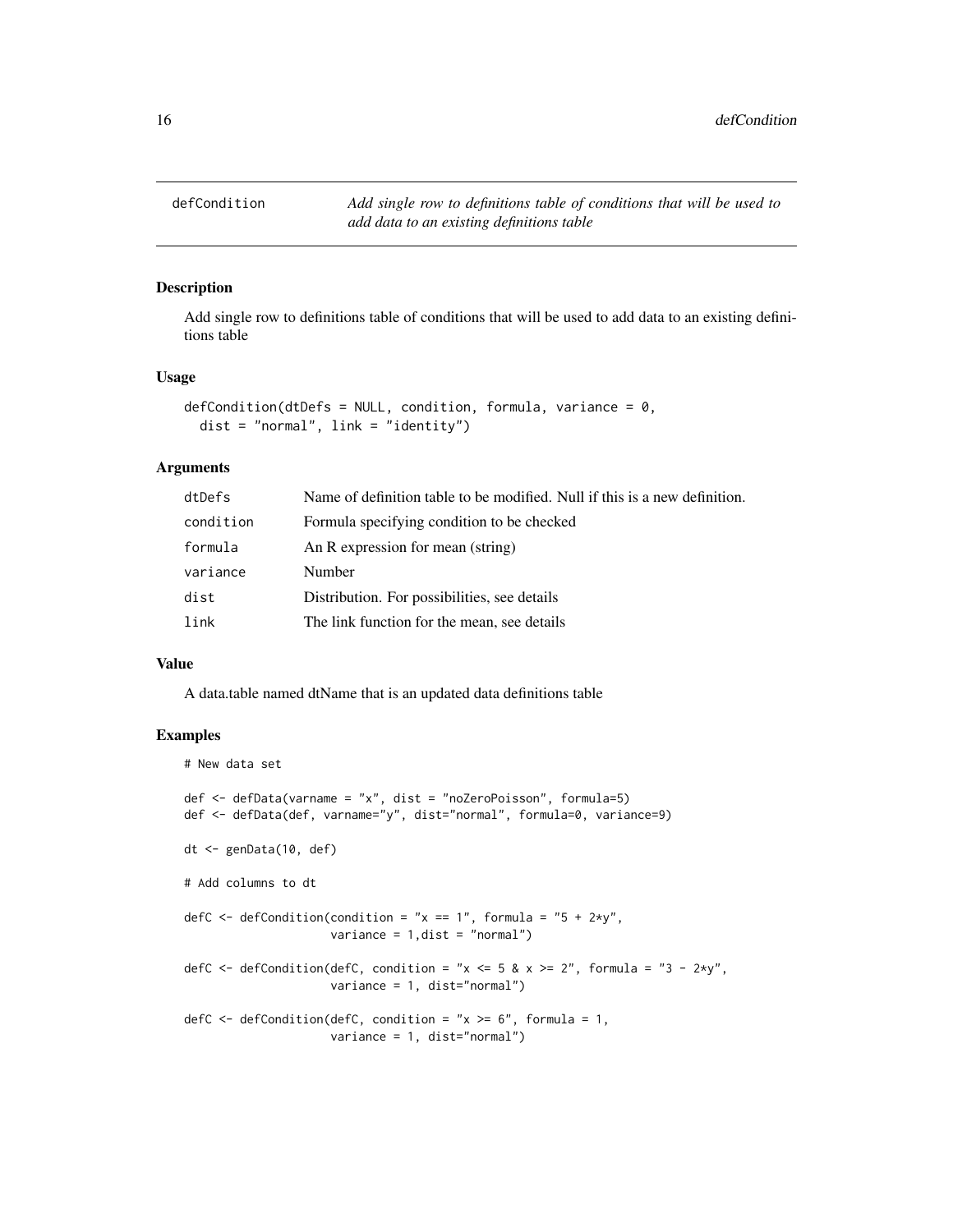#### <span id="page-16-0"></span>defData and the contract of the contract of the contract of the contract of the contract of the contract of the contract of the contract of the contract of the contract of the contract of the contract of the contract of th

```
defC
# Add conditional column with field name "z"
dt <- addCondition(defC, dt, "z")
dt
```
# defData *Add single row to definitions table*

## Description

Add single row to definitions table

# Usage

 $defData(dtDefs = NULL, varname, formula, variance = 0,$ dist = "normal", link = "identity", id = "id")

# Arguments

| dtDefs   | Definition data table to be modified                                |
|----------|---------------------------------------------------------------------|
| varname  | Name (string) of new variable                                       |
| formula  | An R expression for mean (string)                                   |
| variance | Number                                                              |
| dist     | Distribution. For possibilities, see details                        |
| link     | The link function for the mean, see details                         |
| id       | A string indicating the field name for the unique record identifier |

## Details

The possible data distributions include "normal", "poisson", "noZeroPoisson", "negBinomial" "binary", "binomial", "beta", "uniform", "uniformInt", "categorical", "gamma", "exponential", and "nonrandom."

#### Value

A data.table named dtName that is an updated data definitions table

```
def <- defData(varname = "xNr", dist = "nonrandom", formula=7, id = "idnum")
def <- defData(def, varname="xUni", dist="uniform", formula="10;20")
def <- defData(def, varname="xNorm", formula="xNr + xUni * 2", dist="normal", variance=8)
def <- defData(def, varname="xPois", dist="poisson", formula="xNr - 0.2 * xUni", link="log")
def <- defData(def, varname="xCat", formula = "0.3;0.2;0.5", dist="categorical")
def <- defData(def, varname="xGamma", dist="gamma", formula = "5+xCat", variance = 1, link = "log")
def <- defData(def, varname = "xBin", dist = "binary" , formula="-3 + xCat", link="logit")
def
```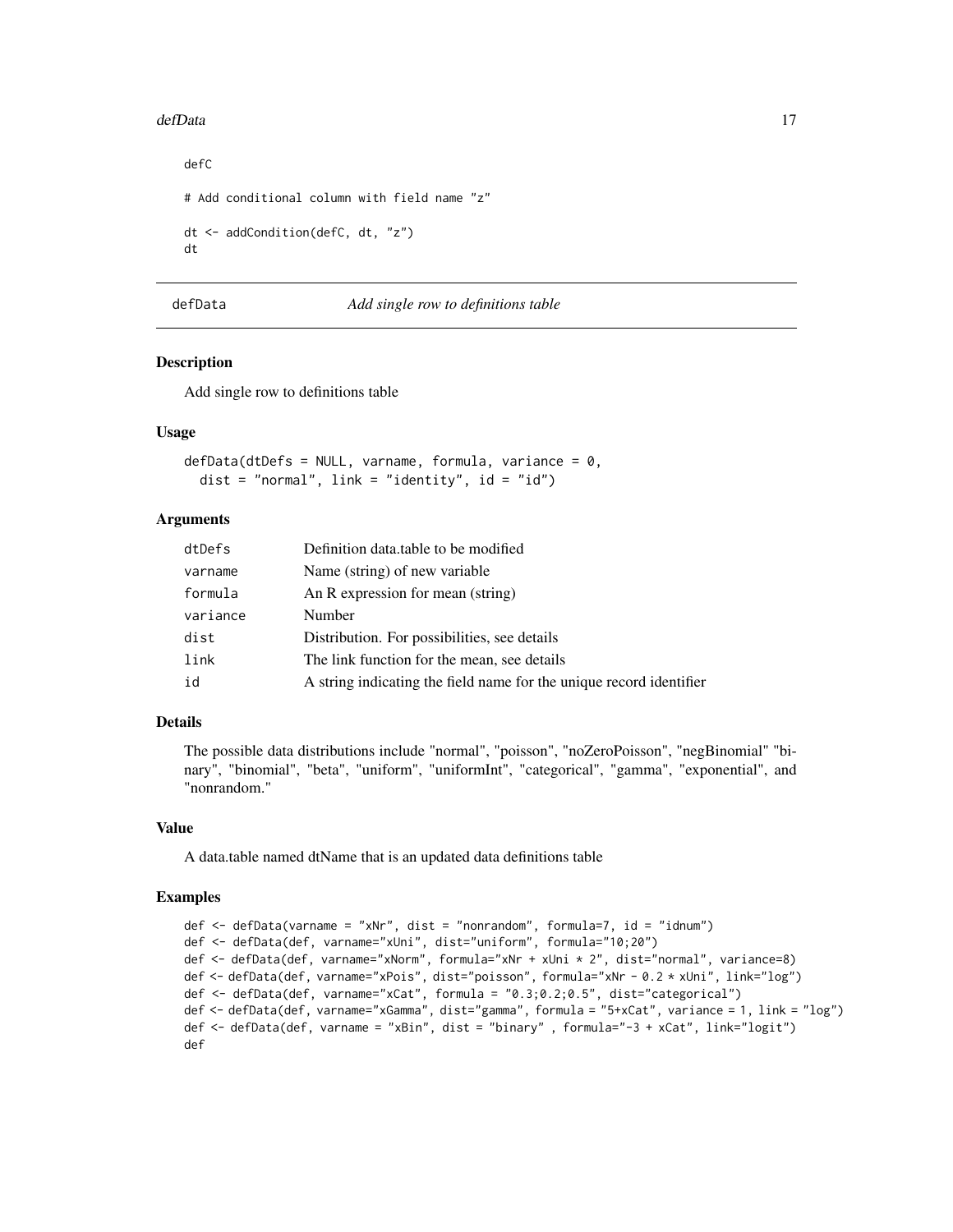<span id="page-17-0"></span>

Add single row to definitions table that will be used to add data to an existing data.table

#### Usage

```
defDataAdd(dtDefs = NULL, varname, formula, variance = 0,dist = "normal", link = "identity")
```
# Arguments

| dtDefs   | Name of definition table to be modified. Null if this is a new definition. |
|----------|----------------------------------------------------------------------------|
| varname  | Name (string) of new variable                                              |
| formula  | An R expression for mean (string)                                          |
| variance | Number                                                                     |
| dist     | Distribution. For possibilities, see details                               |
| link     | The link function for the mean, see details                                |

## Value

A data.table named dtName that is an updated data definitions table

```
# New data set
def <- defData(varname = "xNr", dist = "nonrandom", formula=7, id = "idnum")
def <- defData(def, varname="xUni", dist="uniform", formula="10;20")
dt <- genData(10, def)
# Add columns to dt
def2 \leq defDataAdd(varname="y1", formula = 10, variance = 3)
def2 <- defDataAdd(def2, varname="y2", formula = .5, dist = "binary")
def2
dt <- addColumns(def2, dt)
dt
```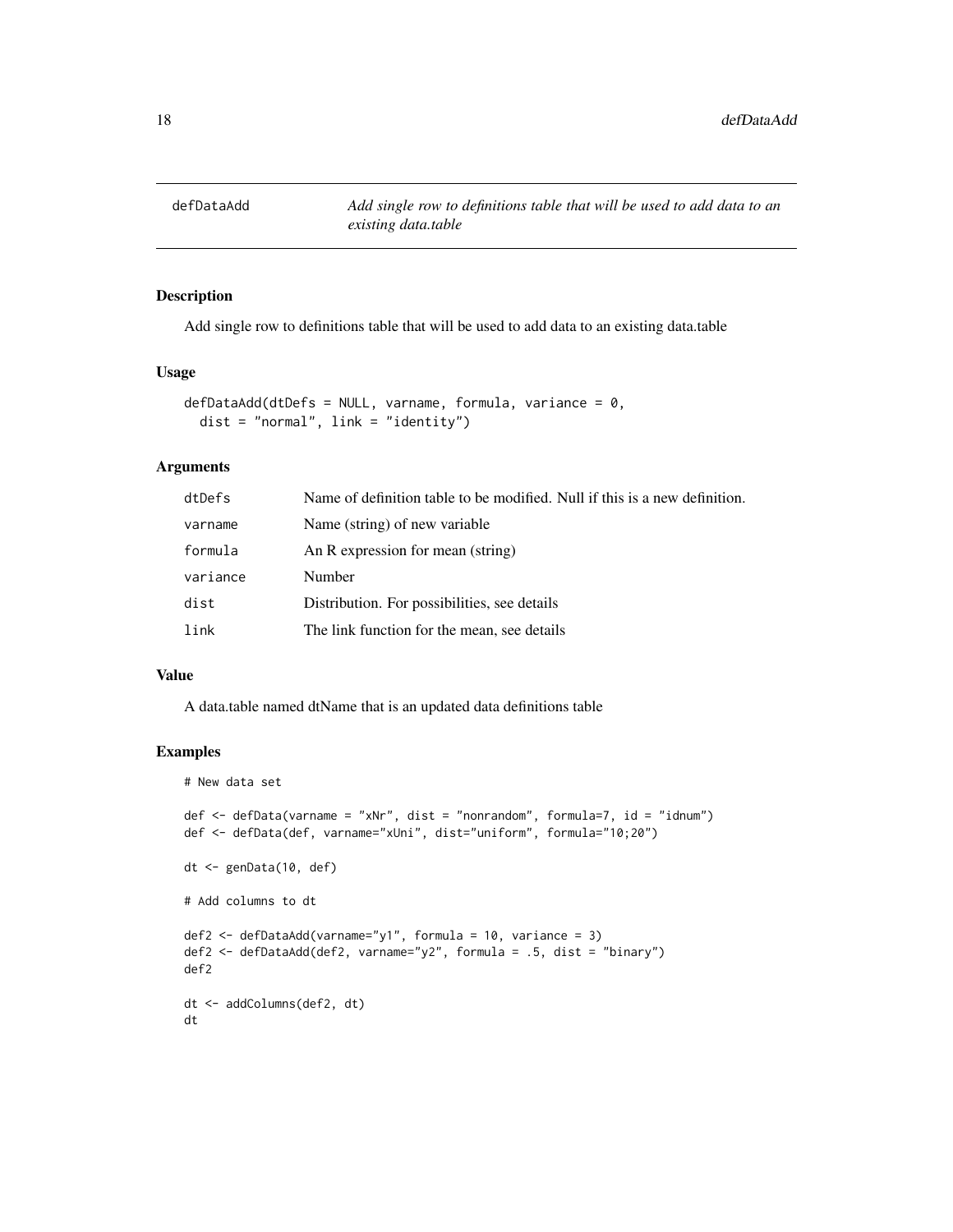<span id="page-18-1"></span><span id="page-18-0"></span>

Add single row to definitions table for missing data

#### Usage

```
defMiss(dtDefs = NULL, varname, formula, logit.link = FALSE,
 baseline = FALSE, monotonic = FALSE)
```
# Arguments

| dtDefs     | Definition data table to be modified                                                                                                                                                           |
|------------|------------------------------------------------------------------------------------------------------------------------------------------------------------------------------------------------|
| varname    | Name of variable with missingness                                                                                                                                                              |
| formula    | Formula to describe pattern of missingness                                                                                                                                                     |
| logit.link | Indicator set to TRUE when the probability of missingness is based on a logit<br>model.                                                                                                        |
| baseline   | Indicator is set to TRUE if the variable is a baseline measure and should be<br>missing throughout an entire observation period. This is applicable to repeated<br>measures/longitudinal data. |
| monotonic  | Indicator set to TRUE if missingness at time t is followed by missingness at all<br>follow-up times $> t$ .                                                                                    |

#### Value

A data.table named dtName that is an updated data definitions table

#### See Also

[genMiss](#page-37-1), [genObs](#page-40-1)

```
def1 \leq defData(varname = "m", dist = "binary", formula = .5)
def1 <- defData(def1, "u", dist = "binary", formula = .5)
def1 <- defData(def1, "x1", dist="normal", formula = "20*m + 20*u", variance = 2)
def1 <- defData(def1, "x2", dist="normal", formula = "20*m + 20*u", variance = 2)
def1 <- defData(def1, "x3", dist="normal", formula = "20*m + 20*u", variance = 2)
dtAct <- genData(1000, def1)
defM <- defMiss(varname = "x1", formula = .15, logit.link = FALSE)
defM <- defMiss(defM, varname = "x2", formula = ".05 + m * 0.25", logit.link = FALSE)
defM <- defMiss(defM, varname = "x3", formula = ".05 + u * 0.25", logit.link = FALSE)
defM <- defMiss(defM, varname = "u", formula = 1, logit.link = FALSE) # not observed
```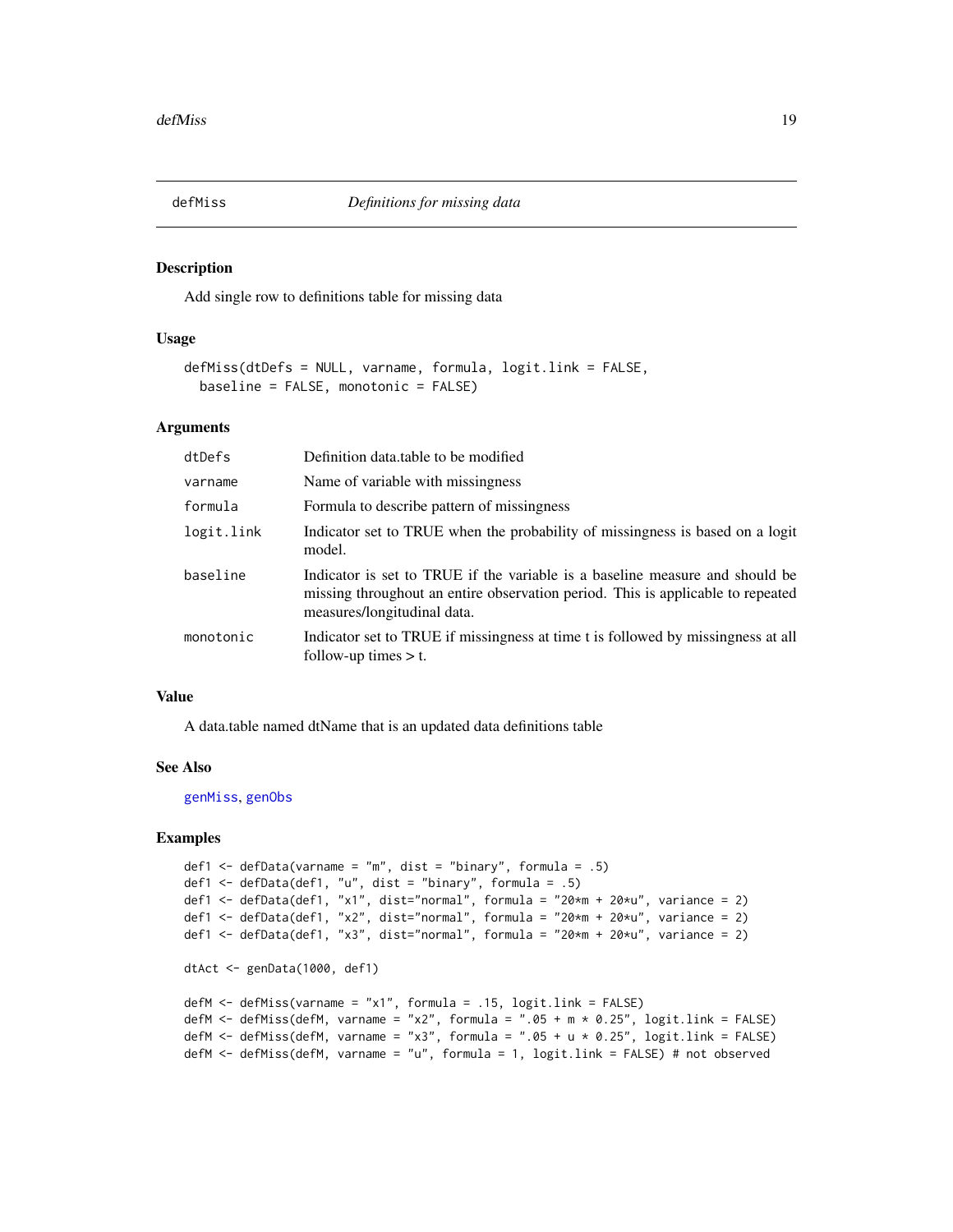```
defM
# Generate missing data matrix
missMat <- genMiss(dtName = dtAct, missDefs = defM, idvars = "id")
missMat
# Generate observed data from actual data and missing data matrix
dtObs <- genObs(dtAct, missMat, idvars = "id")
dtObs
```
defRead *Read external csv data set definitions*

#### Description

Read external csv data set definitions

# Usage

defRead(filen, id = "id")

#### Arguments

| filen | String file name, including full path. Must be a csv file. |
|-------|------------------------------------------------------------|
| id    | string that includes name of id field. Defaults to "id"    |

#### Value

A data.table with data set definitions

```
# Create temporary external "csv" file
test1 <- c("varname, formula, variance, dist, link",
           "nr,7, 0,nonrandom,identity",
           "x1,.4, 0,binary,identity",
           "y1,nr + x1 \times 2,8, normal, identity",
           "y2,nr - 0.2 \times x1, 0, poisson, \log"
          \lambdatfcsv <- tempfile()
writeLines(test1, tfcsv)
# Read external csv file stored in file "tfcsv"
defs <- defRead(tfcsv, id = "myID")
```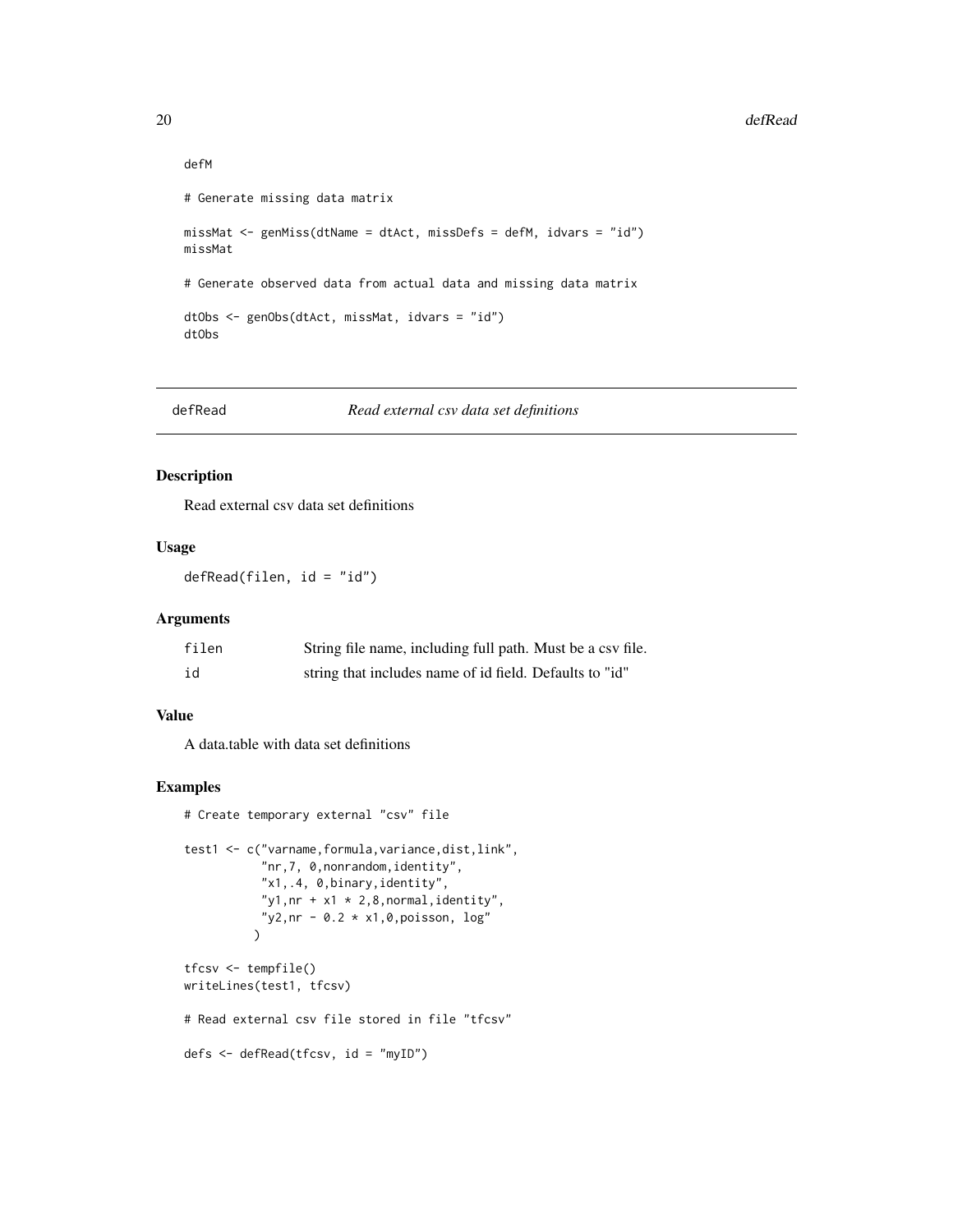#### <span id="page-20-0"></span>defReadAdd 21

defs unlink(tfcsv)

# Generate data based on external definition

genData(5, defs)

defReadAdd *Read external csv data set definitions for adding columns*

# Description

Read external csv data set definitions for adding columns

## Usage

defReadAdd(filen)

## Arguments

filen String file name, including full path. Must be a csv file.

## Value

A data.table with data set definitions

```
# Create temporary external "csv" files
test1 <- c("varname,formula,variance,dist,link",
            "nr,7, 0,nonrandom,identity"
           \lambdatfcsv1 <- tempfile()
writeLines(test1, tfcsv1)
test2 <- c("varname,formula,variance,dist,link",
           "x1,.4, 0,binary,identity",
           "y1,nr + x1 \times 2,8, normal, identity",
           "y2,nr - 0.2 \times x1, 0, poisson, \log"
          \lambdatfcsv2 <- tempfile()
writeLines(test2, tfcsv2)
# Generate data based on external definitions
defs <- defRead(tfcsv1)
```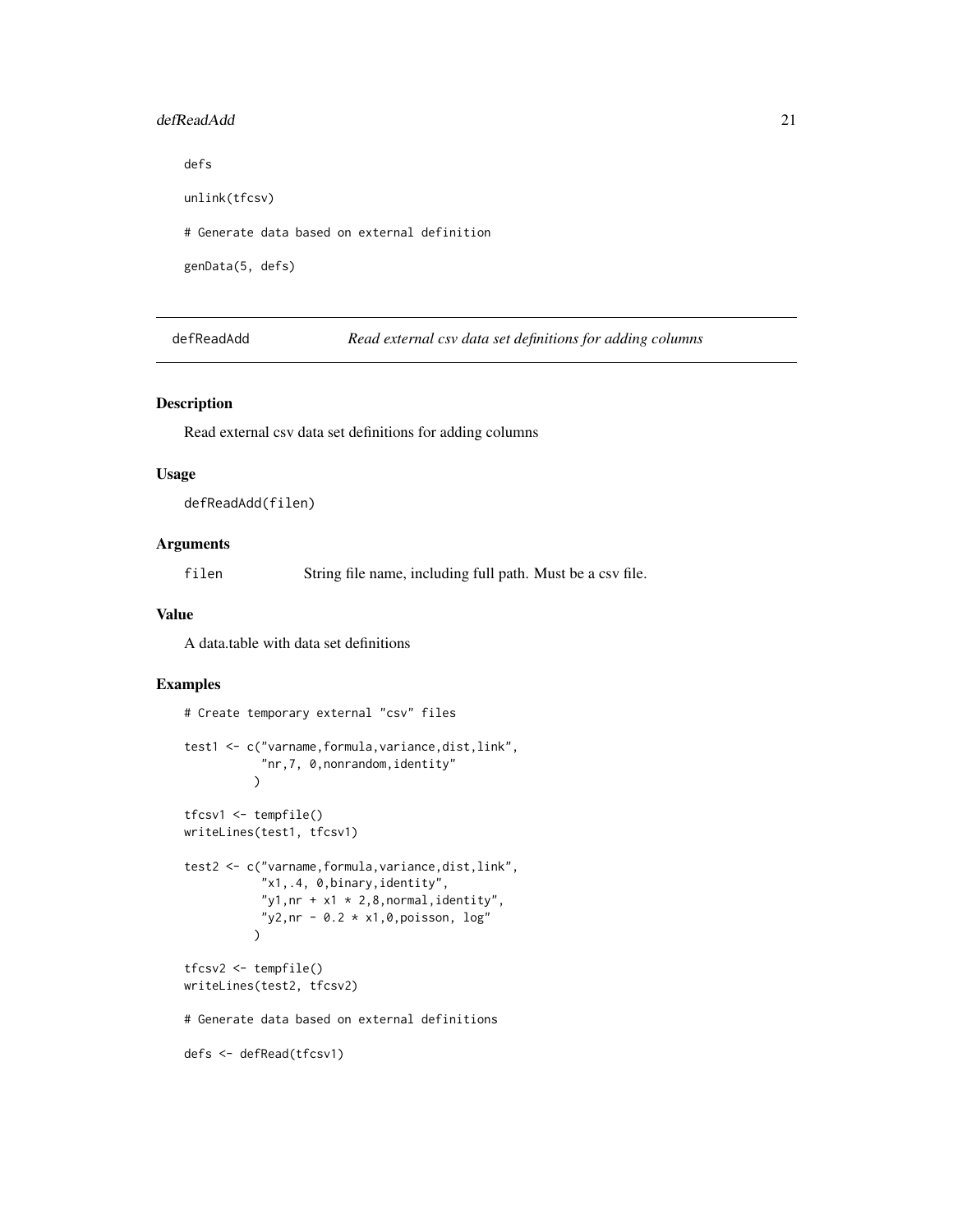```
dt <- genData(5, defs)
dt
# Add additional data based on external definitions
defs2 <- defReadAdd(tfcsv2)
dt <- addColumns(defs2, dt)
dt
unlink(tfcsv1)
unlink(tfcsv2)
```

```
defReadCond Read external csv data set definitions for adding columns
```
Read external csv data set definitions for adding columns

#### Usage

```
defReadCond(filen)
```
#### Arguments

filen String file name, including full path. Must be a csv file.

#### Value

A data.table with data set definitions

```
# Create temporary external "csv" files
test1 <- c("varname,formula,variance,dist,link",
           "x,0.3;0.4;0.3,0,categorical,identity"
          \mathcal{L}tfcsv1 <- tempfile()
writeLines(test1, tfcsv1)
test2 <- c("condition,formula,variance,dist,link",
           "x == 1, 0.4, 0, 0.0 inary, identity",
           "x == 2, 0.6, 0, binary, identity","x \ge 3, 0.8,0, binary, identity"
          \lambdatfcsv2 <- tempfile()
writeLines(test2, tfcsv2)
```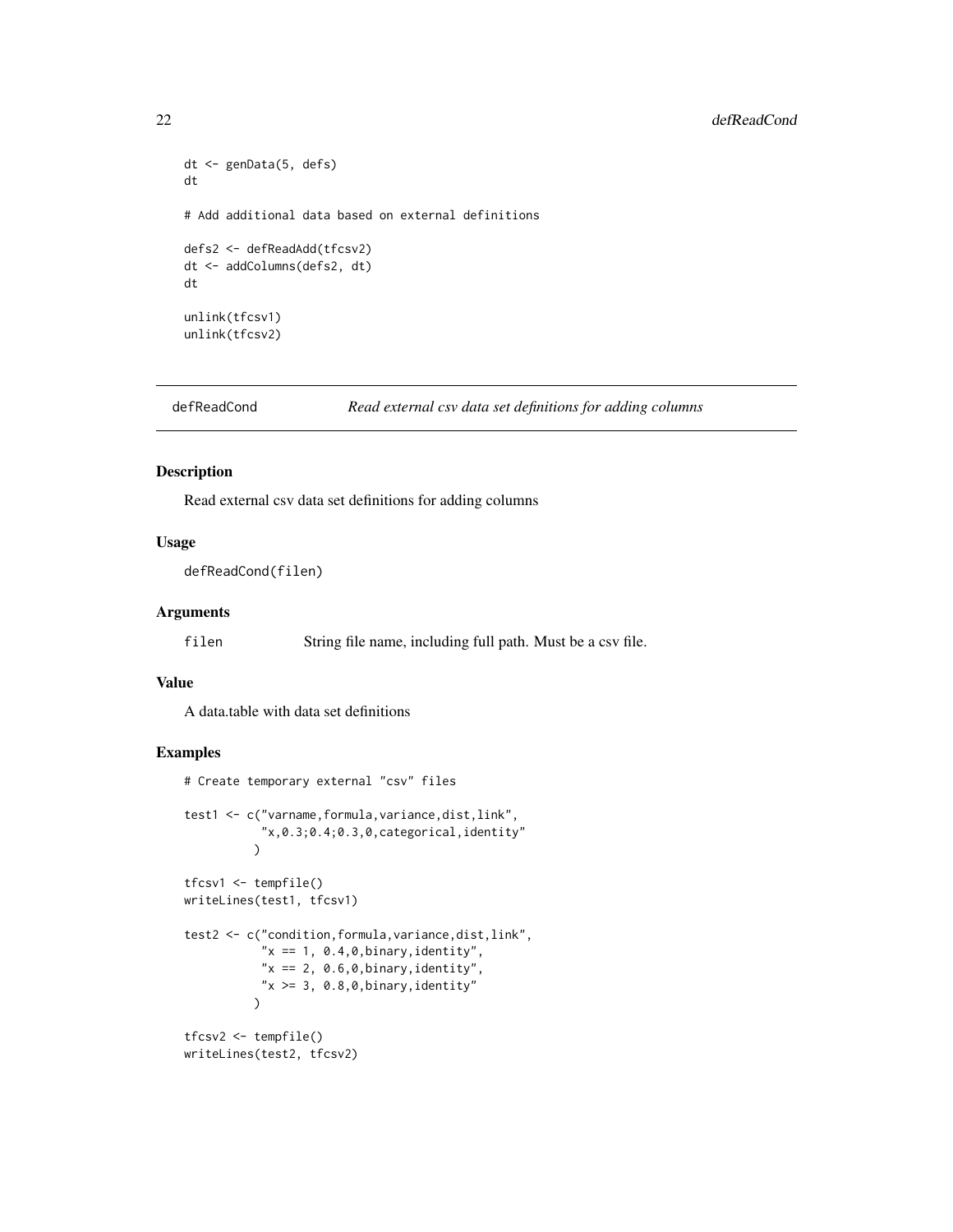#### <span id="page-22-0"></span>defSurv 23

```
# Generate data based on external definitions
defs <- defRead(tfcsv1)
dt <- genData(2000, defs)
dt
# Add column based on
defsCond <- defReadCond(tfcsv2)
dt <- addCondition(defsCond, dt, "y")
dt
dt[, mean(y), keyby = x]
unlink(tfcsv1)
unlink(tfcsv2)
```
defSurv *Add single row to survival definitions*

# Description

Add single row to survival definitions

## Usage

```
defSurv(dtDefs = NULL, varname, formula = 0, scale, shape = 1)
```
## Arguments

| dtDefs  | Definition data table to be modified                                               |
|---------|------------------------------------------------------------------------------------|
| varname | Variable name                                                                      |
| formula | Covariates predicting survival                                                     |
| scale   | Scale parameter for the Weibull distribution.                                      |
| shape   | The shape of the Weibull distribution. Shape $= 1$ for an exponential distribution |

#### Value

A data.table named dtName that is an updated data definitions table

# Examples

# Baseline data definitions

```
def <- defData(varname = "x1", formula = .5, dist = "binary")
def \leq defData(def, varname = "x2", formula = .5, dist = "binary")
def \leq defData(def, varname = "grp", formula = .5, dist = "binary")
```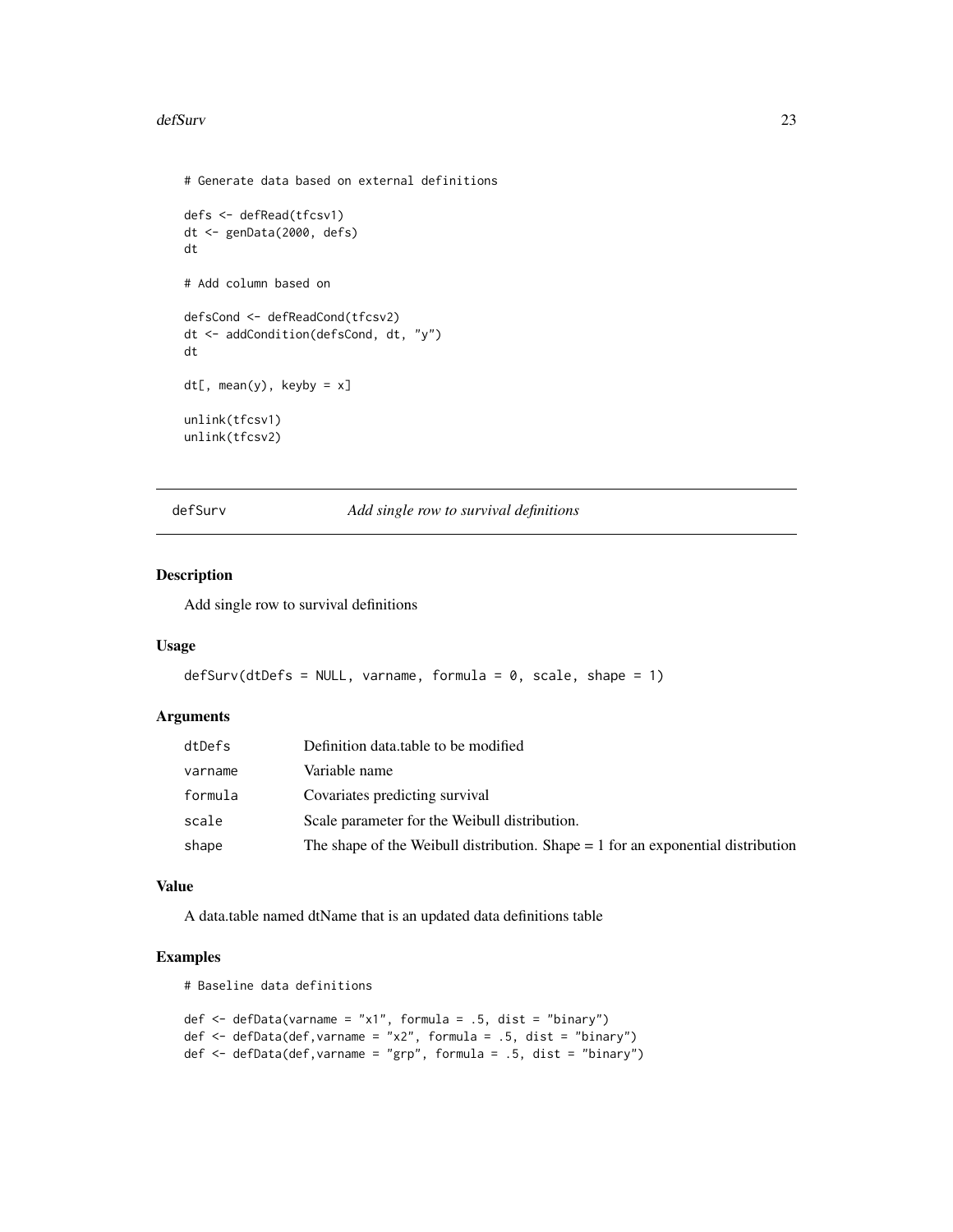```
# Survival data definitions
sdef <- defSurv(varname = "survTime", formula = "1.5*x1",
                scale = "grp*50 + (1-\text{grp})*25", shape = "grp*1 + (1-\text{grp})*1.5")
sdef <- defSurv(sdef, varname = "censorTime", scale = 80, shape = 1)
sdef
# Baseline data definitions
dtSurv <- genData(300, def)
# Add survival times
dtSurv <- genSurv(dtSurv, sdef)
head(dtSurv)
```
delColumns *Delete columns from existing data set*

## Description

Delete columns from existing data set

# Usage

delColumns(dtOld, vars)

## Arguments

| dtOld | Name of data table that is to be updated |
|-------|------------------------------------------|
| vars  | Vector of column names (as strings)      |

## Value

An updated data.table that contains the added simulated data

```
# New data set
def <- defData(varname = "x", dist = "noZeroPoisson", formula=7, id = "idnum")
def <- defData(def, varname="xUni", dist="uniformInt", formula="x-3;x+3")
dt <- genData(10, def)
```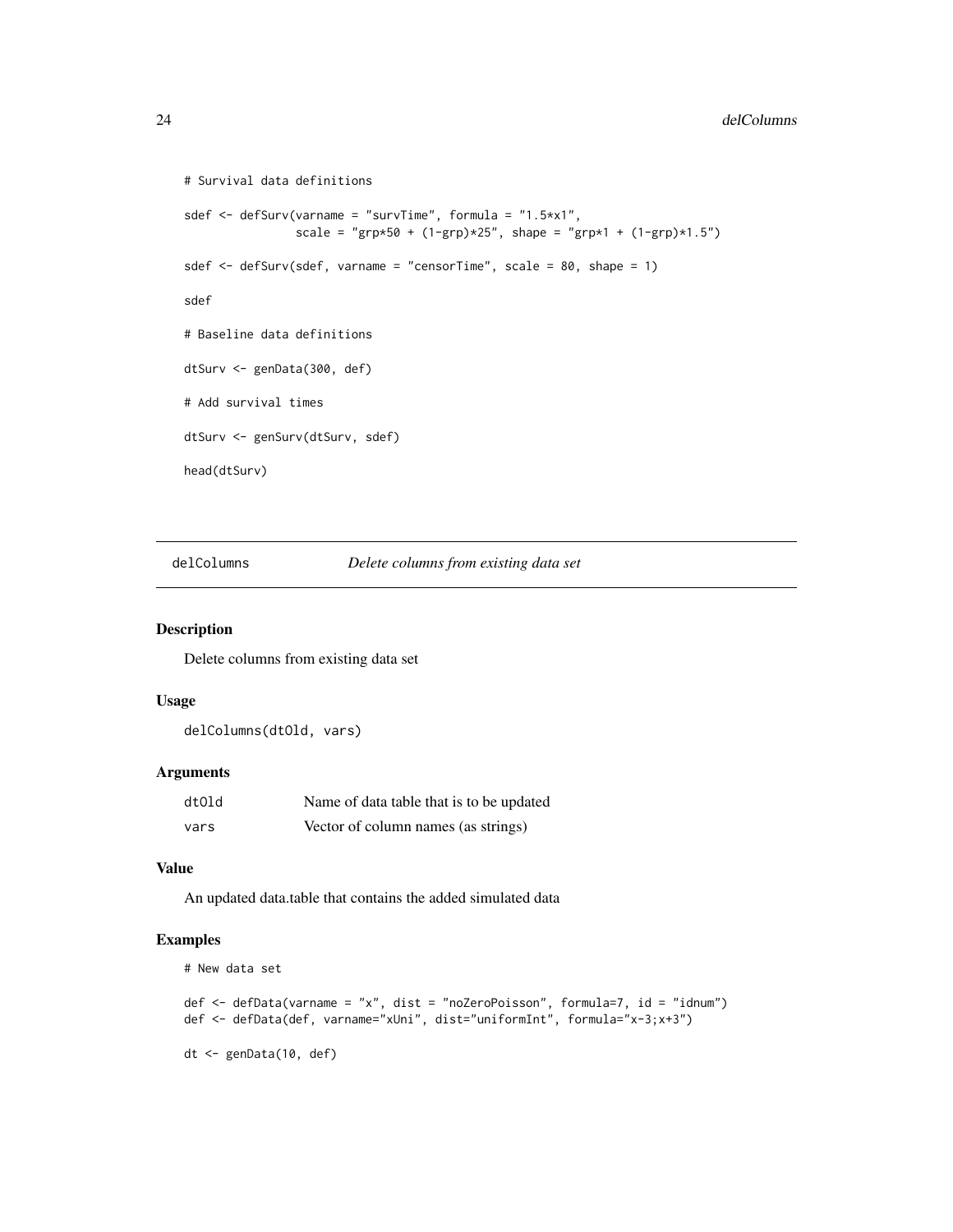# <span id="page-24-0"></span>gammaGetShapeRate 25

```
dt
# Delete column
dt <- delColumns(dt, "x")
dt
```

| gammaGetShapeRate | Convert gamma mean and dispersion parameters to shape and rate |
|-------------------|----------------------------------------------------------------|
|                   | parameters                                                     |

# Description

Convert gamma mean and dispersion parameters to shape and rate parameters

#### Usage

gammaGetShapeRate(mean, dispersion)

## Arguments

| mean       | The mean of a gamma distribution                 |
|------------|--------------------------------------------------|
| dispersion | The dispersion parameter of a gamma distribution |

# Details

In simstudy, users specify the gamma distribution as a function of two parameters - a mean and dispersion. In this case, the variance of the specified distribution is (mean^2)\*dispersion. The base R function rgamma uses the shape and rate parameters to specify the gamma distribution. This function converts the mean and dispersion into the shape and rate.

## Value

A list that includes the shape and rate parameters of the gamma distribution

```
set.seed(12345)
mean = 5; dispersion = 1.5rs <- gammaGetShapeRate(mean, dispersion)
c(rs$shape, rs$rate)
vec <- rgamma(1000, shape = rs$shape, rate = rs$rate)
(estMoments <- c(mean(vec), var(vec)))
(theoryMoments <- c(mean, mean^2*dispersion))
(theoryMoments <- c(rs$shape/rs$rate, rs$shape/rs$rate^2))
```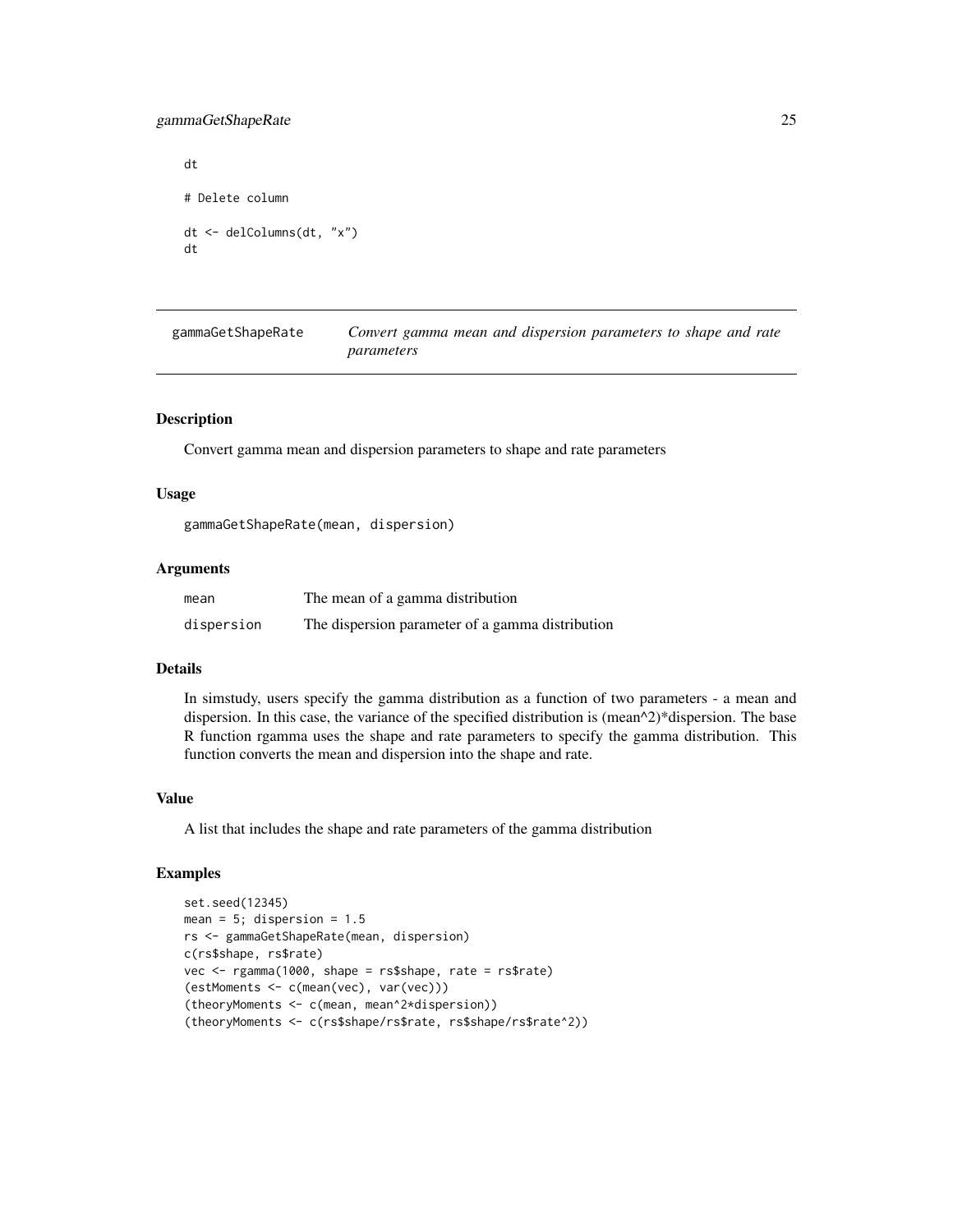<span id="page-25-0"></span>

Simulate data set that is one level down in a multilevel data context. The level "2" data set must contain a field that specifies the number of individual records in a particular cluster.

# Usage

genCluster(dtClust, cLevelVar, numIndsVar, level1ID, allLevel2 = TRUE)

#### Arguments

| dtClust    | Name of existing data set that contains the level "2" data                                                                                                                         |
|------------|------------------------------------------------------------------------------------------------------------------------------------------------------------------------------------|
| cLevelVar  | Variable name (string) of cluster id in dtClust                                                                                                                                    |
| numIndsVar | Variable name (string) of number of observations per cluster in dtClust. Can<br>also be a single integer value that will be used for all clusters.                                 |
| level1ID   | Name of id field in new level "1" data set                                                                                                                                         |
| allLevel2  | Indicator: if set to TRUE (default), the returned data set includes all of the Level<br>2 data columns. If FALSE, the returned data set only includes the Levels 1 and<br>$2$ ids. |

## Value

A simulated data table with level "1" data

```
gen.school <- defData(varname="s0", dist = "normal",
formula = 0, variance = 3, id = "idSchool"
\mathcal{L}gen.school <- defData(gen.school, varname = "nClasses",
                      dist = "noZeroPoisson", formula = 3
\mathcal{L}dtSchool <- genData(3, gen.school)#'
dtSchool
dtClass <- genCluster(dtSchool, cLevelVar = "idSchool",
                       numIndsVar = "nClasses", level1ID = "idClass")
dtClass
dtClass <- genCluster(dtSchool, cLevelVar = "idSchool",
                       numIndsVar = 3, level1ID = "idClass")
dtClass
```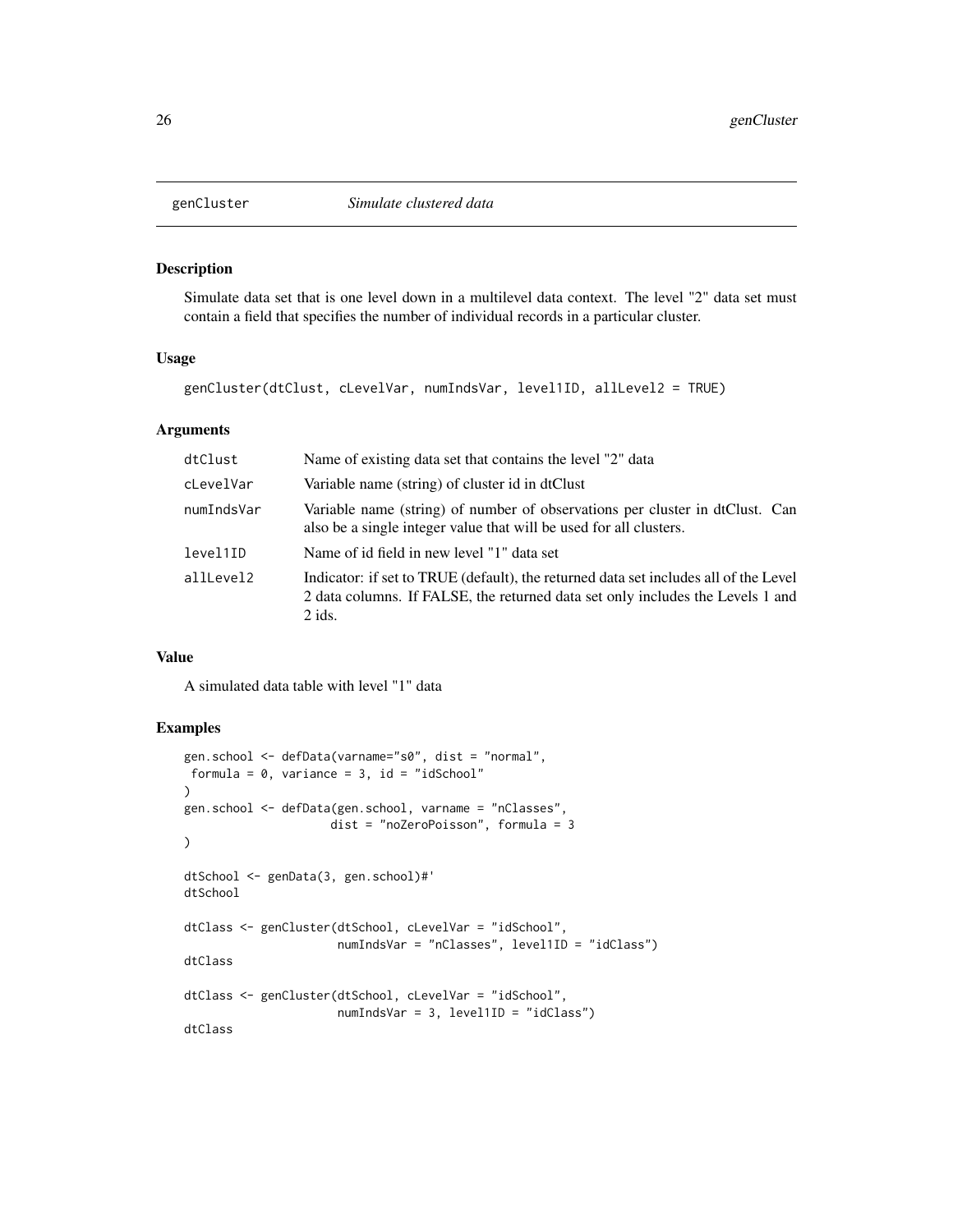<span id="page-26-0"></span>

Create correlated data

# Usage

```
genCorData(n, mu, sigma, corMatrix = NULL, rho, corstr = "ind",
  cnames = NULL, idname = "id")
```
## Arguments

| n         | Number of observations                                                                                                                                                                                                                        |
|-----------|-----------------------------------------------------------------------------------------------------------------------------------------------------------------------------------------------------------------------------------------------|
| mu        | A vector of means. The length of mu must be nyars.                                                                                                                                                                                            |
| sigma     | Standard deviation of variables. If standard deviation differs for each variable,<br>enter as a vector with the same length as the mean vector mu. If the standard<br>deviation is constant across variables, as single value can be entered. |
| corMatrix | Correlation matrix can be entered directly. It must be symmetrical and posi-<br>tive semi-definite. It is not a required field; if a matrix is not provided, then a<br>structure and correlation coefficient rho must be specified.           |
| rho       | Correlation coefficient, $-1 \leq \text{rho} \leq 1$ . Use if corMatrix is not provided.                                                                                                                                                      |
| corstr    | Correlation structure of the variance-covariance matrix defined by sigma and<br>rho. Options include "ind" for an independence structure, "cs" for a compound<br>symmetry structure, and "ar1" for an autoregressive structure.               |
| cnames    | Explicit column names. A single string with names separated by commas. If no<br>string is provided, the default names will be V#, where # represents the column.                                                                              |
| idname    | The name of the index id name. Defaults to "id."                                                                                                                                                                                              |

## Value

A data.table with n rows and the  $k + 1$  columns, where k is the number of means in the vector mu.

```
mu \leftarrow c(3, 8, 15)sigma <-c(1, 2, 3)corMat <- matrix(c(1, .2, .8, .2, 1, .6, .8, .6, 1), nrow = 3)
dtcor1 <- genCorData(1000, mu = mu, sigma = sigma, rho = .7, corstr = "cs")
dtcor2 <- genCorData(1000, mu = mu, sigma = sigma, corMatrix = corMat)
dtcor1
dtcor2
```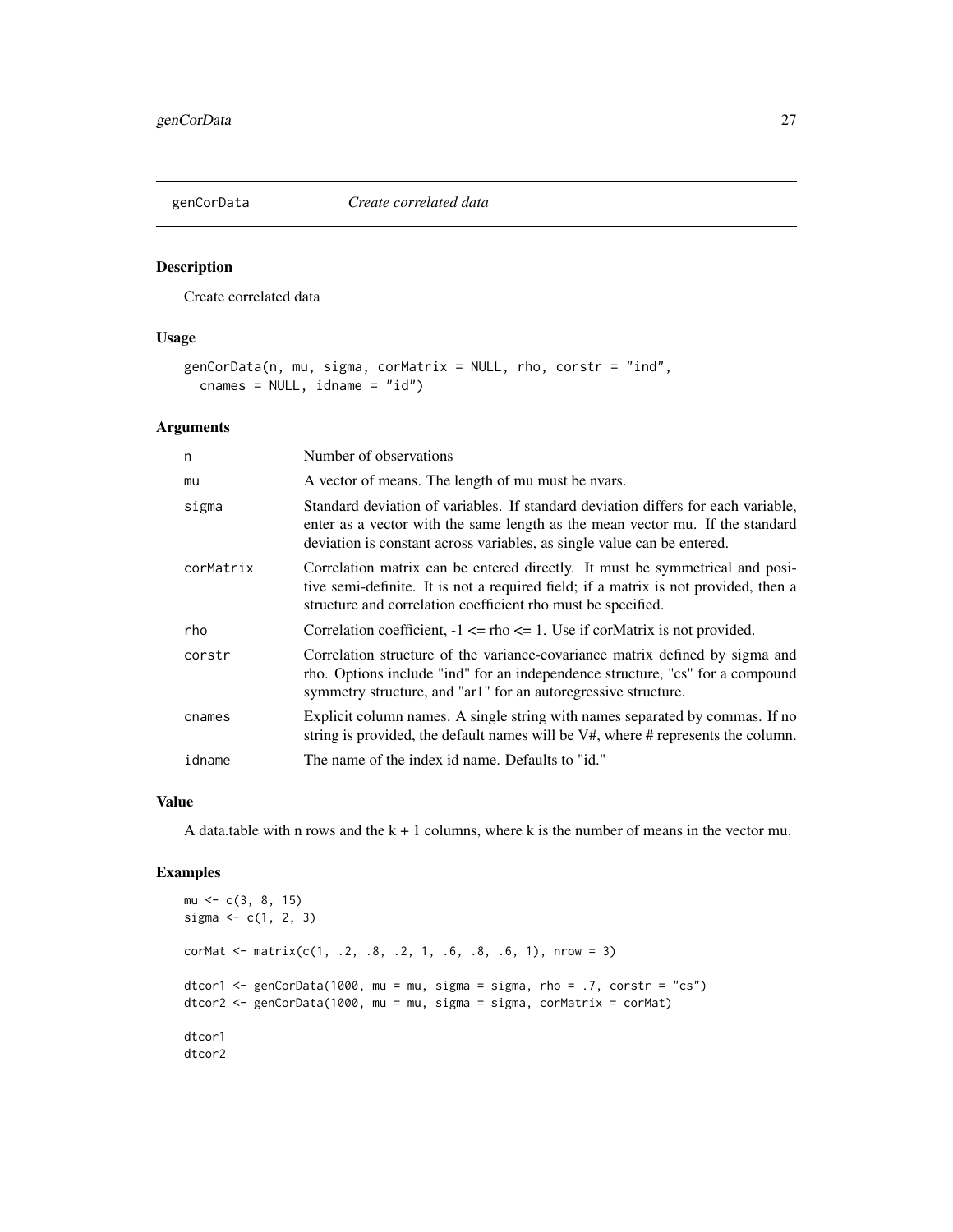<span id="page-27-0"></span>round(var(dtcor1[,.(V1, V2, V3)]), 3) round(cor(dtcor1[,.(V1, V2, V3)]), 2) round(var(dtcor2[,.(V1, V2, V3)]), 3) round(cor(dtcor2[,.(V1, V2, V3)]), 2)

genCorFlex *Create multivariate (correlated) data - for general distributions*

# Description

Create multivariate (correlated) data - for general distributions

# Usage

genCorFlex(n, defs, rho = 0, tau = NULL, corstr = "cs", corMatrix = NULL)

## Arguments

| n         | Number of observations                                                                                                                                                                                                                                                            |
|-----------|-----------------------------------------------------------------------------------------------------------------------------------------------------------------------------------------------------------------------------------------------------------------------------------|
| defs      | Field definition table created by function 'defData'. All definitions must be<br>scalar. Definition specifies distribution, mean, and variance, with all caveats for<br>each of the distributions. (See defData).                                                                 |
| rho       | Correlation coefficient, $-1 \leq \text{rho} \leq 1$ . Use if cormatrix is not provided.                                                                                                                                                                                          |
| tau       | Correlation based on Kendall's tau. If tau is specified, then it is used as the<br>correlation even if rho is specified. If tau is NULL, then the specified value of<br>rho is used, or rho defaults to 0.                                                                        |
| corstr    | Correlation structure of the variance-covariance matrix defined by sigma and<br>rho. Options include "cs" for a compound symmetry structure and "ar1" for an<br>autoregressive structure. Defaults to "cs".                                                                       |
| corMatrix | Correlation matrix can be entered directly. It must be symmetrical and positive<br>semi-definite. It is not a required field; if a matrix is not provided, then a struc-<br>ture and correlation coefficient rho must be specified. This is only used if tau is<br>not specified. |

# Value

data.table with added column(s) of correlated data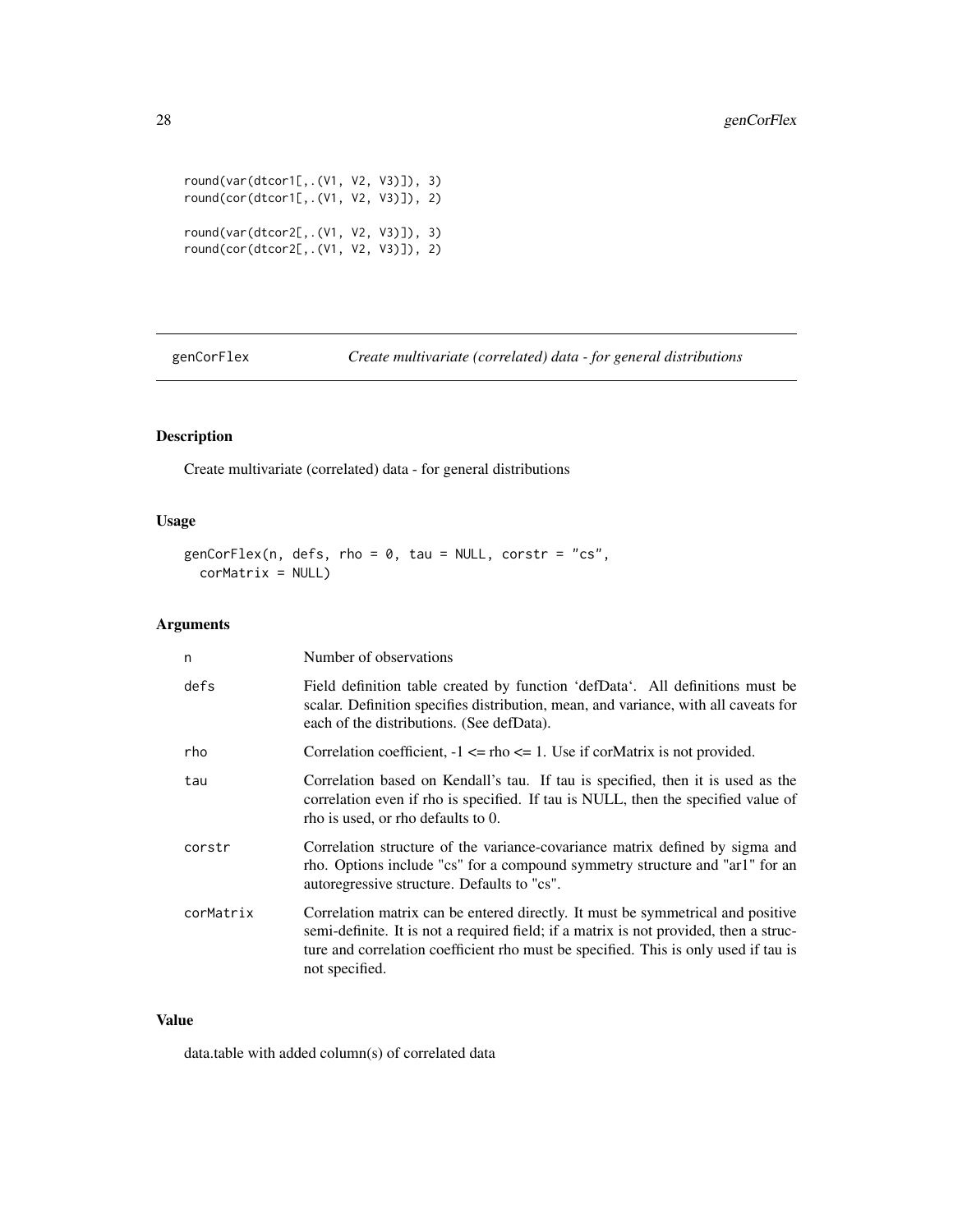# <span id="page-28-0"></span>genCorGen 29

#### Examples

```
def \leq defData(varname = "xNorm", formula = 0, variance = 4, dist = "normal")
def <- defData(def, varname = "xGamma1", formula = 15, variance = 2, dist = "gamma")
def \leq defData(def, varname = "xBin", formula = 0.5, dist = "binary")
def <- defData(def, varname = "xUnif1", formula = "0;10", dist = "uniform")
def <- defData(def, varname = "xPois", formula = 15, dist = "poisson")
def <- defData(def, varname = "xUnif2", formula = "23;28", dist = "uniform")
def <- defData(def, varname = "xUnif3", formula = "100;150", dist = "uniform")
def <- defData(def, varname = "xGamma2", formula = 150, variance = 0.003, dist = "gamma")
def <- defData(def, varname = "xNegBin", formula = 5, variance = .8, dist = "negBinomial")
dt \leq genCorFlex(1000, def, tau = 0.3, corstr = "cs")
cor(dt[,-"id"])
cor(dt[, - "id"], method = "kendall")
var(dt[,-"id"])
apply(dt[,-"id"], 2, mean)
```
genCorGen *Create multivariate (correlated) data - for general distributions*

## Description

Create multivariate (correlated) data - for general distributions

#### Usage

```
genCorGen(n, nvars, params1, params2 = NULL, dist, rho, corstr,
  corMatrix = NULL, wide = FALSE, cnames = NULL, method = "copula",
  idname = "id")
```
#### Arguments

| Number of observations                                                                                                                                                                                                                                                                                                                                                                      |
|---------------------------------------------------------------------------------------------------------------------------------------------------------------------------------------------------------------------------------------------------------------------------------------------------------------------------------------------------------------------------------------------|
| Number of variables                                                                                                                                                                                                                                                                                                                                                                         |
| A single vector specifying the mean of the distribution. The vector is of length 1<br>if the mean is the same across all observations, otherwise the vector is of length<br>nears. In the case of the uniform distribution the vector specifies the minimum.                                                                                                                                |
| A single vector specifying a possible second parameter for the distribution. For<br>the normal distribution, this will be the variance; for the gamma distribution,<br>this will be the dispersion; and for the uniform distribution, this will be the max-<br>imum. The vector is of length 1 if the mean is the same across all observations,<br>otherwise the vector is of length nyars. |
| A string indicating "binary", "poisson" or "gamma", "normal", or "uniform".                                                                                                                                                                                                                                                                                                                 |
| Correlation coefficient, $-1 \leq \text{rho} \leq 1$ . Use if corMatrix is not provided.                                                                                                                                                                                                                                                                                                    |
|                                                                                                                                                                                                                                                                                                                                                                                             |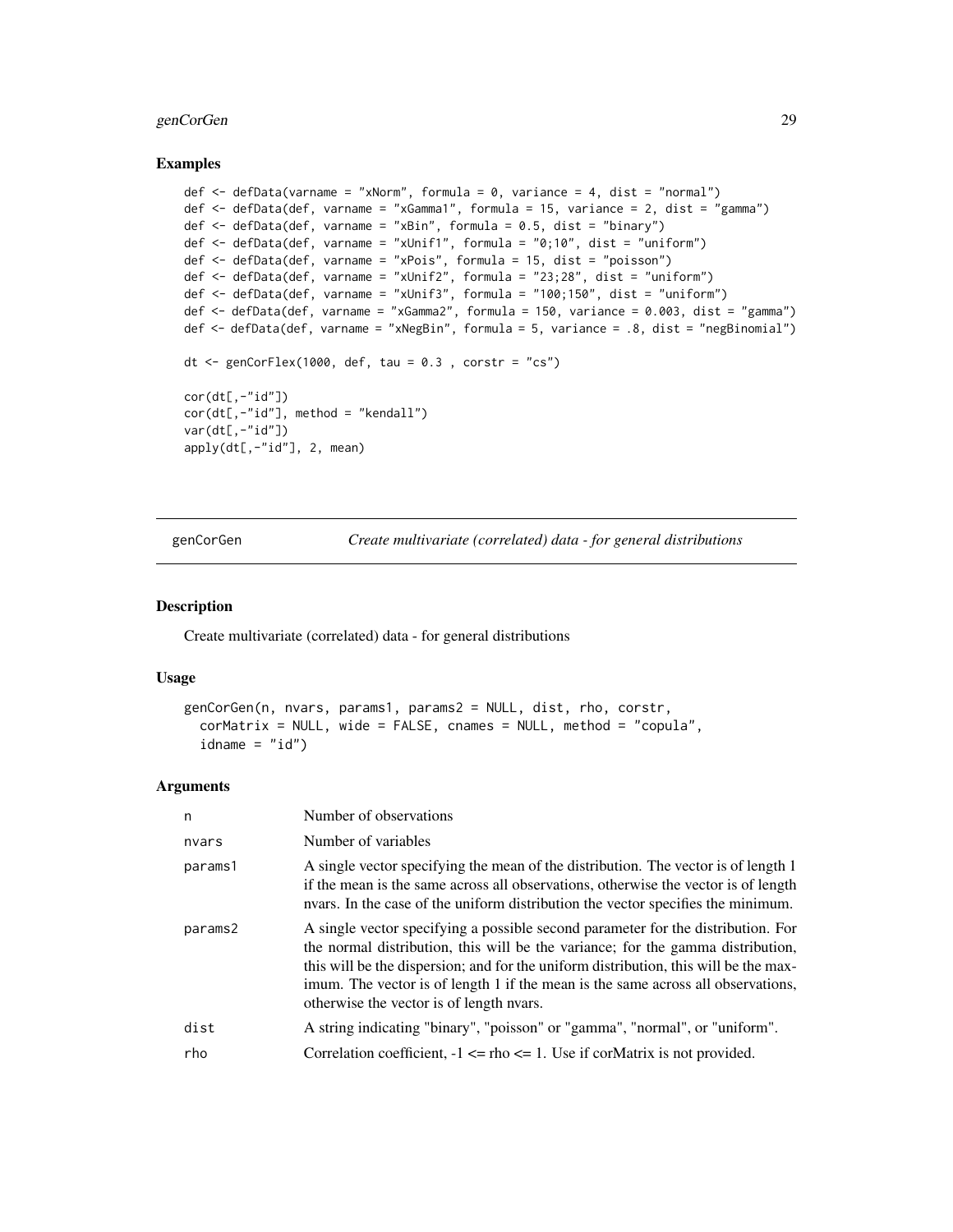| corstr    | Correlation structure of the variance-covariance matrix defined by sigma and<br>rho. Options include "cs" for a compound symmetry structure and "ar1" for an<br>autoregressive structure.                                                                                        |
|-----------|----------------------------------------------------------------------------------------------------------------------------------------------------------------------------------------------------------------------------------------------------------------------------------|
| corMatrix | Correlation matrix can be entered directly. It must be symmetrical and posi-<br>tive semi-definite. It is not a required field; if a matrix is not provided, then a<br>structure and correlation coefficient rho must be specified.                                              |
| wide      | The layout of the returned file - if wide $=$ TRUE, all new correlated variables<br>will be returned in a single record, if wide = FALSE, each new variable will be<br>its own record (i.e. the data will be in long form). Defaults to FALSE.                                   |
| cnames    | Explicit column names. A single string with names separated by commas. If no<br>string is provided, the default names will be V#, where # represents the column.                                                                                                                 |
| method    | Two methods are available to generate correlated data. (1) "copula" uses the<br>multivariate Gaussian copula method that is applied to all other distributions;<br>this applies to all available distributions. (2) "ep" uses an algorithm developed<br>by Emrich and Piedmonte. |
| idname    | Character value that specifies the name of the id variable.                                                                                                                                                                                                                      |
|           |                                                                                                                                                                                                                                                                                  |

## Value

data.table with added column(s) of correlated data

```
set.seed(23432)
1 \leq c(8, 10, 12)genCorGen(1000, nvars = 3, params1 = 1, dist = "poisson", rho = .7, corstr = "cs")
genCorGen(1000, nvars = 3, params1 = 5, dist = "poisson", rho = .7, corstr = "cs")
genCorGen(1000, nvars = 3, params1 = l, dist = "poisson", rho = .7, corstr = "cs", wide = TRUE)
genCorGen(1000, nvars = 3, params1 = 5, dist = "poisson", rho = .7, corstr = "cs", wide = TRUE)
genCorGen(1000, nvars = 3, params1 = 1, dist = "poisson", rho = .7, corstr = "cs",
          cnames = "new_var")
genCorGen(1000, nvars = 3, params1 = 1, dist = "poisson", rho = .7, corstr = "cs",
          wide = TRUE, cnames = "a, b, c")
genCorGen(1000, nvars = 3, params1 = c(.3, .5, .7), dist = "binary", rho = .3, corstr = "cs")
genCorGen(1000, nvars = 3, params1 = 1, params2 = c(1,1,1), dist = "gamma", rho = .3,
          corr = "cs", \text{ wide} = TRUE)genCorGen(1000, nvars = 3, params1 = c(.3, .5, .7), dist = "binary",
          corMatrix = genCorMat(3), method = "ep")
genCorGen(1000, nvars = 3, params1 = c(.3, .5, .7), dist = "binary",
          corMatrix = genCorMat(3), method = "copula")
```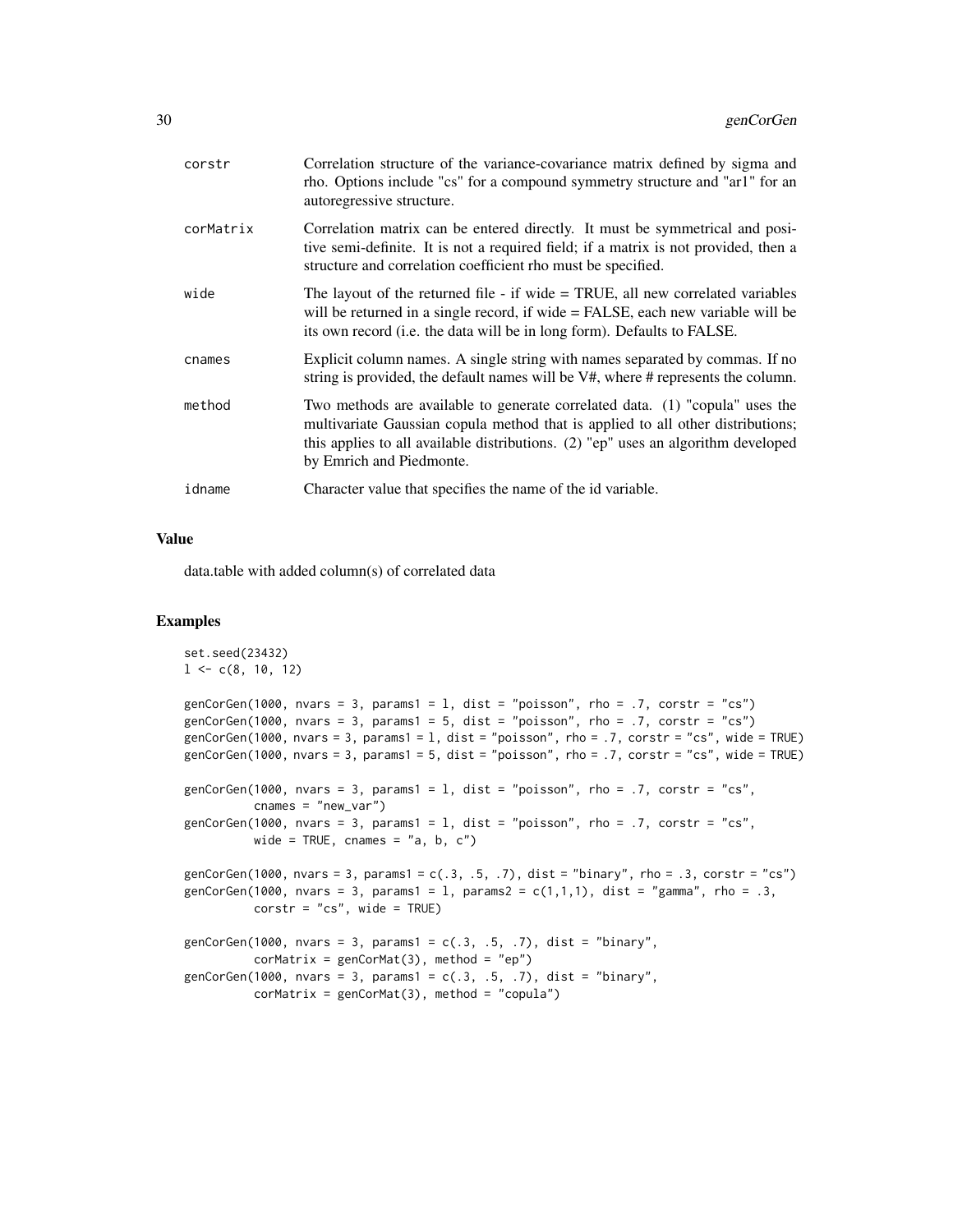<span id="page-30-0"></span>

Create a correlation matrix

## Usage

```
genCorMat(nvars, cors = NULL)
```
#### Arguments

| nvars | number of rows and columns ( <i>i.e.</i> number of variables) for correlation matrix |
|-------|--------------------------------------------------------------------------------------|
| cors  | vector of correlations.                                                              |

# Details

If the vector cors is not specified, a random correlation matrix is generated with no assumptions. If the vector is provided, it should be interpreted as the lower triangle of the correlation matrix, and is specified by reading down the columns. For example, if CM is the correlation matrix and nvars = 3, then  $CM[2,1] = \cos[1]$ ,  $CM[3,1] = \cos[2]$ , and  $CM[3,2] = \cos[3]$ .

#### Value

correlation matrix of size nvars x nvars

# Examples

```
genCorMat(3, c(.3, -.2, .1))
genCorMat(3)
genCorMat(5, c(.3, -.2, .1, .2, .5, .2, -.1, .3, .1, .2))
genCorMat(5)
```
genCorOrdCat *Generate correlated ordinal categorical data*

## Description

Correlated ordinal categorical data is added to an existing data set.

#### Usage

```
genCorOrdCat(dtName, idname = "id", adjVar = NULL, baseprobs,
 prefix = "grp", rho, corstr, corMatrix = NULL)
```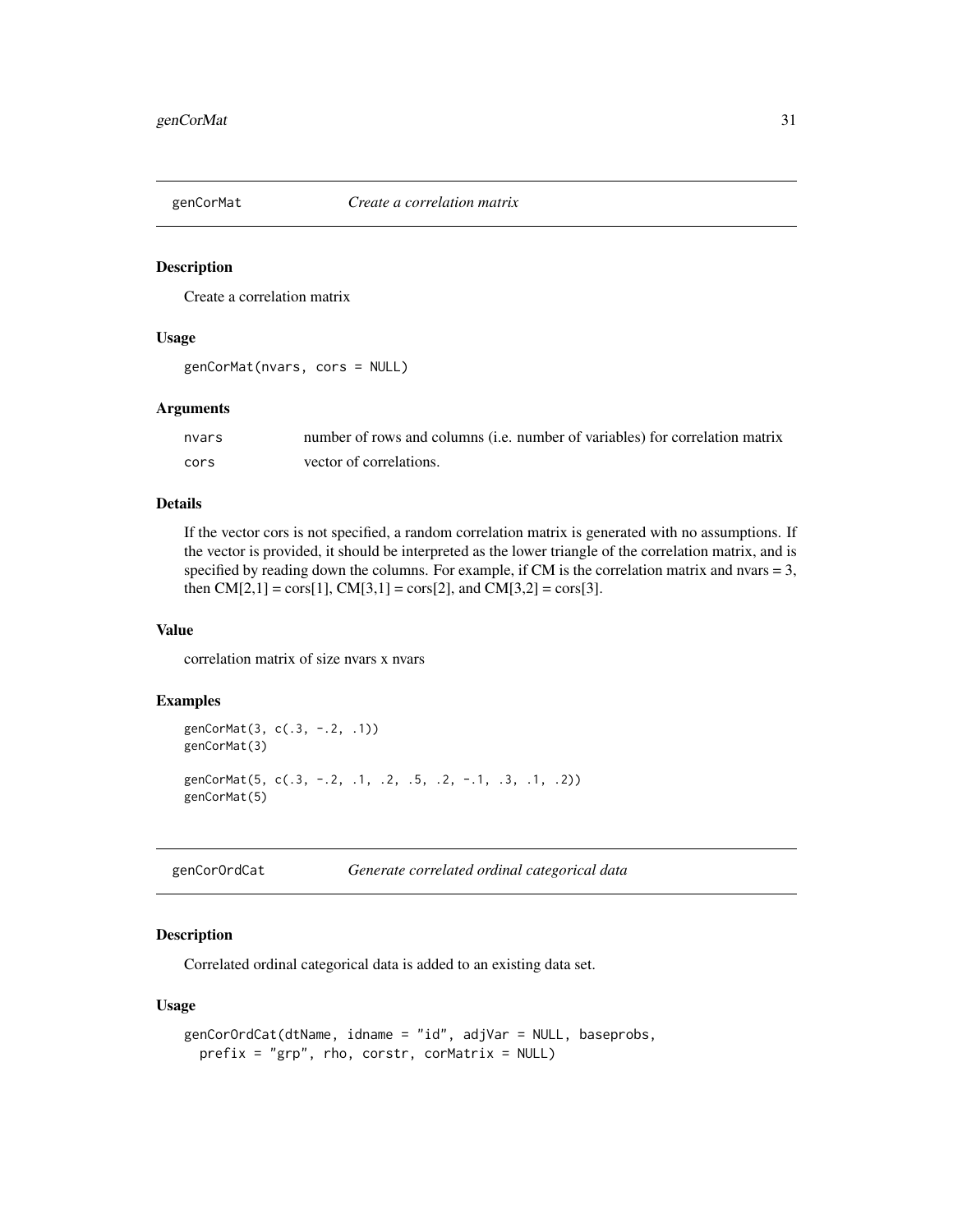# Arguments

| dtName    | Name of complete data set                                                                                                                                                                                                                                                                                                      |
|-----------|--------------------------------------------------------------------------------------------------------------------------------------------------------------------------------------------------------------------------------------------------------------------------------------------------------------------------------|
| idname    | A string. The id of the data table that identifies a unique record. Defaults to "id".                                                                                                                                                                                                                                          |
| adjVar    | Vector of adjustment variables name in dtName - determines logistic shift. This<br>is specified assuming a cumulative logit link. The vector can be NULL, of length<br>1, or a length equal to the number of new categorical variables.                                                                                        |
| baseprobs | A matrix of baseline probabilities. The row values must sum to 1. The number<br>of rows represents the number of new categorical variables. The number of<br>columns represents the number of possible responses - if an particular category<br>has fewer possible responses, assign zero probability to non-relevant columns. |
| prefix    | A string. The names of the new variables will be a concatenation of the prefix<br>and a sequence of integers indicating the variable number.                                                                                                                                                                                   |
| rho       | Correlation coefficient, $-1 <$ rho $< 1$ . Use if cormatrix is not provided.                                                                                                                                                                                                                                                  |
| corstr    | Correlation structure of the variance-covariance matrix defined by sigma and<br>rho. Options include "ind" for an independence structure, "cs" for a compound<br>symmetry structure, and "ar1" for an autoregressive structure.                                                                                                |
| corMatrix | Correlation matrix can be entered directly. It must be symmetrical and posi-<br>tive semi-definite. It is not a required field; if a matrix is not provided, then a<br>structure and correlation coefficient rho must be specified.                                                                                            |

## Value

Original data.table with added categorical fields

```
#### Set definitions
baseprobs <- matrix(c(0.2, 0.1, 0.1, 0.6,
                     0.7, 0.2, 0.1, 0,
                     0.5, 0.2, 0.3, 0,
                     0.4, 0.2, 0.4, 0,
                     0.6, 0.2, 0.2, 0),
                    nrow = 5, byrow = TRUE)
set.seed(333)
dT <- genData(1000)
dX <- genCorOrdCat(dT, adjVar = NULL, baseprobs = baseprobs,
                  prefix = "q", rho = .125, corstr = "cs")dM <- data.table::melt(dX, id.vars = "id")
dProp <- dM[ , prop.table(table(value)), by = variable]
dProp[, response := c(1:4, 1:3, 1:3, 1:3, 1:3)]
data.table::dcast(dProp, variable ~ response,
                 value.var = "V1", fill = 0)
```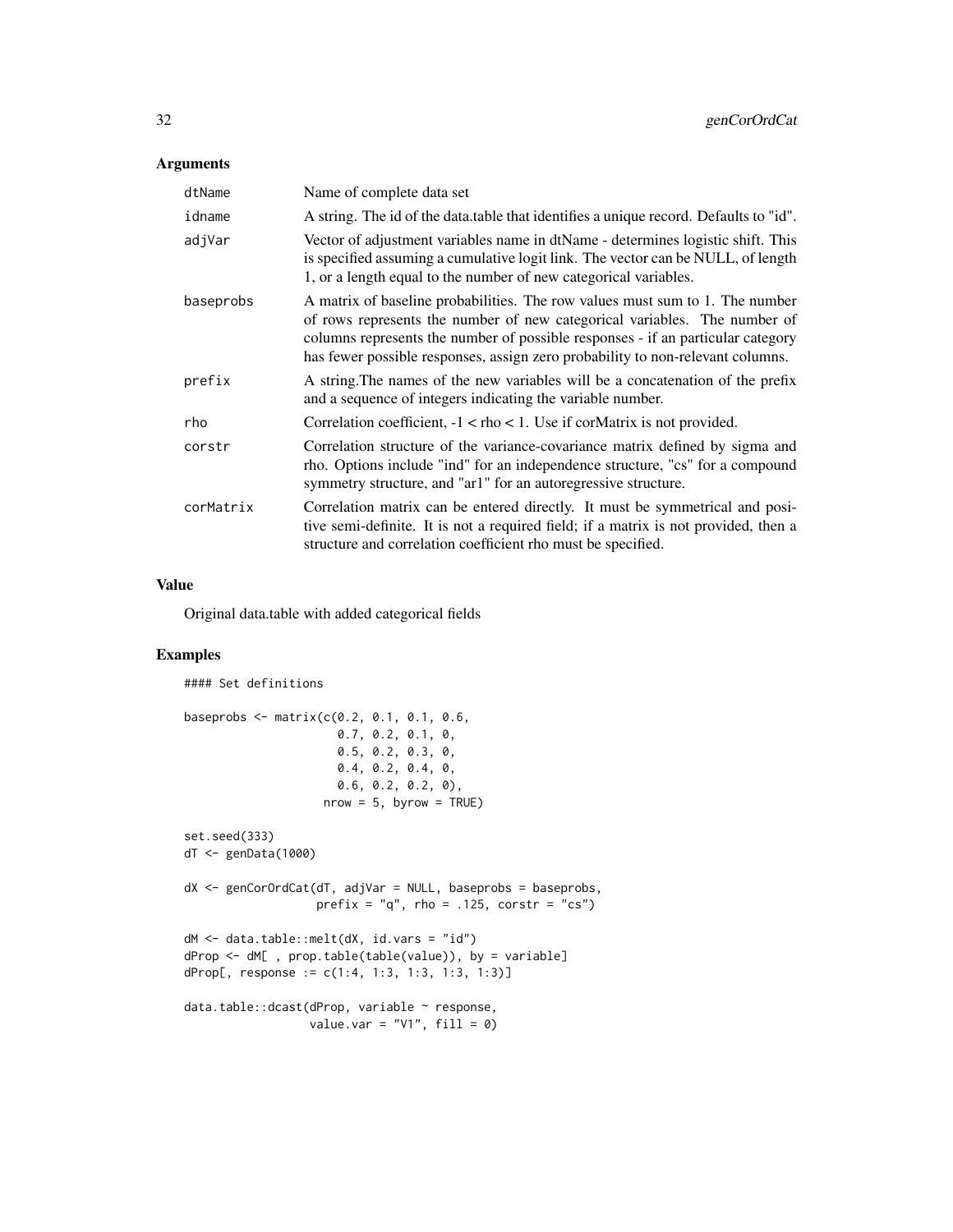<span id="page-32-0"></span>

Calling function to simulate data

#### Usage

 $genData(n, dtDefs = NULL, id = "id")$ 

## Arguments

| n      | the number of observations required in the data set.                                                                |
|--------|---------------------------------------------------------------------------------------------------------------------|
| dtDefs | name of definitions data.table/data.frame. If no definitions are provided a data<br>set with ids only is generated. |
| id     | The string defining the id of the record                                                                            |

# Value

A data.table that contains the simulated data.

# Examples

```
genData(5)
genData(5, id = "grpID")def <- defData(varname = "xNr", dist = "nonrandom", formula=7, id = "idnum")
def <- defData(def, varname="xUni", dist="uniform", formula="10;20")
def <- defData(def, varname="xNorm", formula="xNr + xUni * 2", dist="normal", variance=8)
def <- defData(def, varname="xPois", dist="poisson", formula="xNr - 0.2 * xUni", link="log")
def <- defData(def, varname="xCat", formula = "0.3;0.2;0.5", dist="categorical")
def <- defData(def, varname="xGamma", dist="gamma", formula = "5+xCat", variance = 1, link = "log")
def <- defData(def, varname = "xBin", dist = "binary" , formula="-3 + xCat", link="logit")
def
```
genData(5, def)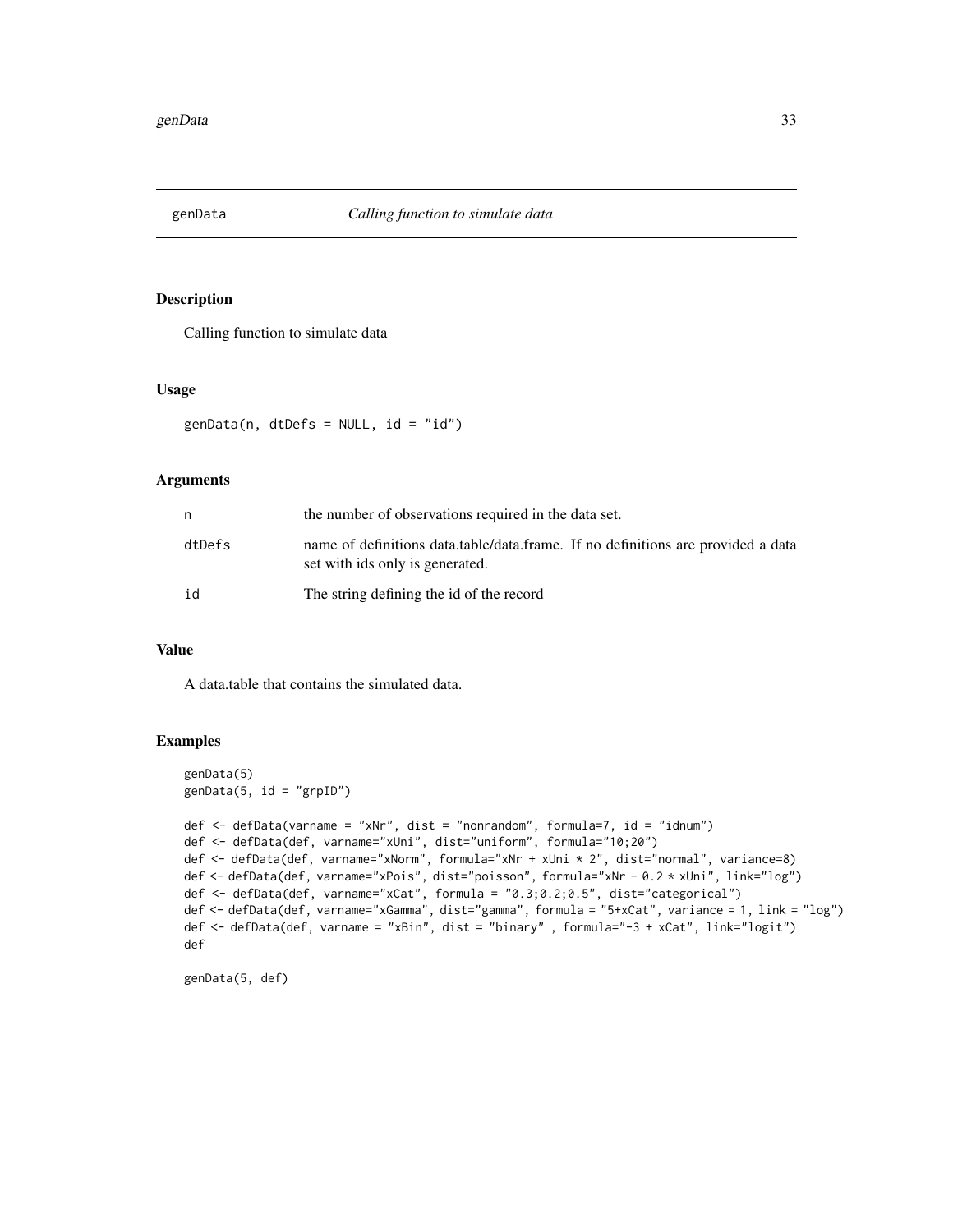<span id="page-33-0"></span>

Create dummy variables from a factor or integer variable

## Usage

```
genDummy(dtName, varname, sep = ".", replace = FALSE)
```
# Arguments

| dtName  | Data table with column                                                                                                                                                                                    |
|---------|-----------------------------------------------------------------------------------------------------------------------------------------------------------------------------------------------------------|
| varname | Name of factor                                                                                                                                                                                            |
| sep     | Character to be used in creating new name for dummy fields. Valid characters<br>include all letters and "_". Will default to ".". If an invalid character is provided,<br>it will be replaced by default. |
| replace | If replace is set to TRUE (defaults to FALSE) the field referenced varname will<br>be removed.                                                                                                            |

```
# First example:
def <- defData(varname = "cat", formula = ".2;.3;.5", dist="categorical")
def \leq defData(def, varname = "x", formula = 5, variance = 2)
dx <- genData(200,def)
dx
dx <- genFactor(dx, "cat", labels = c("one", "two", "three"), replace = TRUE)
dx \leq - genDummy(dx, varname = "fcat", sep = "_")
dx
# Second example:
dx \leq - genData(15)
dx <- trtAssign(dtName = dx, 3, grpName = "arm")
dx <- genDummy(dx, varname = "arm")
dx
```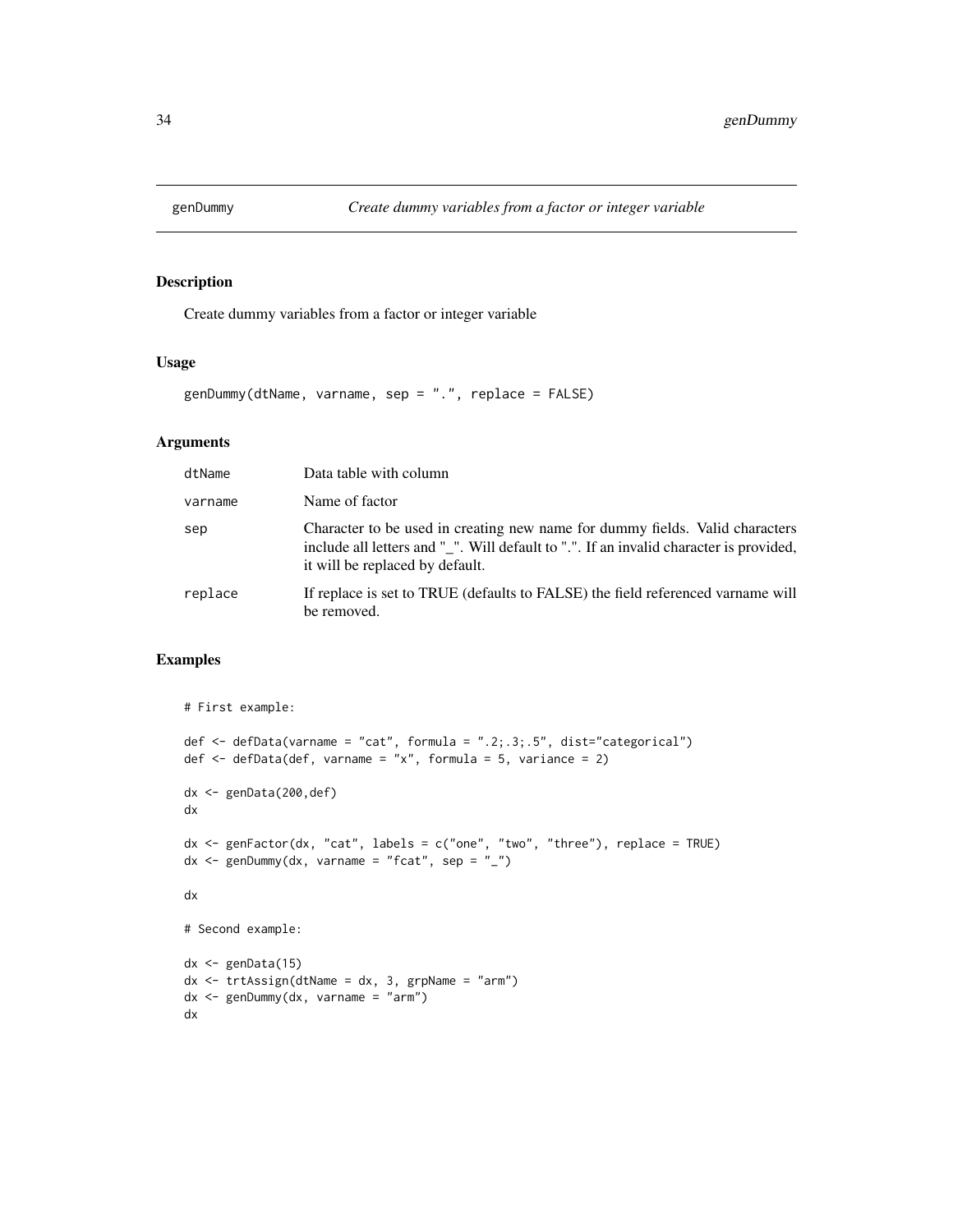<span id="page-34-0"></span>

Create factor variable from an existing (non-double) variable

# Usage

```
genFactor(dtName, varname, labels = NULL, prefix = "f",
  replace = FALSE)
```
# Arguments

| dtName  | Data table with column                                                                                                    |
|---------|---------------------------------------------------------------------------------------------------------------------------|
| varname | Name of field that is to be converted                                                                                     |
| labels  | Factor level labels. If not provided, the generated factor levels will be used as<br>the labels.                          |
| prefix  | By default, the new field name will be a concatenation of "f" and the old field<br>name. A prefix string can be provided. |
| replace | If replace is set to TRUE (defaults to FALSE) the field referenced variance will<br>be removed.                           |

```
# First example:
def <- defData(varname = "cat", formula = ".2;.3;.5", dist="categorical")
def \leq defData(def, varname = "x", formula = 5, variance = 2)
dx <- genData(200,def)
dx
dx <- genFactor(dx, "cat", labels = c("one", "two", "three"))
dx
# Second example:
dx <- genData(10)
dx <- trtAssign(dtName = dx, 2, grpName = "studyArm")
dx <- genFactor(dx, varname = "studyArm", labels = c("control", "treatment"), prefix = "t_")
dx
```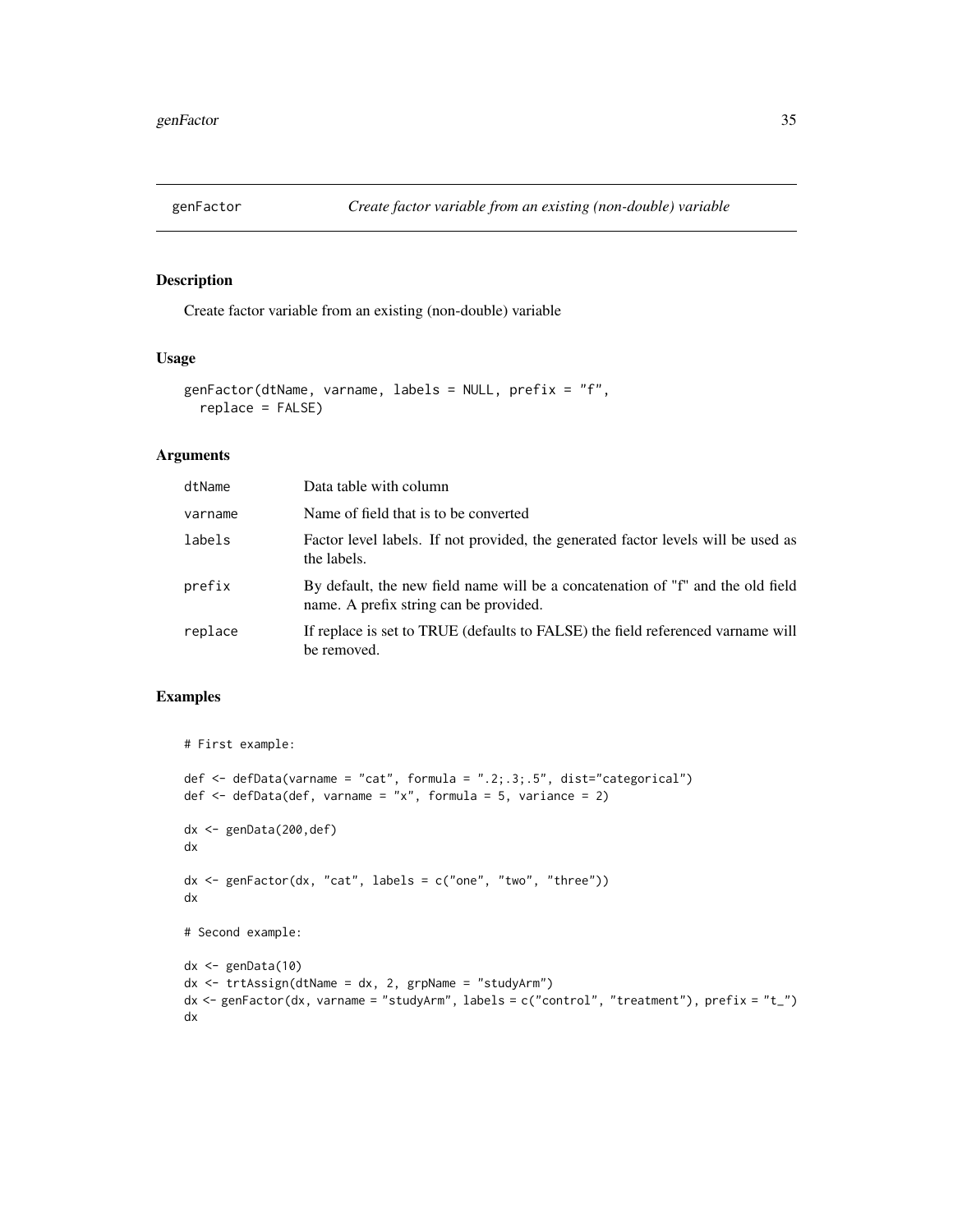<span id="page-35-0"></span>

Formulas for additive linear models can be generated with specified coefficient values and variable names.

#### Usage

```
genFormula(coefs, vars)
```
## Arguments

| coefs | A numerical vector that contains the values of the coefficients. If length (coefs)<br>$=$ length (vars), then no intercept is assumed. Otherwise, an intercept is as-<br>sumed. |
|-------|---------------------------------------------------------------------------------------------------------------------------------------------------------------------------------|
| vars  | A vector of strings that specify the names of the explanatory variables in the<br>equation.                                                                                     |

#### Value

A string that represents the desired formula

```
genFormula(c(.5, 2, 4), c("A", "B", "C"))
genFormula(c(.5, 2, 4), c("A", "B"))
changeX \leq c(7, 10)
genFormula(c(.5, 2, changeX[1]), c("A", "B"))
genFormula(c(.5, 2, changeX[2]), c("A", "B"))
genFormula(c(.5, 2, changeX[2]), c("A", "B", "C"))
newForm <- genFormula(c(-2, 1), c("A"))
def1 \leq defData(varname = "A", formula = 0, variance = 3, dist = "normal")
def1 <- defData(def1, varname = "B", formula = newForm, dist = "binary", link = "logit")
set.seed(2001)
dt <- genData(500, def1)
summary(glm(B \sim A, data = dt, family = binomial))
```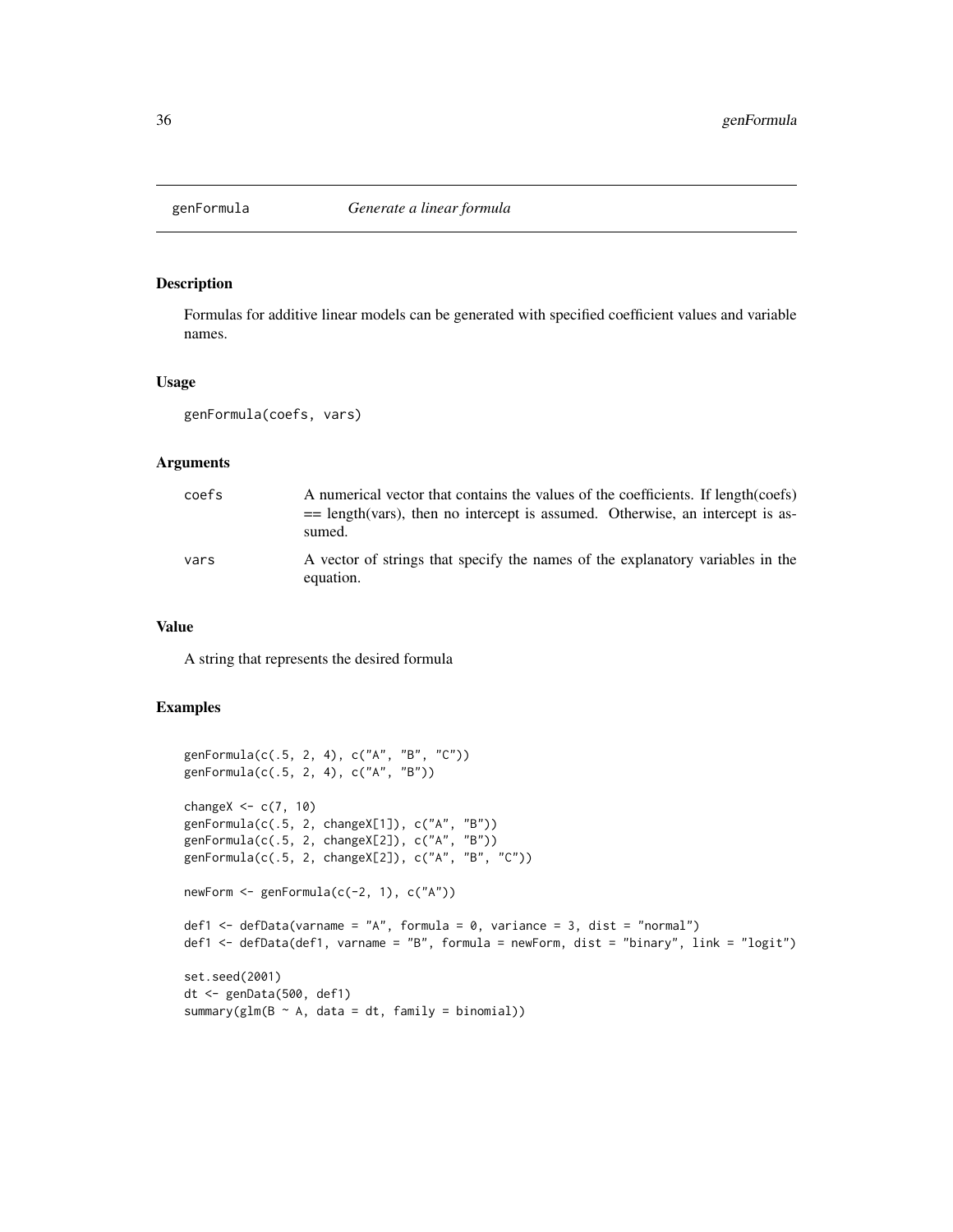<span id="page-36-0"></span>

Generate a Markov chain for n individuals or units by specifying a transition matrix.

# Usage

```
genMarkov(n, transMat, chainLen, wide = FALSE, id = "id",
 pername = "period", varname = "state", widePrefix = "S",
  trimvalue = NULL)
```
# Arguments

| number of individual chains to generate                                                                                                                                                                                                                                                                                                          |  |
|--------------------------------------------------------------------------------------------------------------------------------------------------------------------------------------------------------------------------------------------------------------------------------------------------------------------------------------------------|--|
| Square transition matrix where the sum of each row must equal 1. The dimen-<br>sions of the matrix equal the number of possible states.                                                                                                                                                                                                          |  |
| Length of each chain that will be generated for each chain; minimum chain<br>length is 2.                                                                                                                                                                                                                                                        |  |
| Logical variable (TRUE or FALSE) indicating whether the resulting data table<br>should be returned in wide or long format. The wide format includes all el-<br>ements of a chain on a single row; the long format includes each element of<br>a chain in its own row. The default is wide = FALSE, so the long format is<br>returned by default. |  |
| Character string that represents name of "id" field. Defaults to "id".                                                                                                                                                                                                                                                                           |  |
| Character string that represents the variable name of the chain sequence in the<br>long format. Defaults "period",                                                                                                                                                                                                                               |  |
| Character string that represents the variable name of the state in the long format.<br>Defaults to "state".                                                                                                                                                                                                                                      |  |
| Character string that represents the variable name prefix for the state fields in<br>the wide format. Defaults to "S".                                                                                                                                                                                                                           |  |
| Integer value indicating end state. If trimvalue is not NULL, all records after the<br>first instance of state $=$ trimvalue will be deleted.                                                                                                                                                                                                    |  |
|                                                                                                                                                                                                                                                                                                                                                  |  |

# Value

A data table with n rows if in wide format, or n by chainLen rows if in long format.

- # Transition matrix P
- $P \le f(\text{matrix}(c( 0.7, 0.2, 0.1,$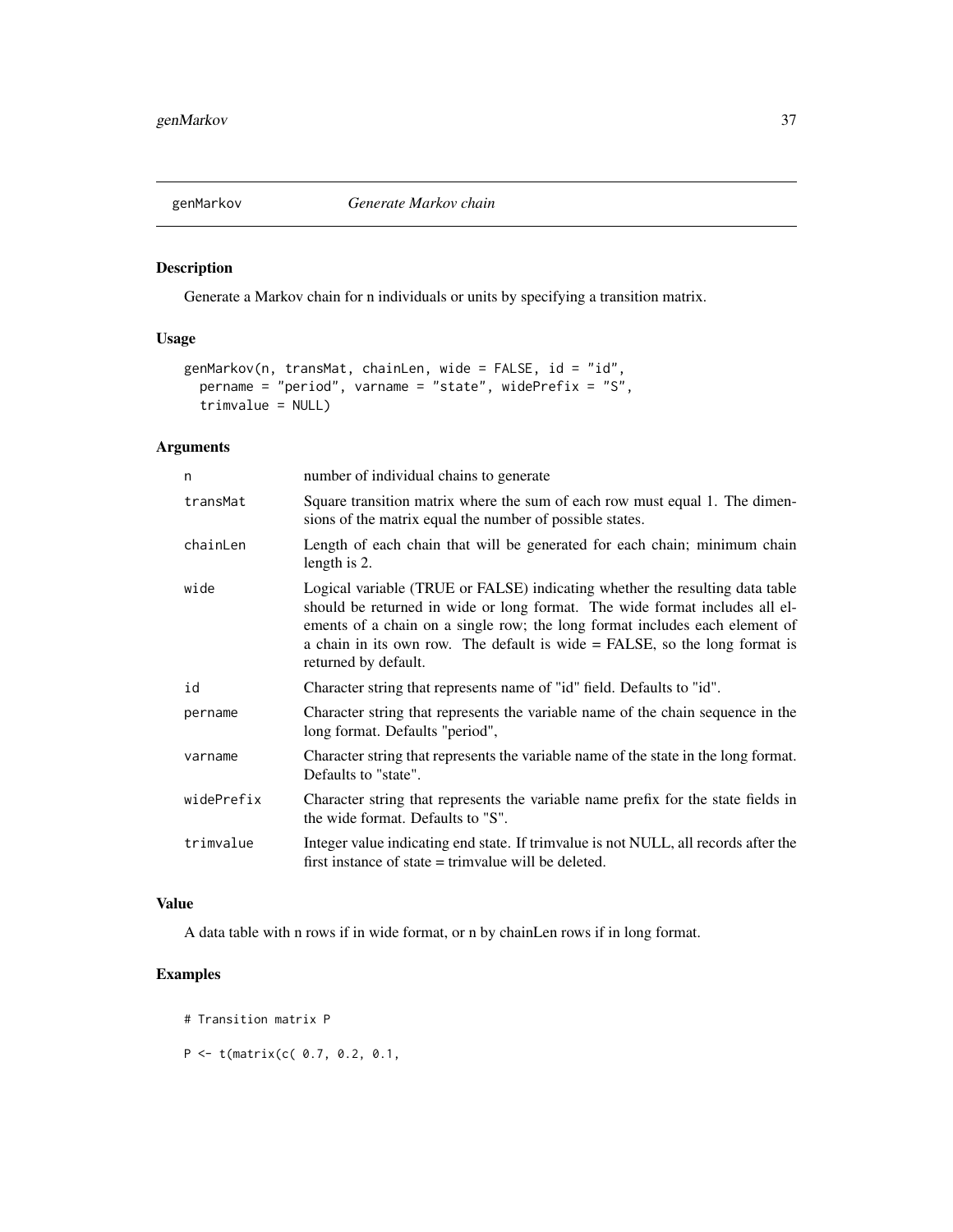```
0.5, 0.3, 0.2,
                 0.0, 0.1, 0.9), nrow=3, ncol=3))
d1 \leq - genMarkov(n = 10, transMat = P, chainLen = 5)
d2 \leq genMarkov(n = 10, transMat = P, chainLen = 5, wide = TRUE)
d3 <- genMarkov(n = 10, transMat = P, chainLen = 5,
                pername = "seq", varname = "health",
                trimvalue = 3)
```
<span id="page-37-1"></span>genMiss *Generate missing data*

# Description

Generate missing data

# Usage

```
genMiss(dtName, missDefs, idvars, repeated = FALSE,
 periodvar = "period")
```
#### Arguments

| dtName    | Name of complete data set             |
|-----------|---------------------------------------|
| missDefs  | Definitions of missingness            |
| idvars    | Index variables                       |
| repeated  | Indicator for longitudinal data       |
| periodvar | Name of variable that contains period |

# Value

Missing data matrix indexed by idvars (and period if relevant)

#### See Also

[defMiss](#page-18-1), [genObs](#page-40-1)

```
def1 \leq defData(varname = "m", dist = "binary", formula = .5)
def1 <- defData(def1, "u", dist = "binary", formula = .5)
def1 <- defData(def1, "x1", dist="normal", formula = "20*m + 20*u", variance = 2)
def1 <- defData(def1, "x2", dist="normal", formula = "20*m + 20*u", variance = 2)
def1 <- defData(def1, "x3", dist="normal", formula = "20*m + 20*u", variance = 2)
dtAct <- genData(1000, def1)
```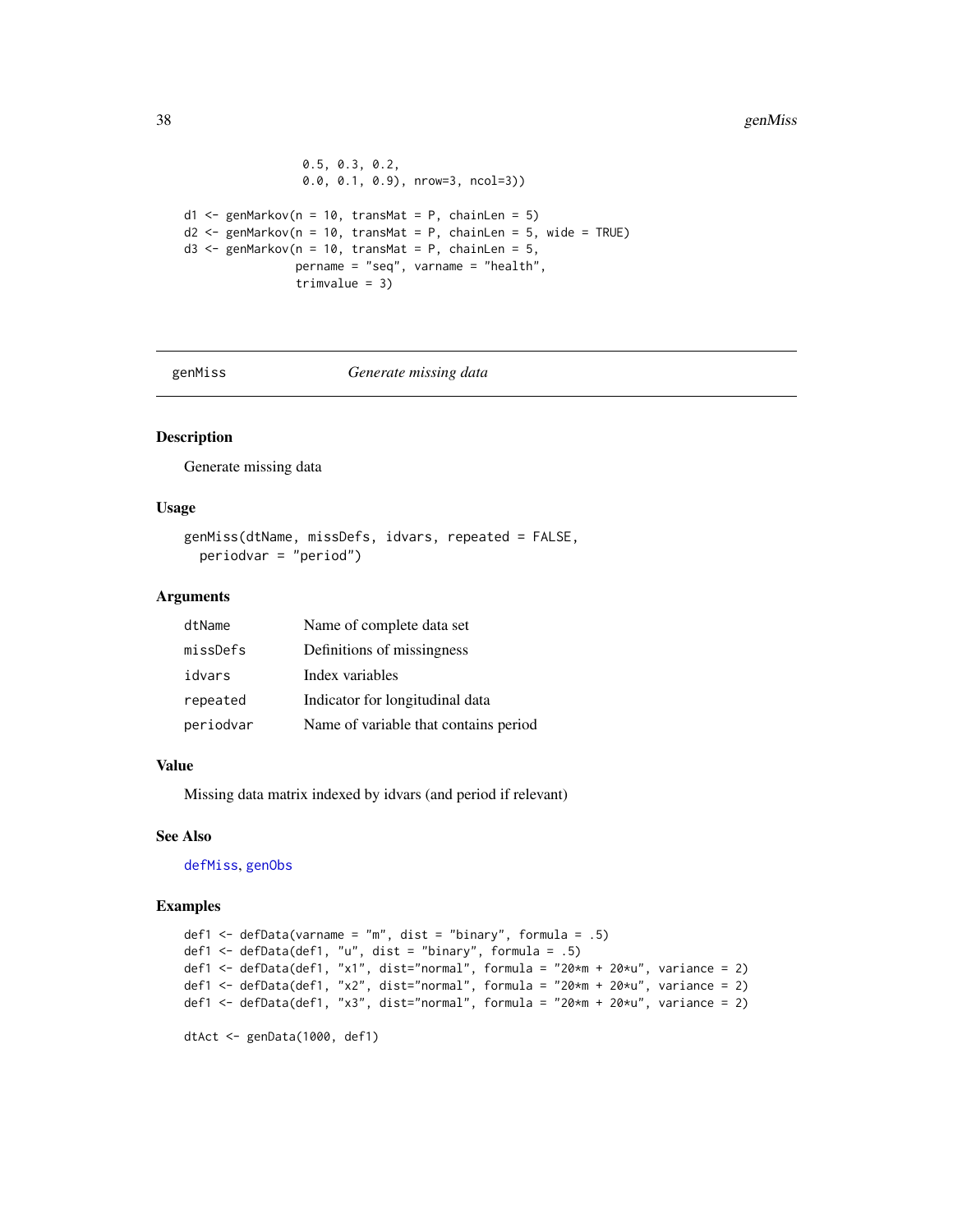## <span id="page-38-0"></span>genMultiFac 39

```
defM <- defMiss(varname = "x1", formula = .15, logit.link = FALSE)
defM \le defMiss(defM, varname = "x2", formula = ".05 + m * 0.25", logit.link = FALSE)
defM <- defMiss(defM, varname = "x3", formula = ".05 + u * 0.25", logit.link = FALSE)
defM <- defMiss(defM, varname = "u", formula = 1, logit.link = FALSE) # not observed
defM
# Generate missing data matrix
missMat <- genMiss(dtAct, defM, idvars = "id")
missMat
# Generate observed data from actual data and missing data matrix
dtObs <- genObs(dtAct, missMat, idvars = "id")
dtObs
```
genMultiFac *Generate multi-factorial data*

# Description

Generate multi-factorial data

#### Usage

```
genMultiFac(nFactors, each, levels = 2, coding = "dummy",
  colNames = NULL, idName = "id")
```
# Arguments

| nFactors | Number of factors (columns) to generate.                                                                                                                                                                                                                                                                 |
|----------|----------------------------------------------------------------------------------------------------------------------------------------------------------------------------------------------------------------------------------------------------------------------------------------------------------|
| each     | Number of replications for each combination of factors. Must be specified.                                                                                                                                                                                                                               |
| levels   | Vector or scalar. If a vector is specified, it must be the same length as nFatctors.<br>Each value of the vector represents the number of levels of each corresponding<br>factor. If a scalar is specified, each factor will have the same number of levels.<br>The default is 2 levels for each factor. |
| coding   | String value to specify if "dummy" or "effect" coding is used. Defaults to<br>"dummy".                                                                                                                                                                                                                   |
| colNames | A vector of strings, with a length of nFactors. The strings represent the name<br>for each factor.                                                                                                                                                                                                       |
| idName   | A string that specifies the id of the record. Defaults to "id".                                                                                                                                                                                                                                          |

#### Value

A data.table that contains the added simulated data. Each column contains an integer.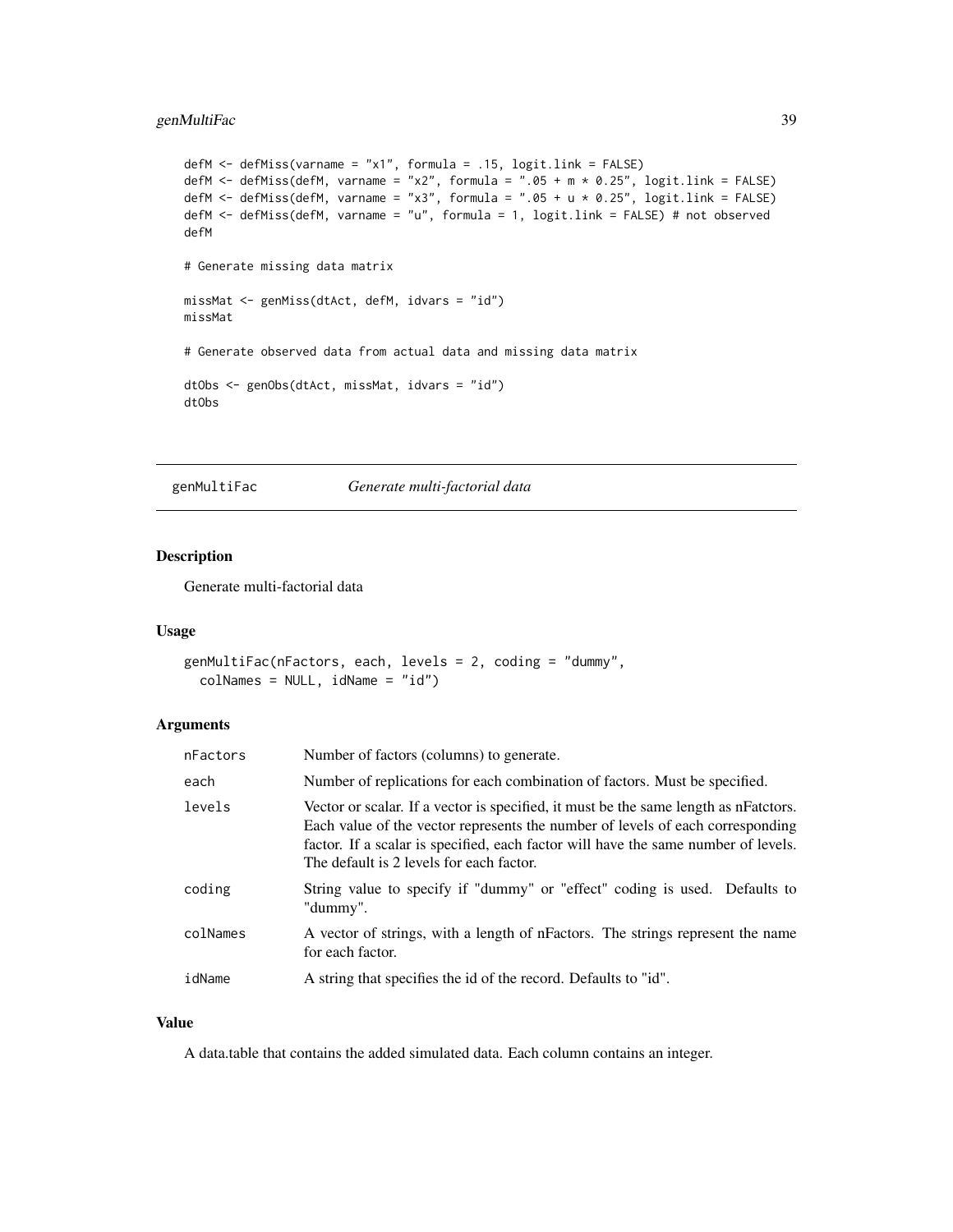## Examples

```
genMultiFac(nFactors = 2, each = 5)
genMultiFac(nFactors = 2, each = 4, levels = c(2, 3))
genMultiFac(nFactors = 3, each = 1, coding = "effect",
  colNames = c("Fac1","Fac2", "Fac3"), id = "block")
```

| genNthEvent | Generate event data using longitudinal data, and restrict output to |
|-------------|---------------------------------------------------------------------|
|             | <i>time until the nth event.</i>                                    |

# Description

Generate event data using longitudinal data, and restrict output to time until the nth event.

# Usage

```
genNthEvent(dtName, defEvent, nEvents = 1, perName = "period",
 id = "id")
```
## Arguments

| dtName   | name of existing data table                                                                        |
|----------|----------------------------------------------------------------------------------------------------|
| defEvent | data definition table (created with defDataAdd) that determines the event gener-<br>ating process. |
| nEvents  | maximum number of events that will be generated (the nth event).                                   |
| perName  | variable name for period field. Defaults to "period"                                               |
| id       | string representing name of the id field in table specified by dtName                              |

## Value

data.table that stops after "nEvents" are reached.

```
defD \leq defData(varname = "effect", formula = 0, variance = 1,
                dist = "normal")
defE <- defDataAdd(varname = "died", formula = "-2.5 + 0.3*period + effect",
                   dist = "binary", link = "logit")
d <- genData(1000, defD)
d <- addPeriods(d, 10)
```
<span id="page-39-0"></span>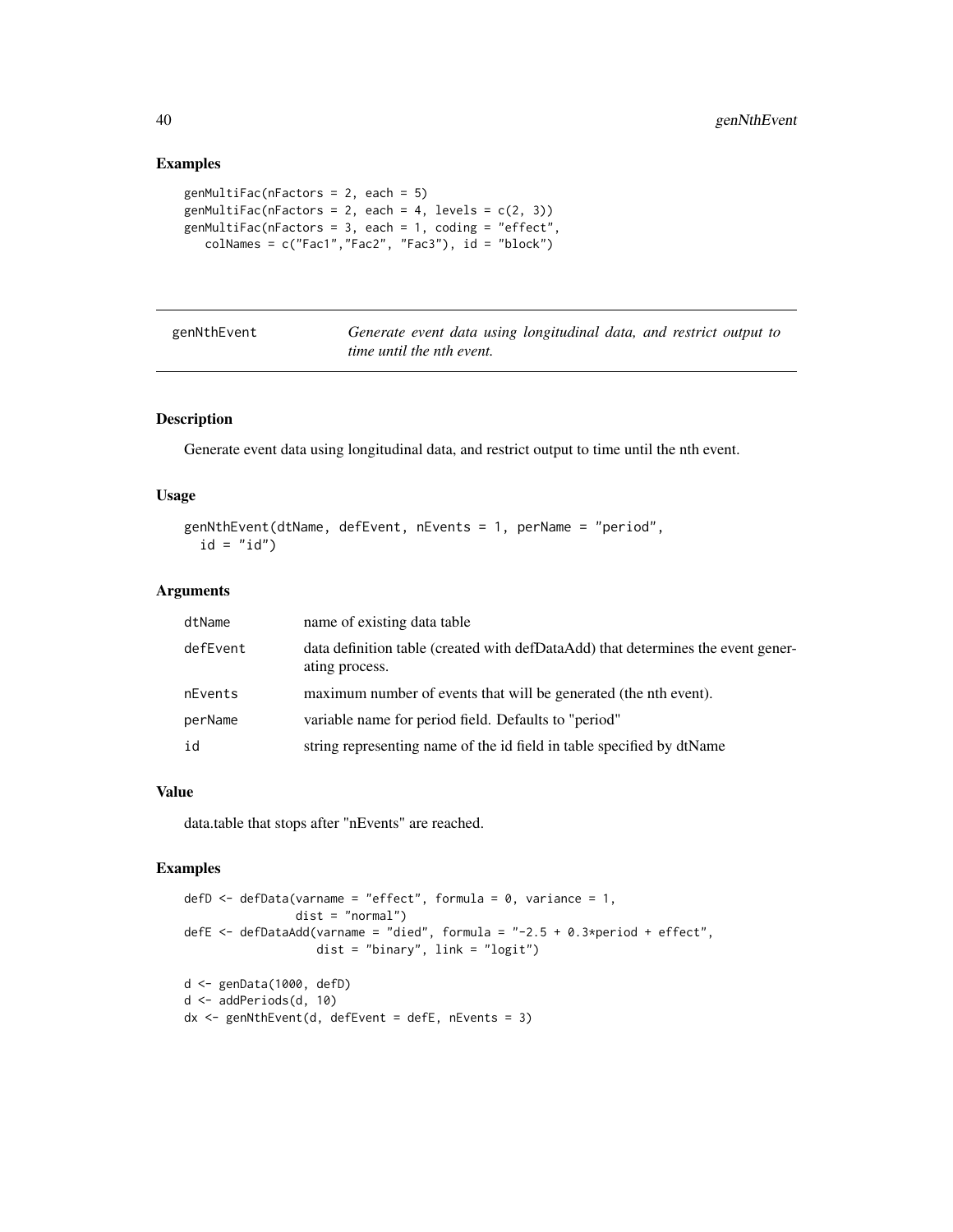<span id="page-40-1"></span><span id="page-40-0"></span>

Create an observed data set that includes missing data

## Usage

```
genObs(dtName, dtMiss, idvars)
```
## Arguments

| dtName | Name of complete data set              |
|--------|----------------------------------------|
| dtMiss | Name of missing data matrix            |
| idvars | Index variables that cannot be missing |

#### Value

A data table that represents observed data, including missing data

## See Also

[defMiss](#page-18-1), [genMiss](#page-37-1)

```
def1 \leq defData(varname = "m", dist = "binary", formula = .5)
def1 <- defData(def1, "u", dist = "binary", formula = .5)
def1 <- defData(def1, "x1", dist="normal", formula = "20*m + 20*u", variance = 2)
def1 <- defData(def1, "x2", dist="normal", formula = "20*m + 20*u", variance = 2)
def1 <- defData(def1, "x3", dist="normal", formula = "20*m + 20*u", variance = 2)
dtAct <- genData(1000, def1)
defM <- defMiss(varname = "x1", formula = .15, logit.link = FALSE)
defM <- defMiss(defM, varname = "x2", formula = ".05 + m * 0.25", logit.link = FALSE)
defM <- defMiss(defM, varname = "x3", formula = ".05 + u * 0.25", logit.link = FALSE)
defM <- defMiss(defM, varname = "u", formula = 1, logit.link = FALSE) # not observed
defM
# Generate missing data matrix
missMat <- genMiss(dtAct, defM, idvars = "id")
missMat
# Generate observed data from actual data and missing data matrix
dtObs <- genObs(dtAct, missMat, idvars = "id")
dtObs
```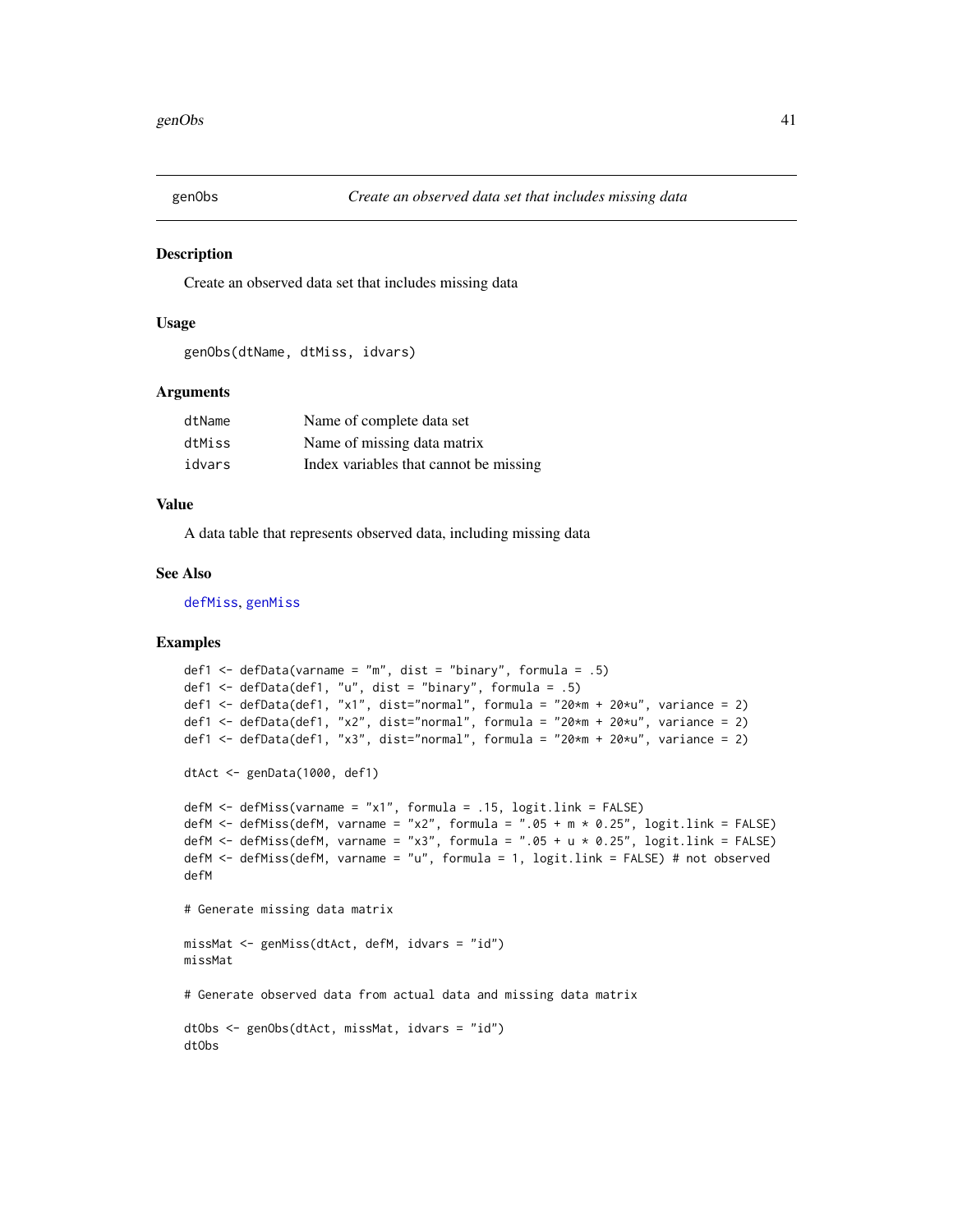<span id="page-41-0"></span>

Ordinal categorical data is added to an existing data set.

# Usage

```
genOrdCat(dtName, adjVar, baseprobs, catVar = "cat", asFactor = TRUE)
```
# Arguments

| dtName    | Name of complete data set                                                                                                                                                                            |
|-----------|------------------------------------------------------------------------------------------------------------------------------------------------------------------------------------------------------|
| adjVar    | Adjustment variable name in dtName - determines logistic shift. This is speci-<br>fied assuming a cumulative logit link.                                                                             |
| baseprobs | Baseline probability expressed as a vector of probabilities. The values must sum<br>to $\leq$ 1. If sum(baseprobs) $\leq$ 1, an additional category is added with probability<br>1 - sum(baseprobs). |
| catVar    | Name of the new categorical field. Defaults to "cat"                                                                                                                                                 |
| asFactor  | If as Factor $==$ TRUE (default), new field is returned as a factor. If as Factor $==$<br>FALSE, new field is returned as an integer.                                                                |

#### Value

Original data.table with added categorical field

```
#### Set definitions
def1 \leq defData(varname = "male", formula = 0.45, dist = "binary", id = "idG")
def1 <- defData(def1, varname = "z", formula = "1.2*male", dist = "nonrandom")
#### Generate data
set.seed(20)
dx <- genData(1000, def1)
probs<-c(0.40, 0.25, 0.15)
dx <- genOrdCat(dx, adjVar = "z", probs, catVar = "grp")
```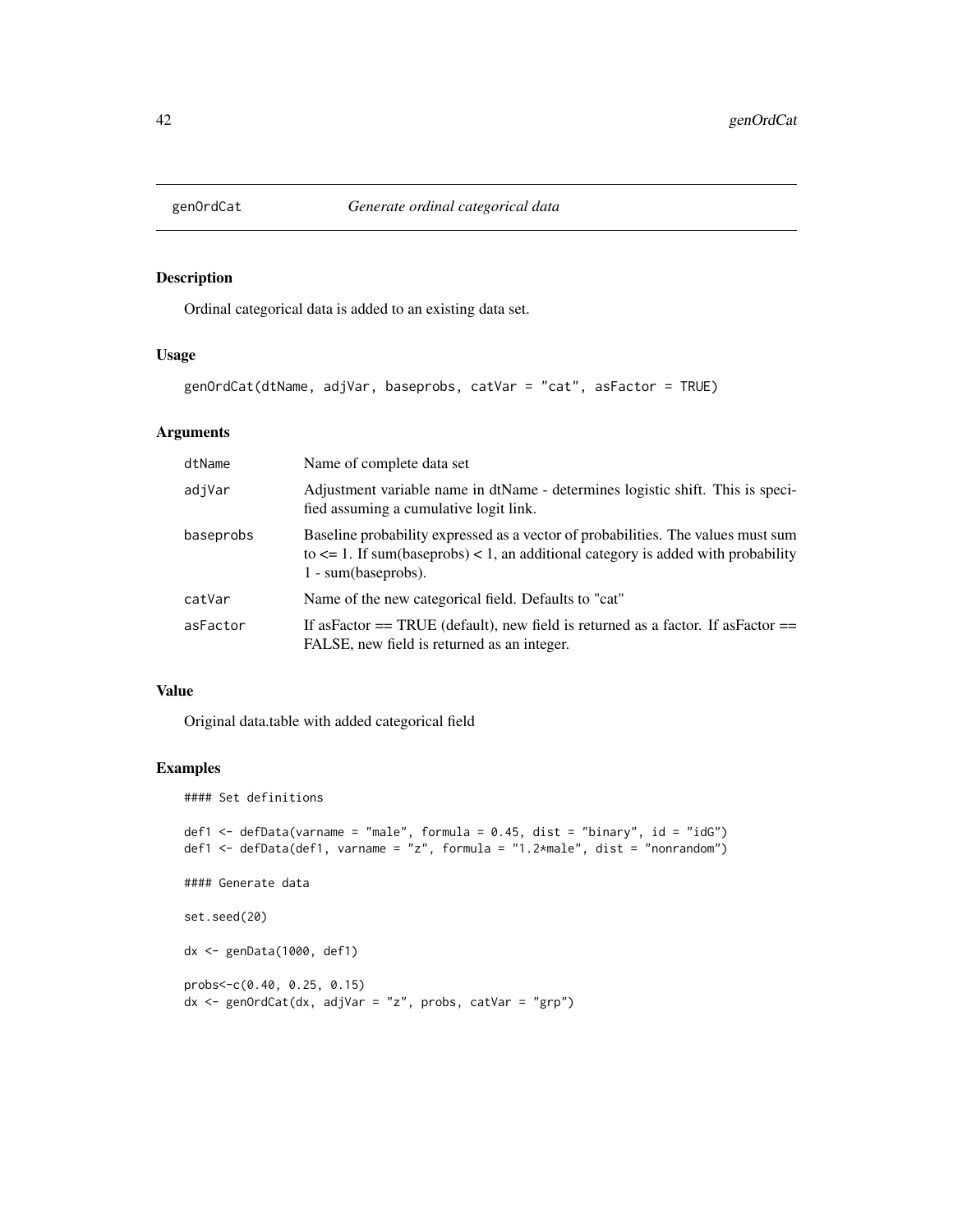<span id="page-42-0"></span>

Generate spline curves

# Usage

```
genSpline(dt, newvar, predictor, theta, knots = c(0.25, 0.5, 0.75),
 degree = 3, newrange = NULL, noise.var = 0)
```
# Arguments

| dt        | data.table that will be modified                                                                                                                                                                                                                                  |
|-----------|-------------------------------------------------------------------------------------------------------------------------------------------------------------------------------------------------------------------------------------------------------------------|
| newvar    | Name of new variable to be created                                                                                                                                                                                                                                |
| predictor | Name of field in old data.table that is predicting new value                                                                                                                                                                                                      |
| theta     | A vector or matrix of values between 0 and 1. Each column of the matrix rep-<br>resents the weights/coefficients that will be applied to the basis functions de-<br>termined by the knots and degree. Each column of theta represents a separate<br>spline curve. |
| knots     | A vector of values between 0 and 1, specifying quantile cut-points for splines.<br>Defaults to $c(0.25, 0.50, 0.75)$ .                                                                                                                                            |
| degree    | Integer specifying polynomial degree of curvature.                                                                                                                                                                                                                |
| newrange  | Range of the spline function, specified as a string with two values separated<br>by a semi-colon. The first value represents the minimum, and the second value<br>represents the maximum. Defaults to NULL, which sets the range to be between<br>$0$ and $1$ .   |
| noise.var | Add to normally distributed noise to observation - where mean is value of spline<br>curve.                                                                                                                                                                        |

## Value

A modified data.table with an added column named newvar.

```
ddef <- defData(varname = "age", formula = "0;1", dist = "uniform")
theta1 = c(0.1, 0.8, 0.6, 0.4, 0.6, 0.9, 0.9)knots <- c(0.25, 0.5, 0.75)
viewSplines(knots = knots, theta = theta1, degree = 3)
set.seed(234)
dt <- genData(1000, ddef)
```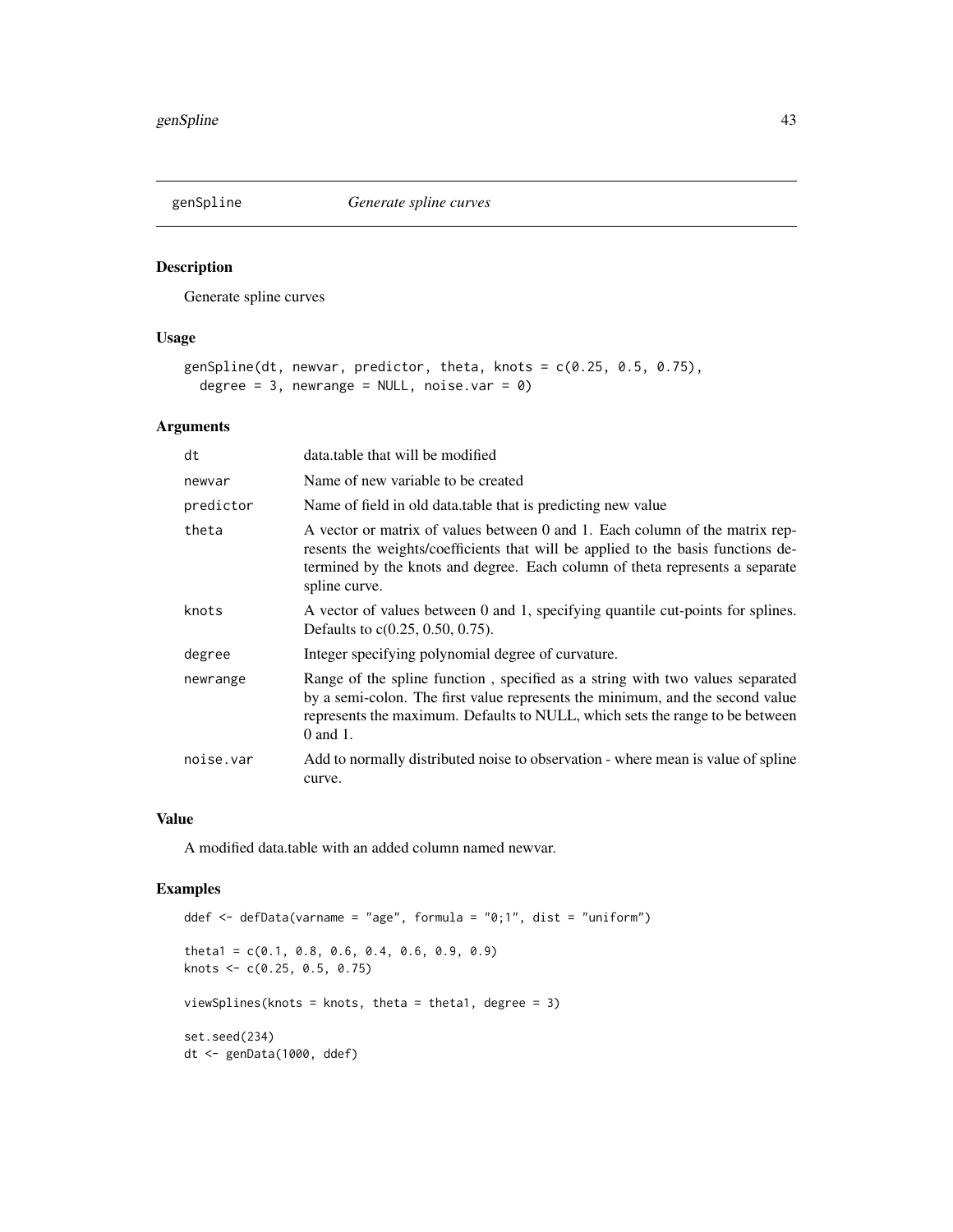```
dt <- genSpline(dt = dt, newvar = "weight",
                predictor = "age", theta = theta1,
                knots = knots, degree = 3,
                noise.var = .025)
dt
```
#### genSurv *Generate survival data*

# Description

Survival data is added to an existing data set.

## Usage

genSurv(dtName, survDefs, digits = 3)

## Arguments

| dtName   | Name of complete data set     |
|----------|-------------------------------|
| survDefs | Definitions of survival       |
| digits   | Number of digits for rounding |

#### Value

Original matrix with survival time

# Examples

# Baseline data definitions

```
def \leq defData(varname = "x1", formula = .5, dist = "binary")
def \leq defData(def, varname = "x2", formula = .5, dist = "binary")
def \leq defData(def, varname = "grp", formula = .5, dist = "binary")
# Survival data definitions
sdef <- defSurv(varname = "survTime", formula = "1.5*x1",
                scale = "grp*50 + (1-\text{grp})*25", shape = "grp*1 + (1-\text{grp})*1.5")
sdef <- defSurv(sdef, varname = "censorTime", scale = 80, shape = 1)
sdef
# Baseline data definitions
```
<span id="page-43-0"></span>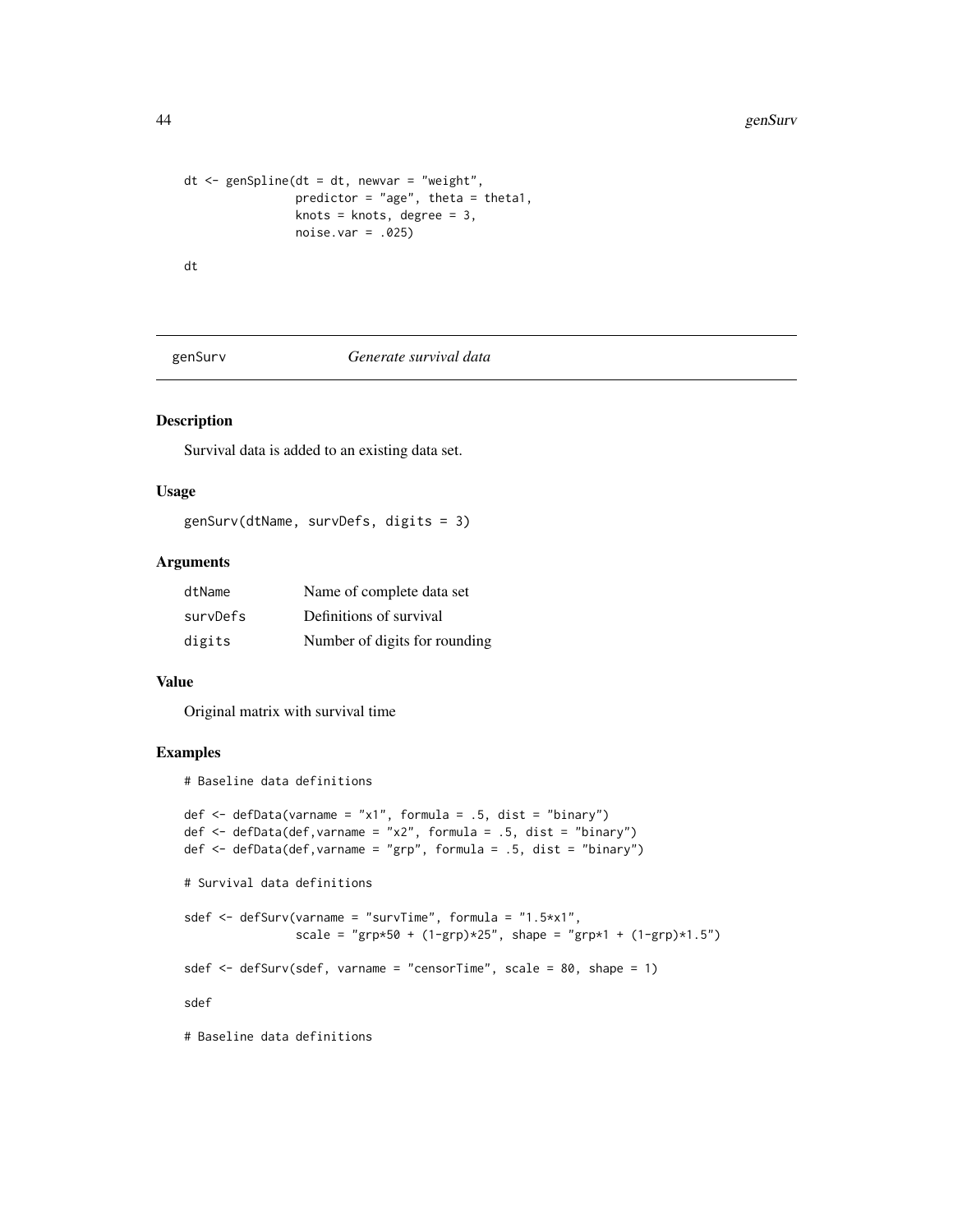#### <span id="page-44-0"></span> $i$ ccRE $\qquad$  45

```
dtSurv <- genData(300, def)
# Add survival times
dtSurv <- genSurv(dtSurv, sdef)
head(dtSurv)
```
iccRE *Generate variance for random effects that produce desired intra-class coefficients (ICCs) for clustered data.*

# Description

Generate variance for random effects that produce desired intra-class coefficients (ICCs) for clustered data.

## Usage

```
iccRE(ICC, dist, varTotal = NULL, varWithin = NULL, lambda = NULL,
 disp = NULL)
```
#### Arguments

| ICC.      | Vector of values between 0 and 1 that represent the target ICC levels                                                                                                                                       |
|-----------|-------------------------------------------------------------------------------------------------------------------------------------------------------------------------------------------------------------|
| dist      | The distribution that describes the outcome data at the individual level. Possible<br>distributions include "normal", "binary", "poisson", or "gamma"                                                       |
| varTotal  | Numeric value that represents the total variation for a normally distributed model.<br>If "normal" distribution is specified, either varTotal or varWithin must be speci-<br>fied, but not both.            |
| varWithin | Numeric value that represents the variation within a cluster for a normally dis-<br>tributed model. If "normal" distribution is specified, either varTotal or varWithin<br>must be specified, but not both. |
| lambda    | Numeric value that represents the grand mean. Must be specified when distribu-<br>tion is "poisson" or "negative binomial".                                                                                 |
| disp      | Numeric value that represents the dispersion parameter that is used to define a<br>gamma or negative binomial distribution with a log link. Must be specified when<br>distribution is "gamma".              |

# Value

A vector of values that represents the variances of random effects at the cluster level that correspond to the ICC vector.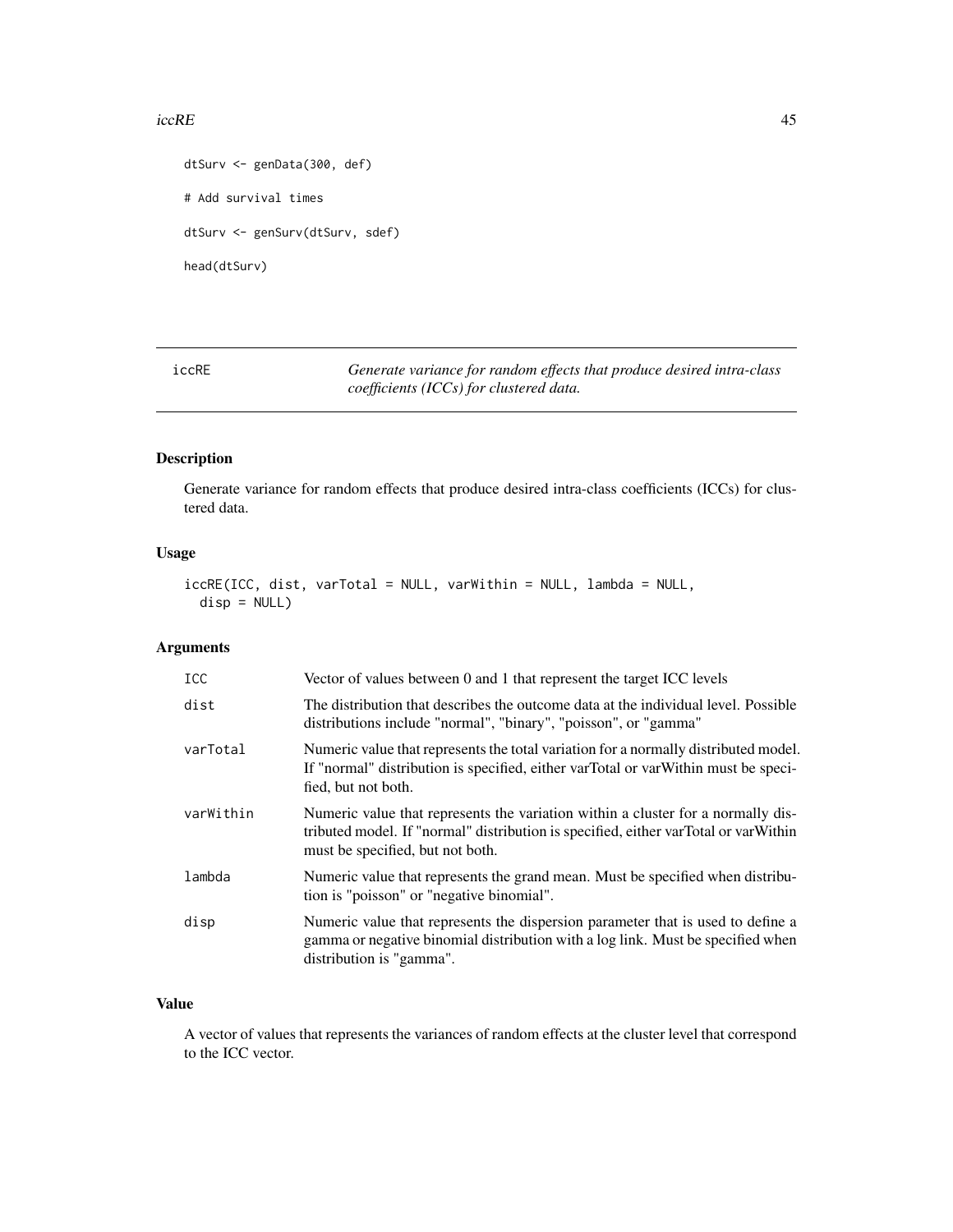#### Examples

```
targetICC < - seq(0.05, 0.20, by = .01)iccRE(targetICC, "poisson", lambda = 30)
iccRE(targetICC, "binary")
iccRE(targetICC, "normal", varTotal = 100)
iccRE(targetICC, "normal", varWithin = 100)
iccRE(targetICC, "gamma", disp = .5)
iccRE(targetICC, "negBinomial", lambda = 40, disp = .5)
```
# mergeData *Merge two data tables*

#### Description

Merge two data tables

## Usage

mergeData(dt1, dt2, idvars)

## Arguments

| dt1    | Name of first data.table           |
|--------|------------------------------------|
| dt     | Name of second data.table          |
| idvars | Vector of string names to merge on |

# Value

A new data table that merges dt2 with dt1

```
def1 \leq defData(varname="x", formula = 0, variance = 1)
def1 <- defData(varname="xcat", formula = ".3;.2", dist = "categorical")
def2 <- defData(varname="yBin", formula = 0.5, dist = "binary", id="xcat")
def2 <- defData(def2, varname="yNorm", formula = 5, variance = 2)
dt1 <- genData(20, def1)
dt2 <- genData(3, def2)
dtMerge <- mergeData(dt1, dt2, "xcat")
dtMerge
```
<span id="page-45-0"></span>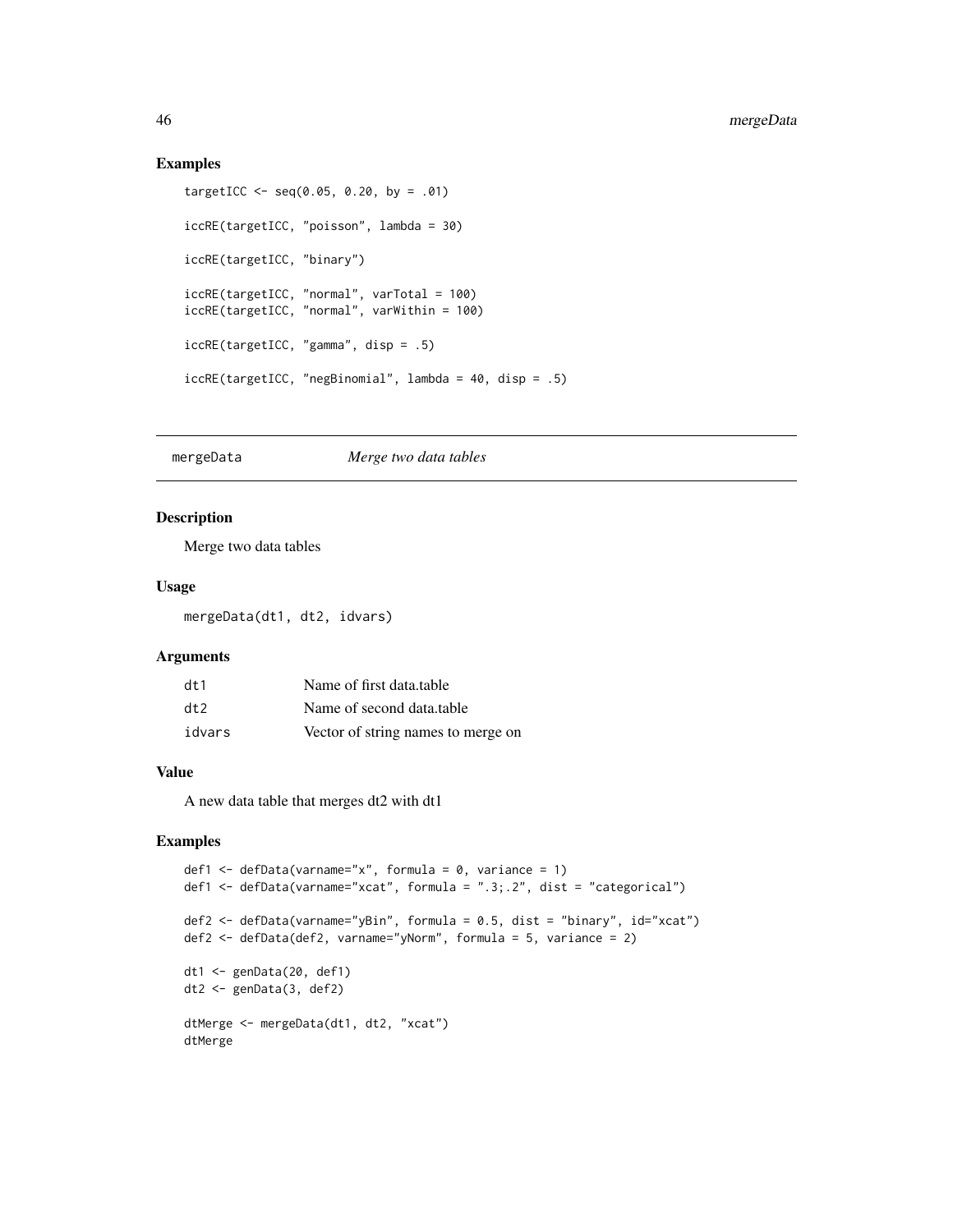<span id="page-46-0"></span>Convert negative binomial mean and dispersion parameters to size and prob parameters

#### Usage

negbinomGetSizeProb(mean, dispersion)

#### Arguments

| mean       | The mean of a gamma distribution                 |
|------------|--------------------------------------------------|
| dispersion | The dispersion parameter of a gamma distribution |

# Details

In simstudy, users specify the negative binomial distribution as a function of two parameters - a mean and dispersion. In this case, the variance of the specified distribution is mean  $+$  (mean^2)\*dispersion. The base R function rnbinom uses the size and prob parameters to specify the negative binomial distribution. This function converts the mean and dispersion into the size and probability parameters.

# Value

A list that includes the size and prob parameters of the neg binom distribution

```
set.seed(12345)
mean = 5; dispersion = 0.5sp <- negbinomGetSizeProb(mean, dispersion)
c(sp$size, sp$prob)
vec <- rnbinom(1000, size = sp$size, prob = sp$prob)
(estMoments <- c(mean(vec), var(vec)))
(theoryMoments <- c(mean, mean + mean^2*dispersion))
(theoryMoments <- c(sp$size*(1-sp$prob)/sp$prob, sp$size*(1-sp$prob)/sp$prob^2))
```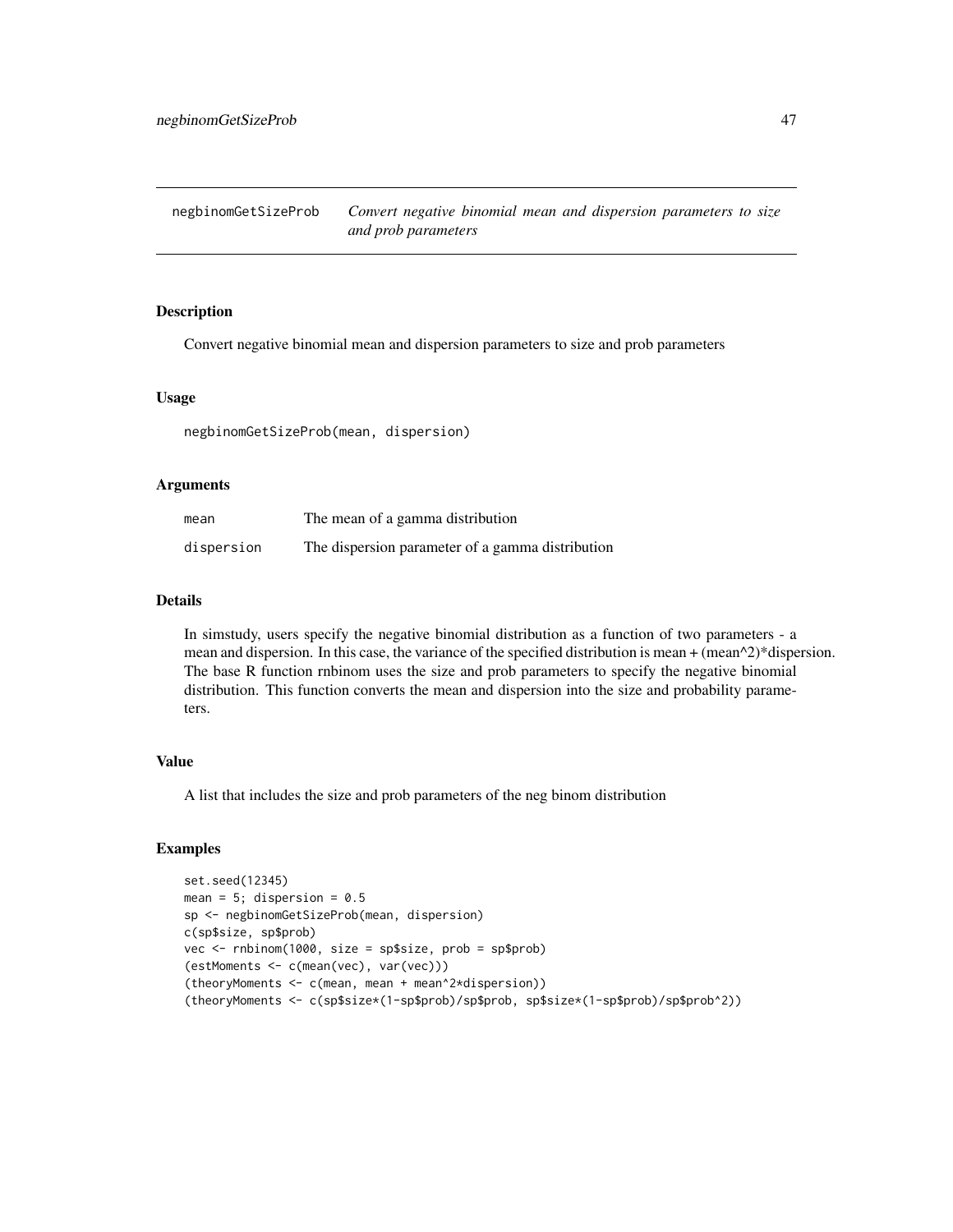<span id="page-47-0"></span>

Trim longitudinal data file once an event has occurred

#### Usage

```
trimData(dtOld, seqvar, eventvar, idvar = "id")
```
# Arguments

| dtOld    | name of data table to be trimmed                              |
|----------|---------------------------------------------------------------|
| segvar   | string referencing column that indexes the sequence or period |
| eventvar | string referencing event data column                          |
| idvar    | string referencing id column                                  |

#### Value

an updated data.table removes all rows folloing the first event for each individual

```
eDef <- defDataAdd(varname = "e", formula = "u==4", dist = "nonrandom")
P <- t(matrix(c( 0.4, 0.3, 0.2, 0.1,
                 0.0, 0.4, 0.3, 0.3,
                 0.0, 0.0, 0.5, 0.5,
                 0.0, 0.0, 0.0, 1.0),
              nrow = 4)dp \leq genMarkov(n = 100, transMat = P,
                chainLen = 8, id = "id",
                pername = "period",
                varname = "u")
dp <- addColumns(eDef, dp)
dp \le trimData(dp, seqvar = "period", eventvar = "e", idvar = "id")
dp
```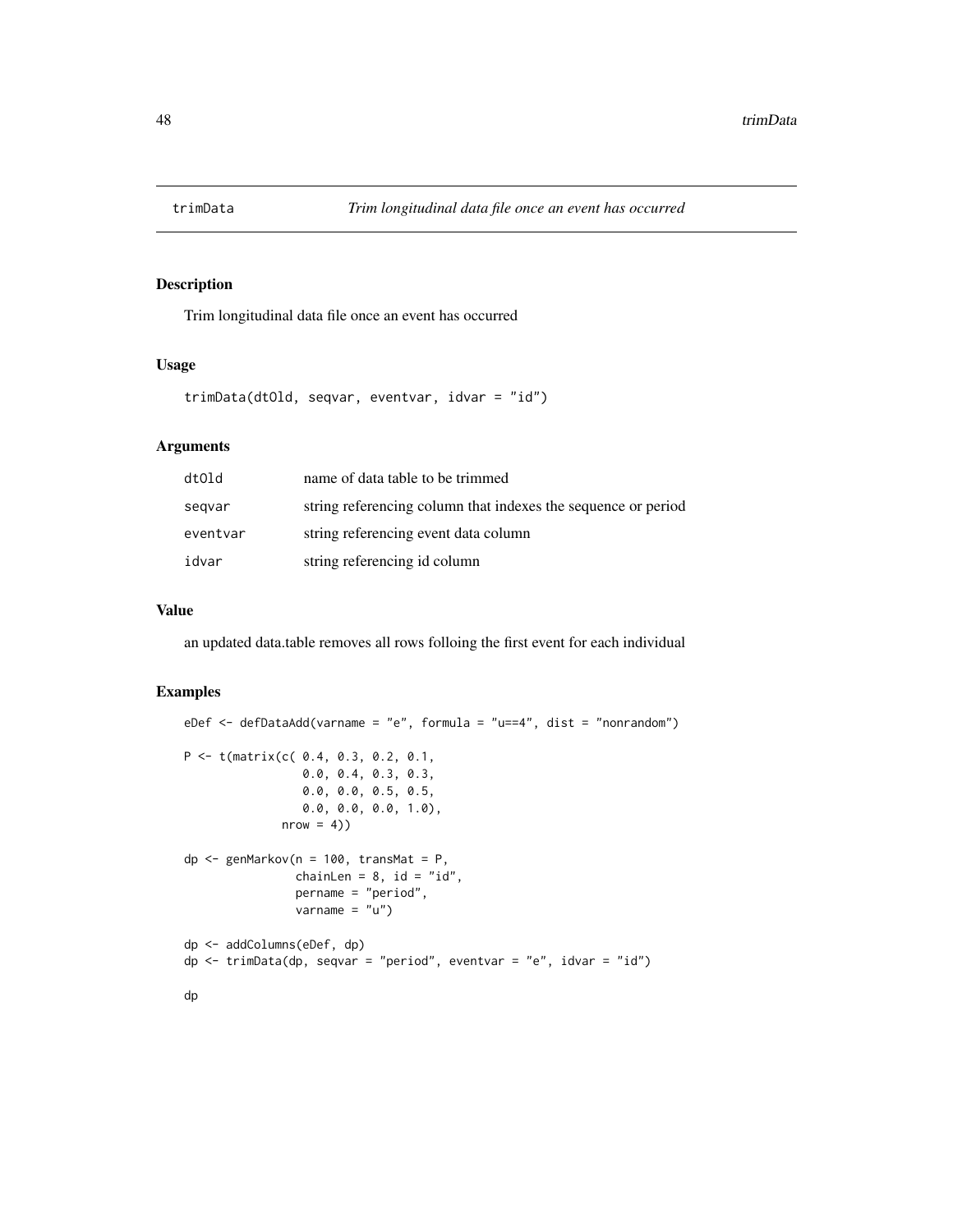<span id="page-48-1"></span><span id="page-48-0"></span>

Assign treatment

## Usage

```
trtAssign(dtName, nTrt = 2, balanced = TRUE, strata = NULL,
 grpName = "trtGrp")
```
# Arguments

| dtName   | data table                                                        |
|----------|-------------------------------------------------------------------|
| nTrt     | number of treatment groups                                        |
| balanced | indicator for treatment assignment process                        |
| strata   | vector of strings representing stratifying variables              |
| grpName  | string representing variable name for treatment or exposure group |

## Value

An integer (group) ranging from 1 to length of the probability vector

## See Also

## [trtObserve](#page-49-1)

```
dt <- genData(15)
dt1 <- trtAssign(dt, nTrt = 3, balanced = TRUE)
dt1[, .N, keyby = trtGrp]
dt2 <- trtAssign(dt, nTrt = 3, balanced = FALSE)
dt2[, .N, keyby = trtGrp]
def <- defData(varname = "male", formula = .4, dist = "binary")
dt <- genData(1000, def)
dt
dt3 <- trtAssign(dt, nTrt = 5, strata = "male", balanced = TRUE, grpName = "Group")
dt3
dt3[, .N, keyby = .(male, Group)]
dt3[, .N, keyby = .(Group)]
dt4 <- trtAssign(dt, nTrt = 5, strata = "male", balanced = FALSE, grpName = "Group")
```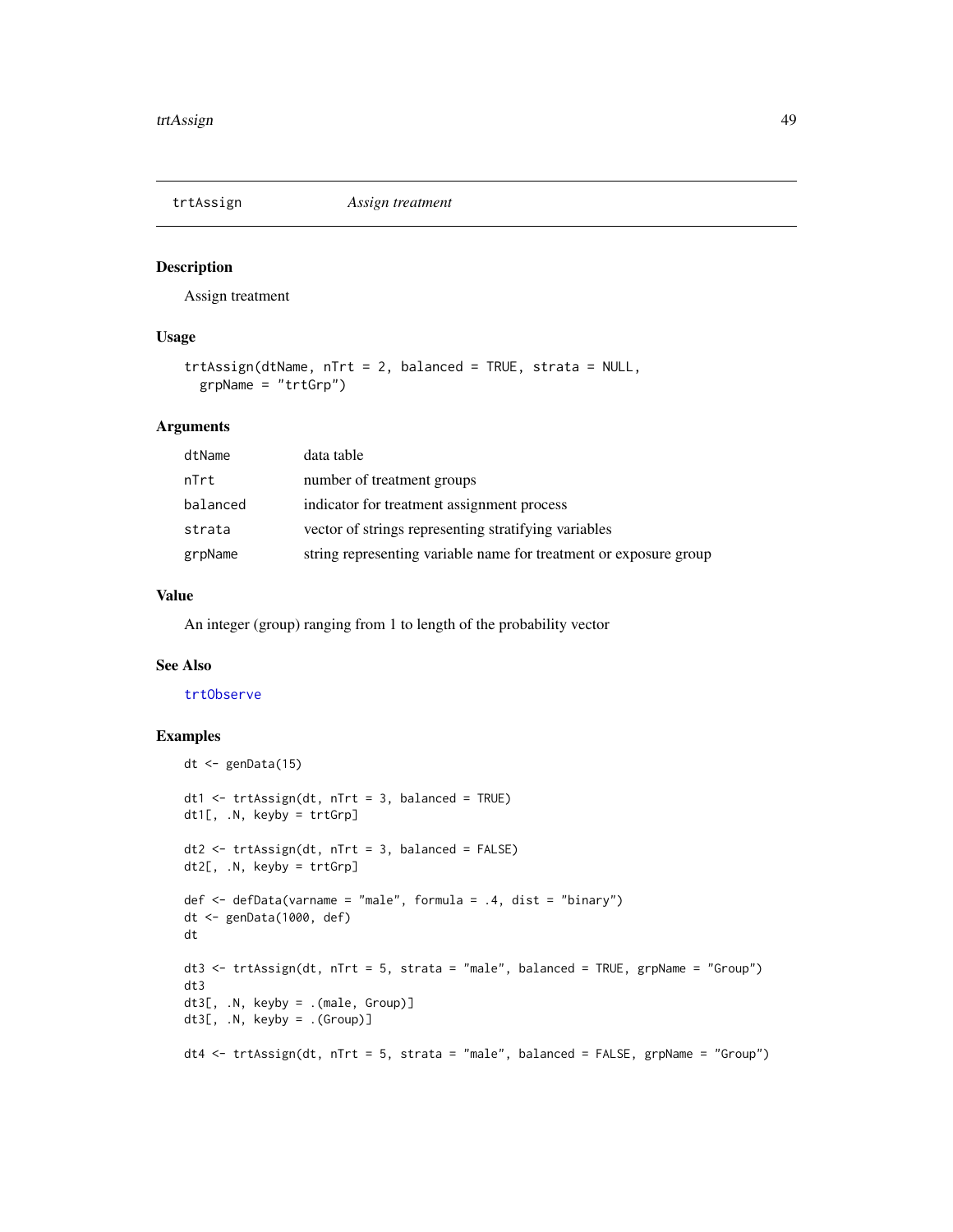#### <span id="page-49-0"></span>50 trtObserve

```
dt4[, .N, keyby = .(male, Group)]
dt4[, .N, keyby = .(Group)]
dt5 <- trtAssign(dt, nTrt = 5, balanced = TRUE, grpName = "Group")
dt5[, .N, keyby = .(male, Group)]
dt5[, .N, keyby = .(Group)]
```
<span id="page-49-1"></span>trtObserve *Observed exposure or treatment*

#### Description

Observed exposure or treatment

# Usage

```
trtObserve(dt, formulas, logit.link = FALSE, grpName = "trtGrp")
```
# Arguments

| dt         | data table                                                                                               |
|------------|----------------------------------------------------------------------------------------------------------|
| formulas   | collection of formulas that determine probabilities                                                      |
| logit.link | indicator that specifies link. If TRUE, then logit link is used. If FALSE, the<br>identity link is used. |
| grpName    | character string representing name of treatment/exposure group variable                                  |

## Value

An integer (group) ranging from 1 to length of the probability vector

#### See Also

[trtAssign](#page-48-1)

```
def <- defData(varname = "male", dist = "binary", formula = .5 , id="cid")
def <- defData(def, varname = "over65", dist = "binary", formula = "-1.7 + .8*male", link="logit")
def <- defData(def, varname = "baseDBP", dist = "normal", formula = 70, variance = 40)
dtstudy <- genData(1000, def)
dtstudy
formula1 <- c("-2 + 2*male - .5*over65", "-1 + 2*male + .5*over65")
dtObs <- trtObserve(dtstudy, formulas = formula1, logit.link = TRUE, grpName = "exposure")
dtObs
```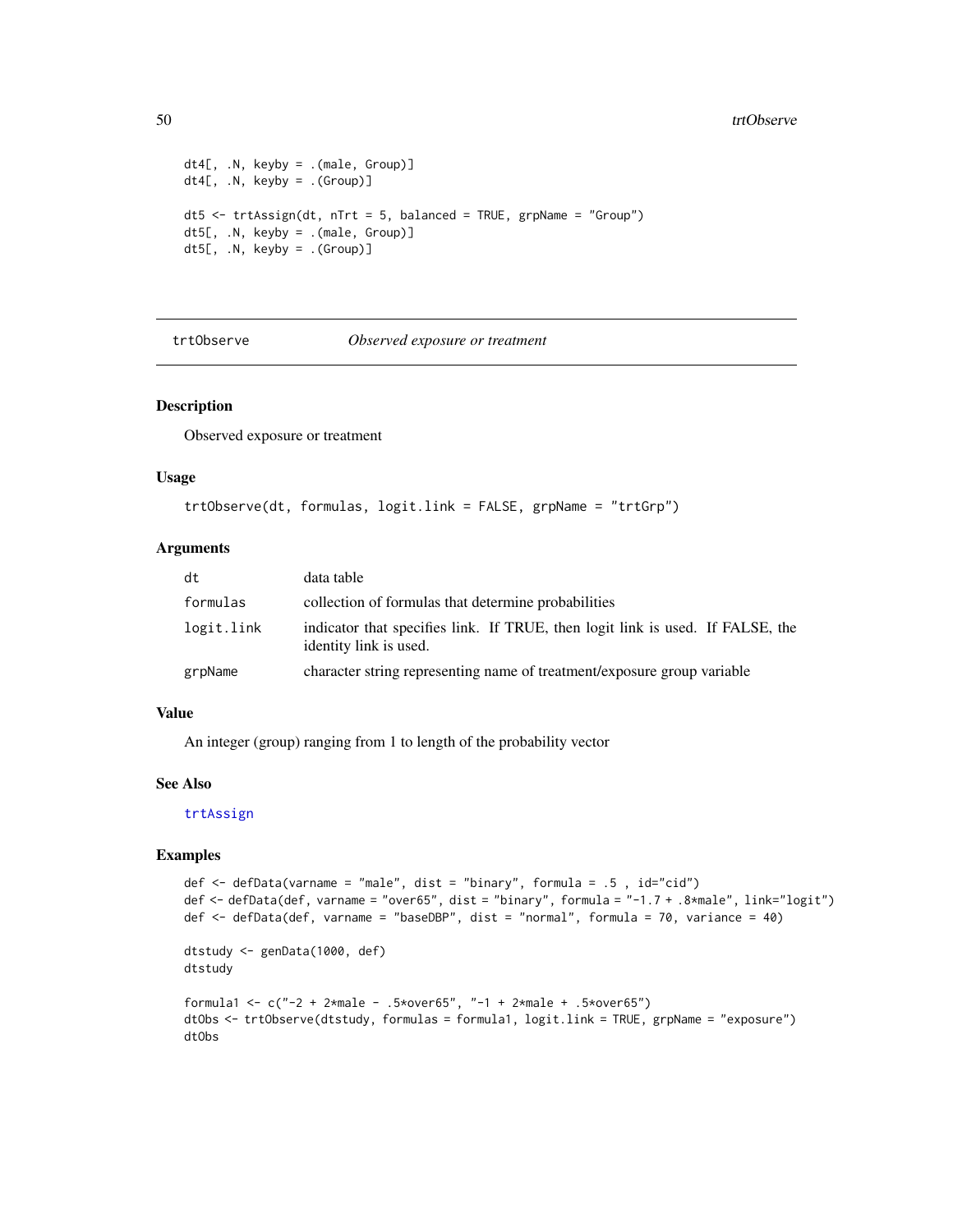# <span id="page-50-0"></span>trtStepWedge 51

```
# Check actual distributions
dtObs[, .(pctMale = round(mean(male),2)), keyby = exposure]
dtObs[, .(pctMale = round(mean(over65),2)), keyby = exposure]
dtSum <- dtObs[, .N, keyby = .(male, over65, exposure)]
dtSum[, grpPct :=round(N/sum(N), 2), keyby = .(male, over65)]
dtSum
```
trtStepWedge *Assign treatment for stepped-wedge design*

# Description

Assign treatment for stepped-wedge design

# Usage

```
trtStepWedge(dtName, clustID, nWaves, lenWaves, startPer,
 perName = "period", grpName = "rx", lag = 0, xrName = "xr")
```
## Arguments

| dtName   | data table                                                                                                 |
|----------|------------------------------------------------------------------------------------------------------------|
| clustID  | string representing name of column of cluster level ids                                                    |
| nWaves   | number of treatment waves                                                                                  |
| lenWaves | the number of periods between waves                                                                        |
| startPer | the starting period of the first wave                                                                      |
| perName  | string representing name of column of time periods                                                         |
| grpName  | string representing variable name for treatment or exposure group                                          |
| lag      | integer representing length of transition period                                                           |
| xrName   | string representing name of the field that indicates whether the cluster status is<br>in transition status |

## Value

A data.table with the added treatment assignment

# See Also

[trtObserve](#page-49-1) [trtAssign](#page-48-1)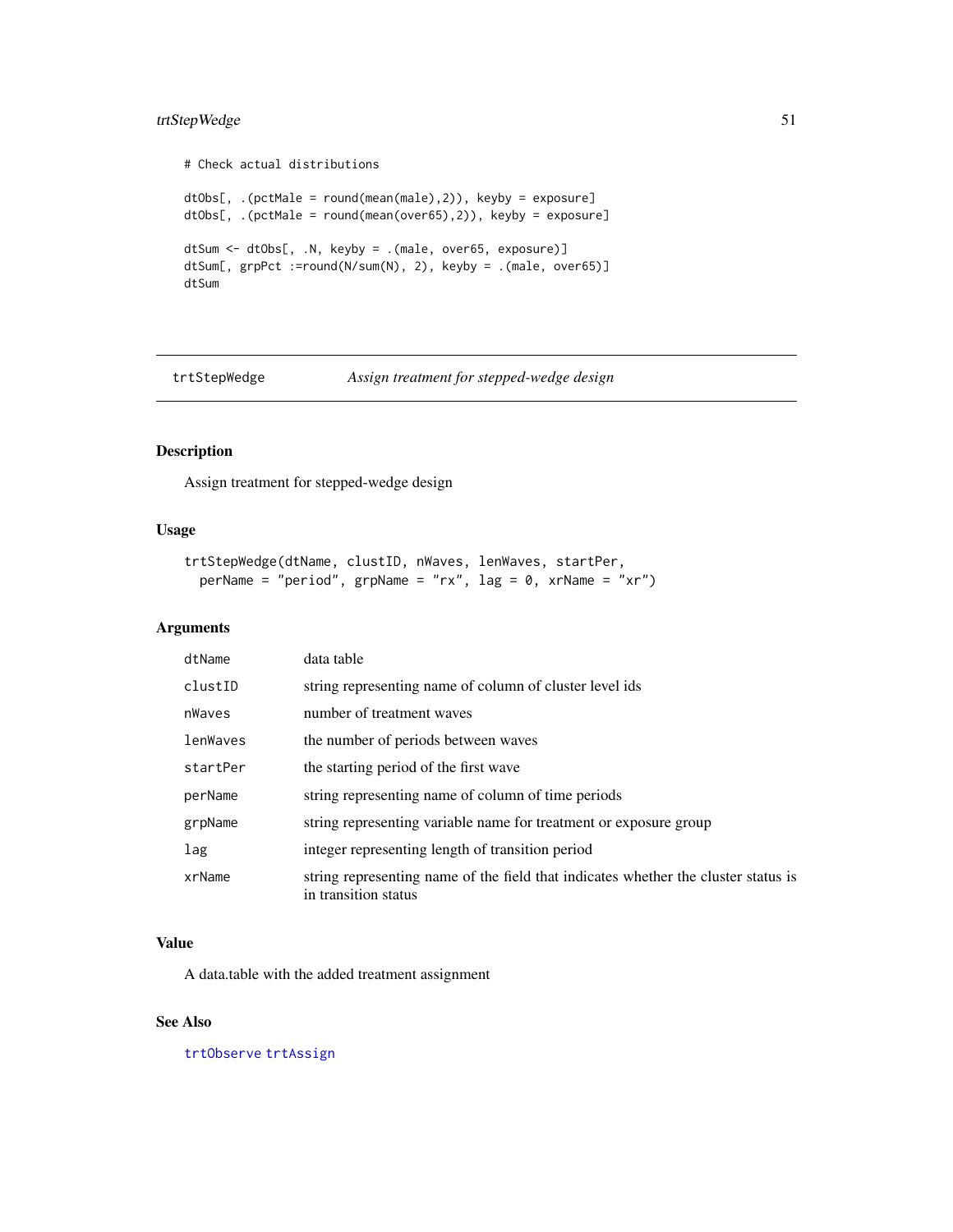## Examples

```
defc \leq defData(varname = "ceffect", formula = 0, variance = 0.10,
                dist = "normal", id = "cluster")defc <- defData(defc, "m", formula = 10, dist = "nonrandom")
# Will generate 3 waves of 4 clusters each - starting 2, 5, and 8
dc <- genData(12, defc)
dp <- addPeriods(dc, 12, "cluster")
dp <- trtStepWedge(dp, "cluster", nWaves = 3,
                    lenWaves = 3, startPer = 2)
dp
dp <- addPeriods(dc, 12, "cluster")
dp <- trtStepWedge(dp, "cluster", nWaves = 2,
                   lenWaves = 1, startPer = 4, \text{lag} = 3)
dp
```
updateDef *Update definition table*

#### Description

Updates row definition table created by function defData or defRead. (For tables created using defDataAdd and defReadAdd use updateDefAdd.)

## Usage

```
updateDef(dtDefs, changevar, newformula = NULL, newvariance = NULL,
  newdist = NULL, newlink = NULL, remove = FALSE)
```
## Arguments

| dtDefs      | Definition table that will be modified                |
|-------------|-------------------------------------------------------|
| changevar   | Name of field definition that will be changed         |
| newformula  | New formula definition (defaults to NULL)             |
| newvariance | New variance specification (defaults to NULL)         |
| newdist     | New distribution definition (defaults to NULL)        |
| newlink     | New link specification (defaults to NULL)             |
| remove      | If set to TRUE, remove definition (defaults to FALSE) |

#### Value

A string that represents the desired formula

<span id="page-51-0"></span>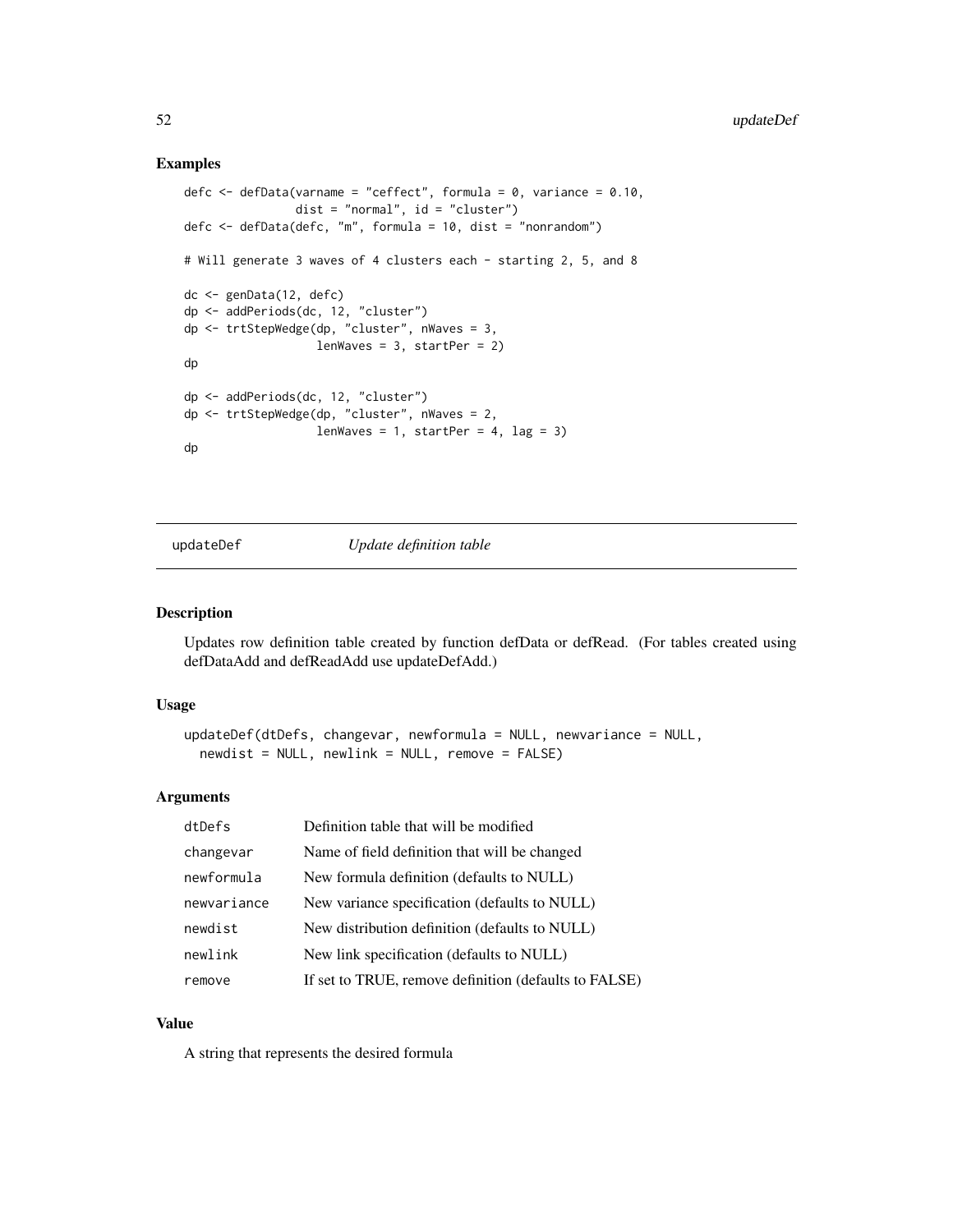# <span id="page-52-0"></span>updateDefAdd 53

#### Examples

```
# Example 1
defs \leq defData(varname = "x", formula = 0, variance = 3, dist = "normal")
defs \le - defData(defs, varname = "y", formula = "2 + 3*x", variance = 1, dist = "normal")
defs \leq defData(defs, varname = "z", formula = "4 + 3*x - 2*y", variance = 1, dist = "normal")
defs
updateDef(dtDefs = defs, changevar = "y", newformula = "x + 5", newvariance = 2)
updateDef(dtDefs = defs, changevar = "z", newdist = "poisson", newlink = "log")
# Example 2
defs \leq defData(varname = "w", formula = 0, variance = 3, dist = "normal")
defs \leq defData(defs, varname = "x", formula = "1 + w", variance = 1, dist = "normal")
defs \le defData(defs, varname = "z", formula = 4, variance = 1, dist = "normal")
defs
updateDef(dtDefs = defs, changevar = "x", remove = TRUE)
updateDef(dtDefs = defs, changevar = "z", remove = TRUE)
```
updateDefAdd *Update definition table*

# Description

Updates row definition table created by functions defDataAdd and defReadAdd. (For tables created using defData or defRead use updateDef.)

#### Usage

```
updateDefAdd(dtDefs, changevar, newformula = NULL, newvariance = NULL,
  newdist = NULL, newlink = NULL, remove = FALSE)
```
#### Arguments

| dtDefs      | Definition table that will be modified                |
|-------------|-------------------------------------------------------|
| changevar   | Name of field definition that will be changed         |
| newformula  | New formula definition (defaults to NULL)             |
| newvariance | New variance specification (defaults to NULL)         |
| newdist     | New distribution definition (defaults to NULL)        |
| newlink     | New link specification (defaults to NULL)             |
| remove      | If set to TRUE, remove definition (defaults to FALSE) |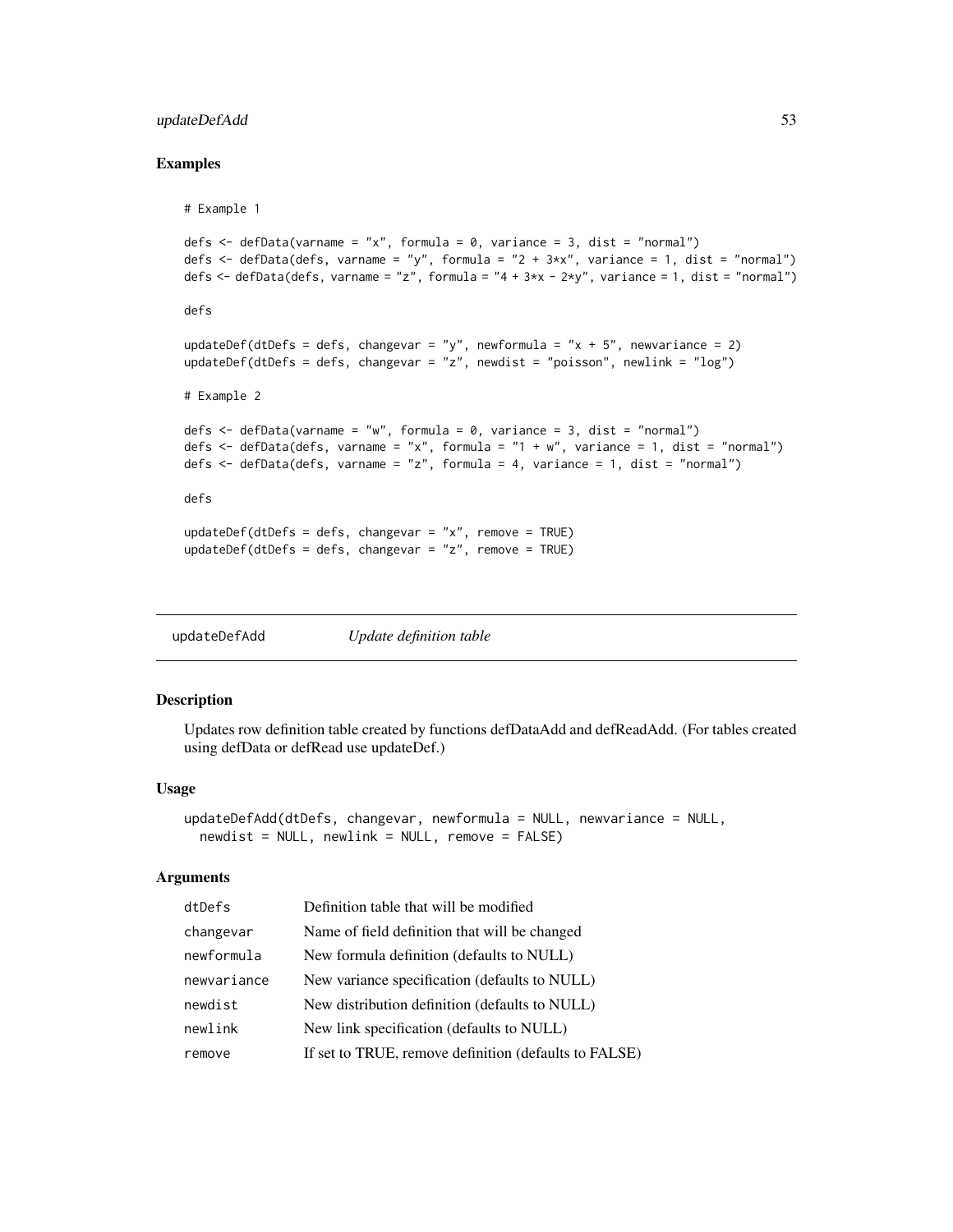<span id="page-53-0"></span>A string that represents the desired formula

#### Examples

```
# Define original data
defs <- defData(varname = "w", formula = 0, variance = 3, dist = "normal")
defs \le defData(defs, varname = "x", formula = "1 + w", variance = 1, dist = "normal")
defs \leq defData(defs, varname = "z", formula = 4, variance = 1, dist = "normal")
# Define additional columns
defsA \leq defDataAdd(varname = "a", formula = "w + x + z", variance = 2, dist = "normal")
set.seed(2001)
dt <- genData(10, defs)
dt <- addColumns(defsA, dt)
dt
# Modify definition of additional column
defsA <- updateDefAdd(dtDefs = defsA, changevar = "a", newformula = "w+z", newvariance = 1)
set.seed(2001)
dt <- genData(10, defs)
dt <- addColumns(defsA, dt)
dt
```
viewBasis *Plot basis spline functions*

# Description

Plot basis spline functions

#### Usage

```
viewBasis(knots, degree)
```
#### Arguments

| knots  | A vector of values between 0 and 1, specifying cut-points for splines |
|--------|-----------------------------------------------------------------------|
| degree | Integer specifying degree of curvature.                               |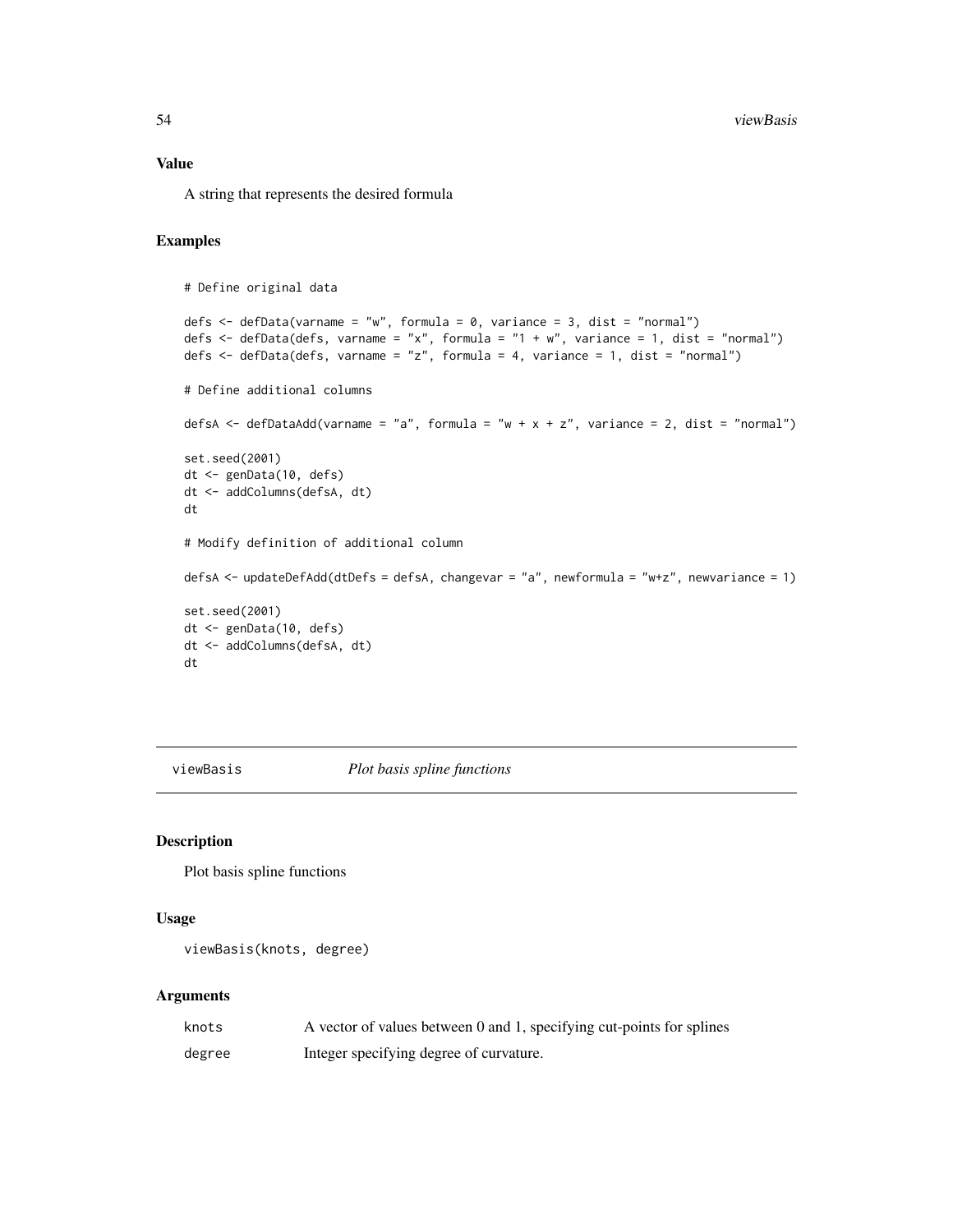# <span id="page-54-0"></span>viewSplines 55

## Value

A ggplot object that contains a plot of the basis functions. In total, there will be length(knots) + degree + 1 functions plotted.

#### Examples

```
knots <- c(0.25, 0.50, 0.75 )
viewBasis(knots, degree = 1)
knots <- c(0.25, 0.50, 0.75 )
viewBasis(knots, degree = 2)
knots <- c(0.25, 0.50, 0.75 )
viewBasis(knots, degree = 3)
```
viewSplines *Plot spline curves*

# Description

Plot spline curves

## Usage

viewSplines(knots, degree, theta)

## Arguments

| knots  | A vector of values between 0 and 1, specifying cut-points for splines                                                                                                                                                                                             |
|--------|-------------------------------------------------------------------------------------------------------------------------------------------------------------------------------------------------------------------------------------------------------------------|
| degree | Integer specifying degree of curvature.                                                                                                                                                                                                                           |
| theta  | A vector or matrix of values between 0 and 1. Each column of the matrix rep-<br>resents the weights/coefficients that will be applied to the basis functions de-<br>termined by the knots and degree. Each column of theta represents a separate<br>spline curve. |

## Value

A ggplot object that contains a plot of the spline curves. The number of spline curves in the plot will equal the number of columns in the matrix (or it will equal 1 if theta is a vector).

```
knots <- c(0.25, 0.5, 0.75)
theta1 = c(0.1, 0.8, 0.4, 0.9, 0.2, 1.0)
viewSplines(knots, degree = 2, theta1)
theta2 = matrix(c(0.1, 0.2, 0.4, 0.9, 0.2, 0.3,
```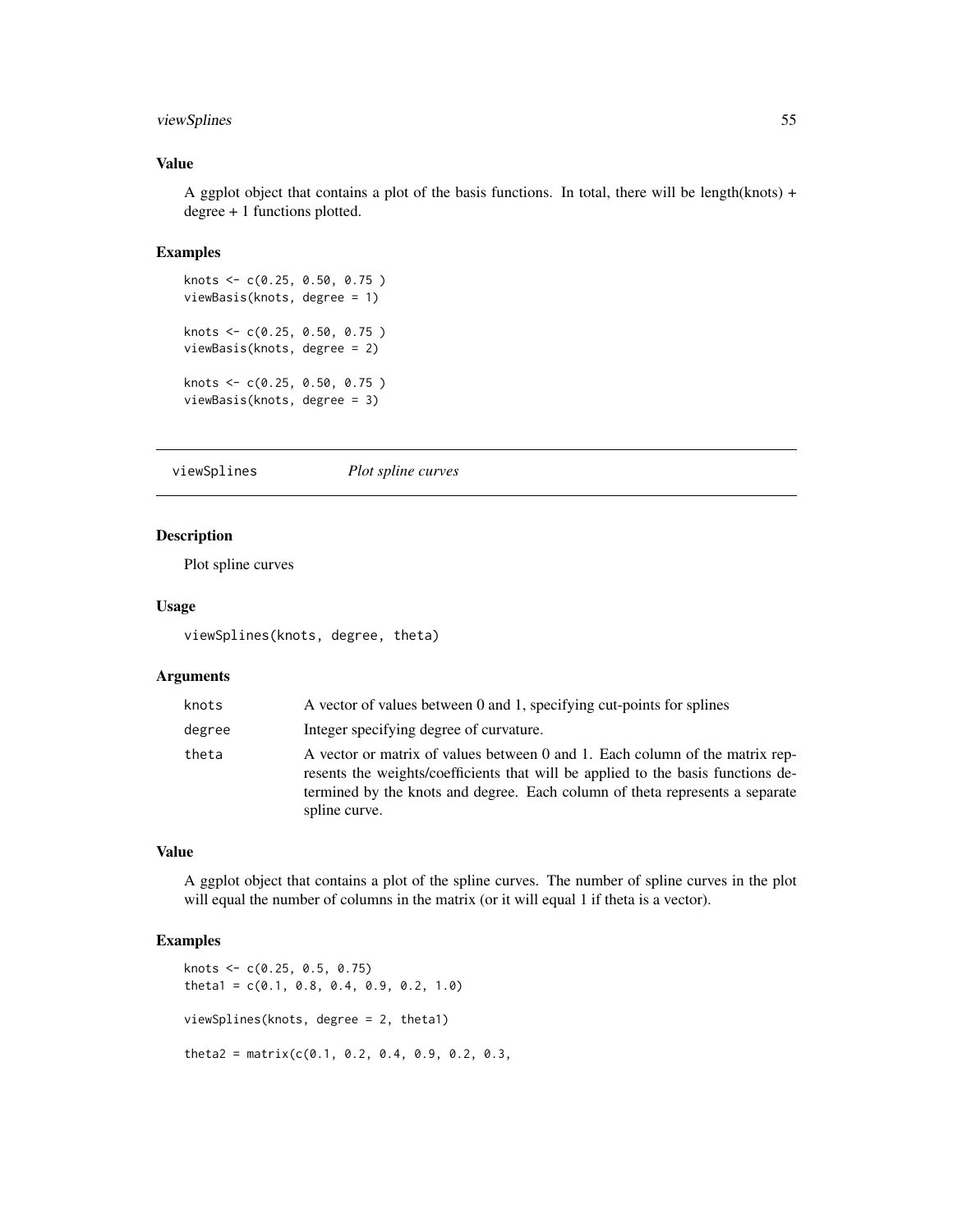0.1, 0.3, 0.3, 0.8, 1.0, 0.9, 0.1, 0.4, 0.3, 0.8, 0.7, 0.5, 0.1, 0.9, 0.8, 0.2, 0.1, 0.6),  $ncol = 4$ 

viewSplines(knots, degree = 2, theta2)